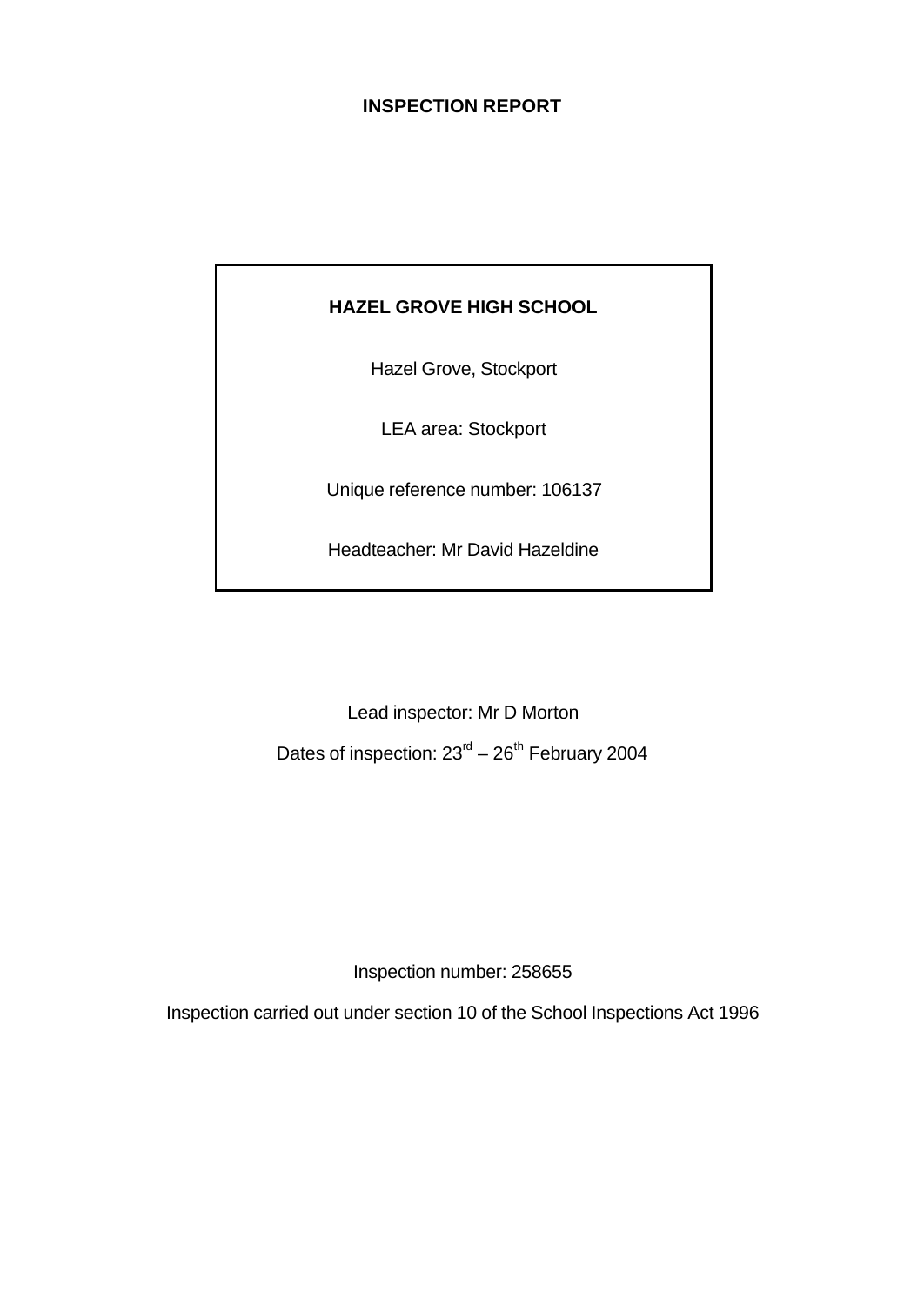#### © Crown copyright 2004

This report may be reproduced in whole or in part for non-commercial educational purposes, provided that all extracts quoted are reproduced verbatim without adaptation and on condition that the source and date thereof are stated.

Further copies of this report are obtainable from the school. Under the School Inspections Act 1996, the school must provide a copy of this report and/or its summary free of charge to certain categories of people. A charge not exceeding the full cost of reproduction may be made for any other copies supplied.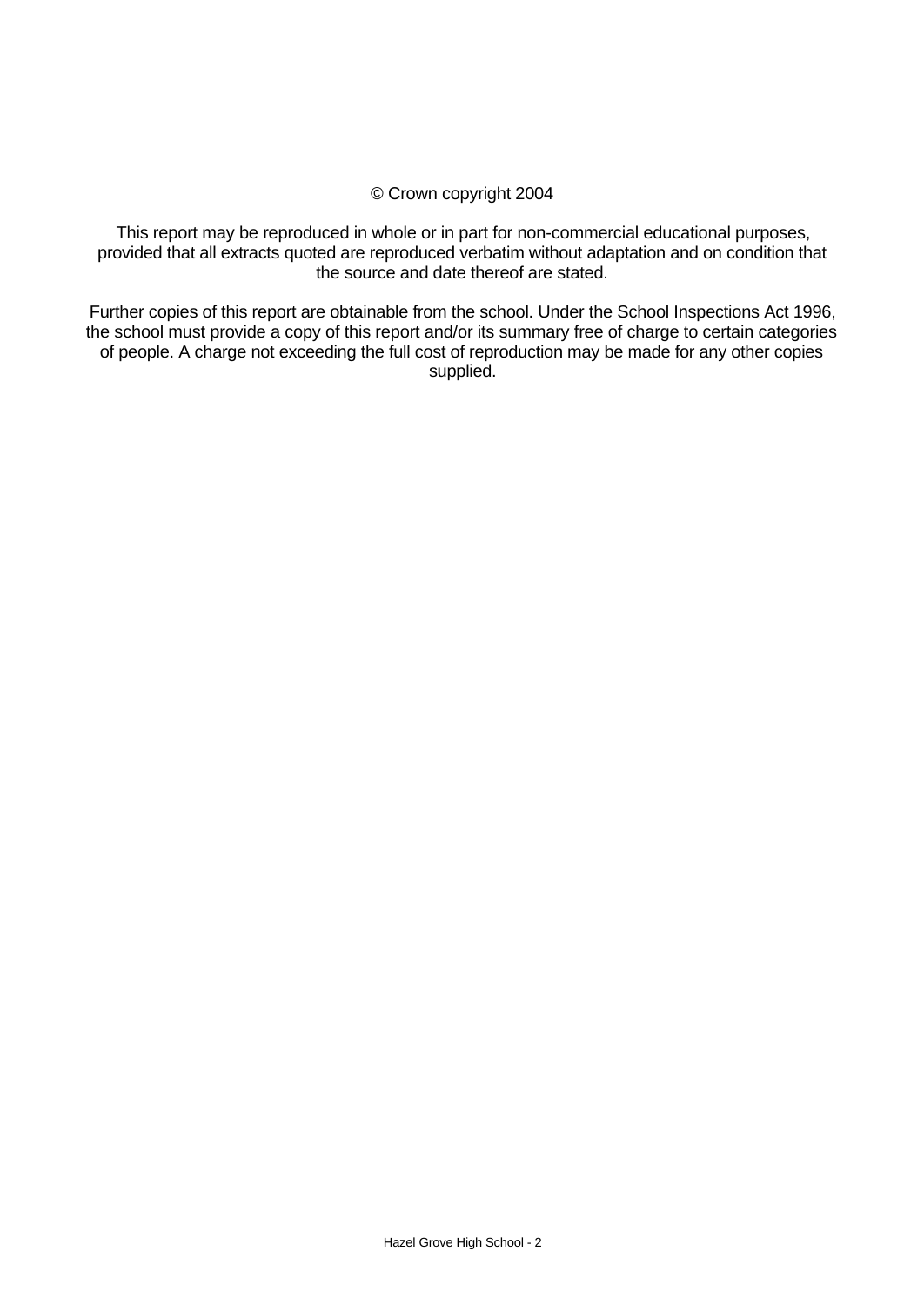# **INFORMATION ABOUT THE SCHOOL**

| Type of school:              | Comprehensive      |
|------------------------------|--------------------|
| School category:             | Community          |
| Age range of students:       | 11 to 16 years     |
| Gender of students:          | Mixed              |
| Number on roll:              | 1367               |
| School address:              | Jackson's Lane     |
|                              | <b>Hazel Grove</b> |
|                              | Stockport          |
|                              | Cheshire           |
| Postcode:                    | SK7 5JX            |
| Telephone number:            | 0161 456 4888      |
| Fax number:                  | 0161 456 3961      |
| Appropriate authority:       | The Governing Body |
| Name of chair of governors:  | Mrs Val Cottam MBE |
| Date of previous inspection: | May 1998           |

# **CHARACTERISTICS OF THE SCHOOL**

Hazel Grove is larger than most secondary schools and has 1367 students on its roll. It is a mixed comprehensive school with students aged 11 to 16. It is situated on the southern fringe of Stockport, Greater Manchester, and receives students from a number of primary schools, in particular six local schools. Students are mainly from white British backgrounds, although six per cent of students come from a number of small minority ethnic groupings. The percentage of students with a mother tongue other than English is low and believed to be around three per cent. Of these, none is at an early stage of learning English. The percentage of students who join or leave the school at other than the usual times, 4.6 per cent, is average.

The percentage of students identified as having special educational needs, 14.2 per cent, and those with a Statement of Special Educational Need, 2.8 per cent, is broadly in line with the national average. There is also a unit, the Resource Base, providing for 15 students with severe, profound or multiple learning needs. The social background of students is broadly similar to that of the country as a whole. Standards of students on entry to the school in Year 7 are average overall.

The school achieved the School Curriculum Award [1997]. The school has Investor in People status [2001]. The school has won the School Achievement Award [2002 and 2003]. The school was awarded ARTWORKS in 2004. The school has been awarded Specialist Technology College status [w/e September 2004]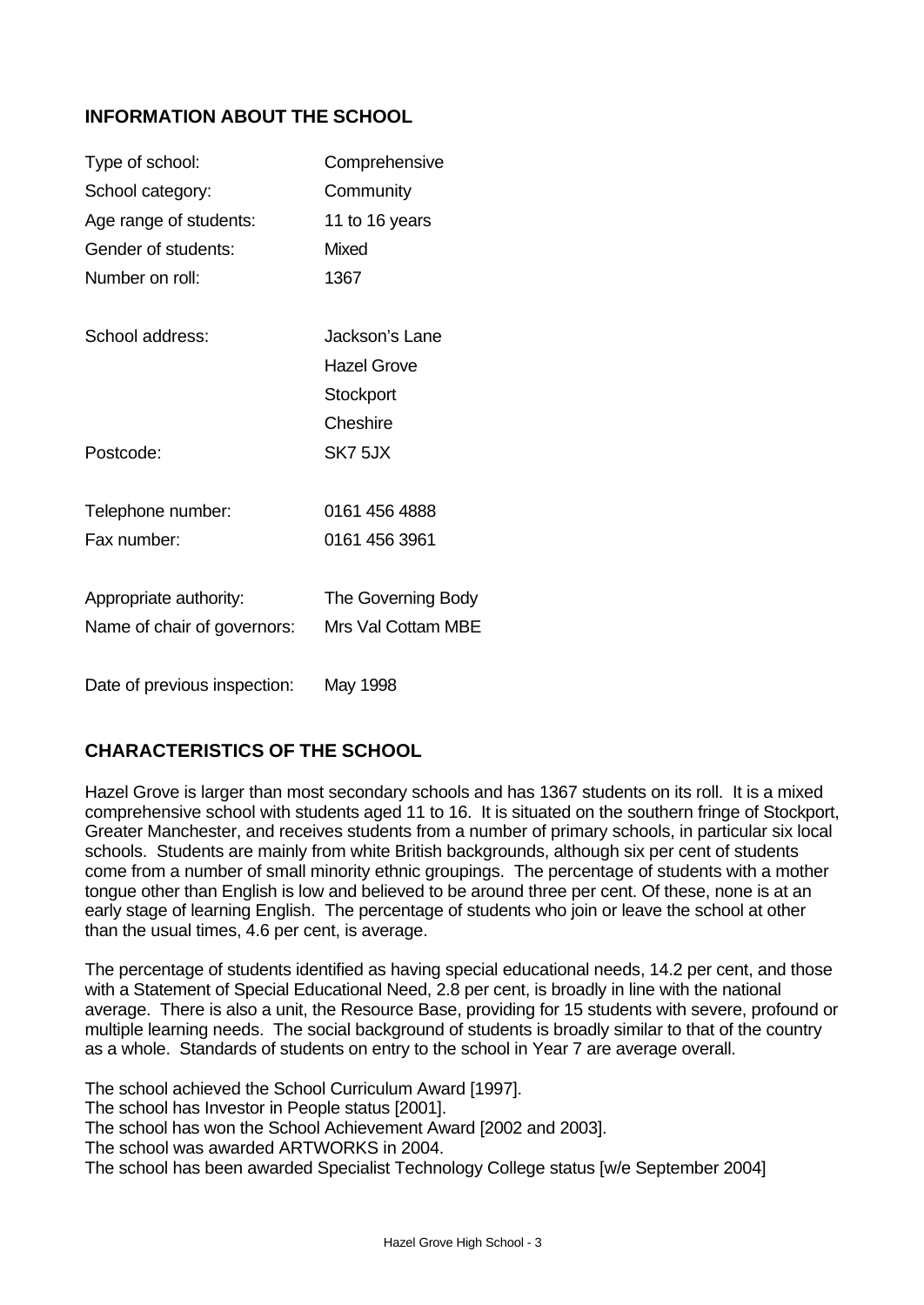# **INFORMATION ABOUT THE INSPECTION TEAM**

|       | Members of the inspection team | <b>Subject responsibilities</b> |                                             |
|-------|--------------------------------|---------------------------------|---------------------------------------------|
| 13154 | D Morton                       | Lead inspector                  | Drama                                       |
| 11072 | S Elomari                      | Lay inspector                   |                                             |
| 21971 | J Glennon                      | Team inspector                  | Religious education                         |
|       |                                |                                 | Special educational needs                   |
| 33219 | S Green                        | Team inspector                  | Information and communication<br>technology |
| 8756  | P Hanage                       | Team inspector                  | <b>Mathematics</b>                          |
| 30825 | K Hayton                       | Team inspector                  | Science                                     |
| 2049  | D Klemm                        | Team inspector                  | English                                     |
| 27665 | A Lees                         | Team inspector                  | <b>Music</b>                                |
| 8329  | G Salter-Smith                 | Team inspector                  | Physical education                          |
| 32329 | A Stafford                     | Team inspector                  | Art and design                              |
| 31191 | D Sylph                        | Team inspector                  | History                                     |
| 17404 | J Tolley                       | Team inspector                  | Modern foreign languages                    |
|       |                                |                                 | English as an additional language           |
| 10564 | J Tomlinson                    | Team inspector                  | Citizenship                                 |
|       |                                |                                 | Geography                                   |
| 13189 | P Walton                       | Team inspector                  | Design and technology                       |
| 8645  | D Ward                         | Team inspector                  |                                             |

The inspection contractor was:

Independent School Inspection Services (ISIS)

3 Harrowby Road West Park Leeds LS16 5HN

Any concerns or complaints about the inspection or the report should be made initially to the contractor. The procedures are set out in the leaflet *'Complaining about Ofsted Inspections'*, which is available from Ofsted Publications Centre (telephone 07002 637833) or Ofsted's website (www.ofsted.gov.uk).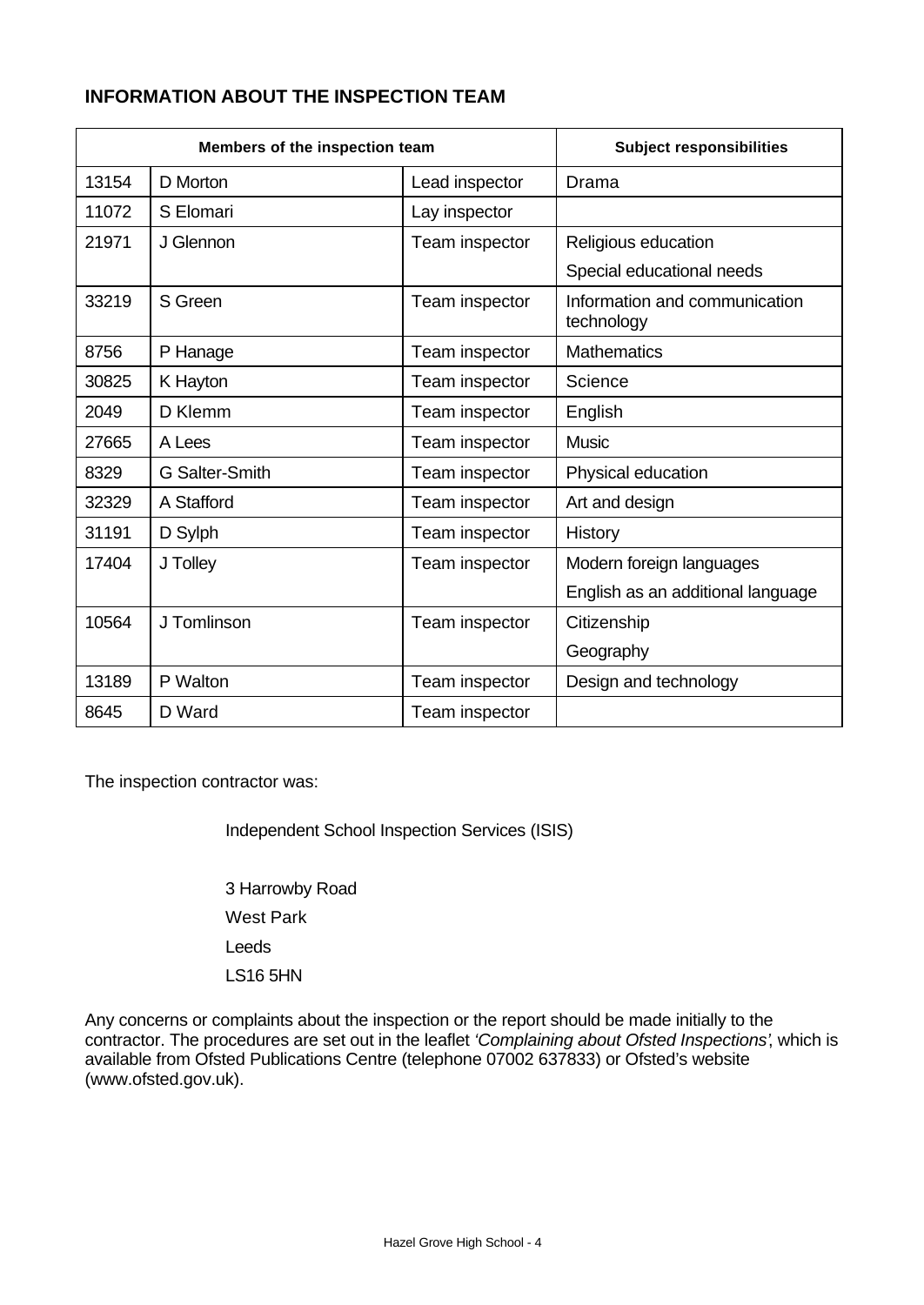# **REPORT CONTENTS**

|                                                                                                        | Page |
|--------------------------------------------------------------------------------------------------------|------|
| <b>PART A: SUMMARY OF THE REPORT</b>                                                                   | 6    |
| <b>PART B: COMMENTARY ON THE MAIN INSPECTION FINDINGS</b>                                              |      |
| <b>STANDARDS ACHIEVED BY STUDENTS</b><br>Standards achieved in areas of learning, subjects and courses | 8    |
| Students" attitudes, values and other personal qualities                                               |      |
| <b>QUALITY OF EDUCATION PROVIDED BY THE SCHOOL</b>                                                     | 13   |
| Teaching and learning                                                                                  |      |
| The curriculum                                                                                         |      |
| Care, guidance and support                                                                             |      |
| Partnership with parents, other schools and the community                                              |      |
| <b>LEADERSHIP AND MANAGEMENT</b>                                                                       | 20   |
| <b>PART C: THE QUALITY OF EDUCATION IN SUBJECTS AND COURSES</b>                                        | 25   |
| <b>SUBJECTS IN KEY STAGES 3 AND 4</b>                                                                  |      |
| <b>PART D: SUMMARY OF THE MAIN INSPECTION JUDGEMENTS</b>                                               | 47   |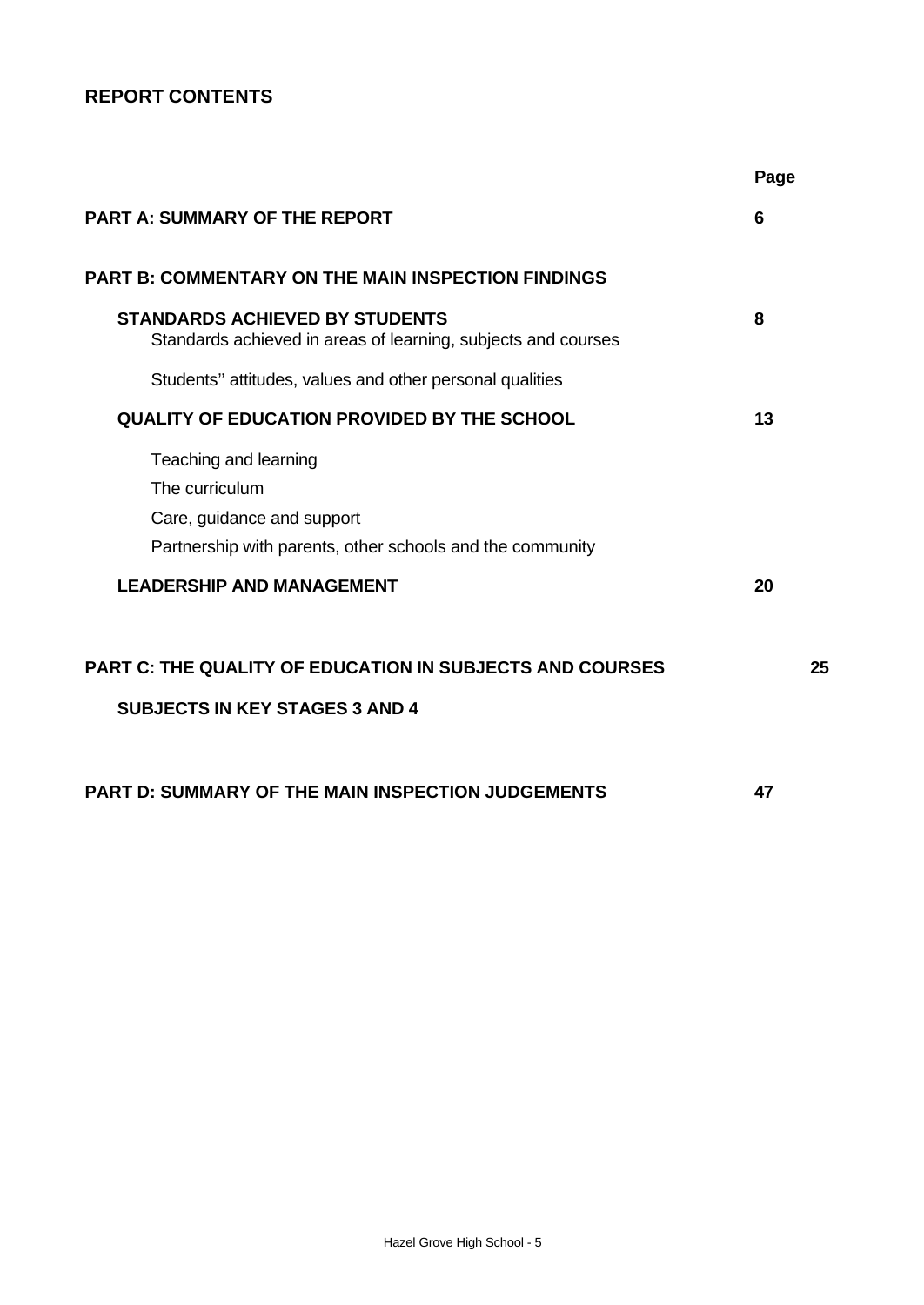# **PART A: SUMMARY OF THE REPORT**

# **OVERALL EVALUATION**

**Hazel Grove High School is an effective school** and, under its new leadership, has the capacity to improve further on the good features currently evident. It is successful in making sure that all the opportunities it provides are available to all students. It gives good value for money.

The school's main strengths and weaknesses are:

- Very good relationships create a good climate for learning.
- Teaching is good and students achieve well.
- The sharing of the very best practice in teaching and learning, in order to raise standards further, is not undertaken with sufficient systematic leadership or vision of purpose.
- The care, support and quidance provided for students are very good.
- Not enough time in Years 10 and 11 is given to citizenship, religious education and information and communication technology (ICT) to meet fully the requirements of the prescribed courses.
- Standards are well above average and achievement is very good in modern foreign languages.
- The range of extra-curricular activities available to students is very good.
- Too many lessons do not start on time.

Improvement since the previous inspection is good. Results in the national tests at the end of Year 9 and in the GCSE examinations at the end of Year 11 have been sustained at just above average levels and teaching overall continues to be good. However, there has not been sufficient improvement in the proportion of very good or better teaching. Leadership and management at senior level have sustained the school through a turbulent two-year period. Issues identified at the previous inspection have been resolved except for improving punctuality at the start of lessons. This is still not good enough. The appearance of the school grounds is vastly improved and the outside environment now provides an attractive climate for social and academic learning. There is evidence that the school has the capacity to continue to improve.

#### **STANDARDS ACHIEVED**

| Performance in GCSE/GNVQ examinations at<br>the end of Year 11, compared with: | similar schools<br>all schools |      |      |      |
|--------------------------------------------------------------------------------|--------------------------------|------|------|------|
|                                                                                | 2001                           | 2002 | 2003 | 2003 |
|                                                                                | в                              |      |      |      |

*Key: A - well above average; B – above average; C – average; D – below average; E – well below average Similar schools are those whose students attained similarly at the end of Year 9.*

#### **Students' achievement overall is good and standards of work seen are above average.**

Results in 2003 national tests were well above average in English and above average in mathematics and science. Compared with similar schools, these results were average. Nonetheless, the school achieved its reasonable targets except in English where the target was narrowly missed. Results in GCSE examinations were average overall, although the average points score for each subject was narrowly above the national average. The best results were in French, business studies and English literature. Least successful subjects were geography, drama and German.

Current standards are above average. Achievement overall is good. In some subjects, for example in geography and ICT, standards do not always reflect the potential of students. Standards seen in English, mathematics and science are above average and those in ICT are average. There is no significant difference in the performance of boys and girls in Years 7 to 9 but girls do better than boys in Years 10 and 11. Students with special educational needs do well.

**Students' personal development and their overall spiritual, moral, social and cultural development are good,** although not enough opportunities are provided for spiritual development. Cultural development is satisfactory. Students' good attitudes to learning make a positive contribution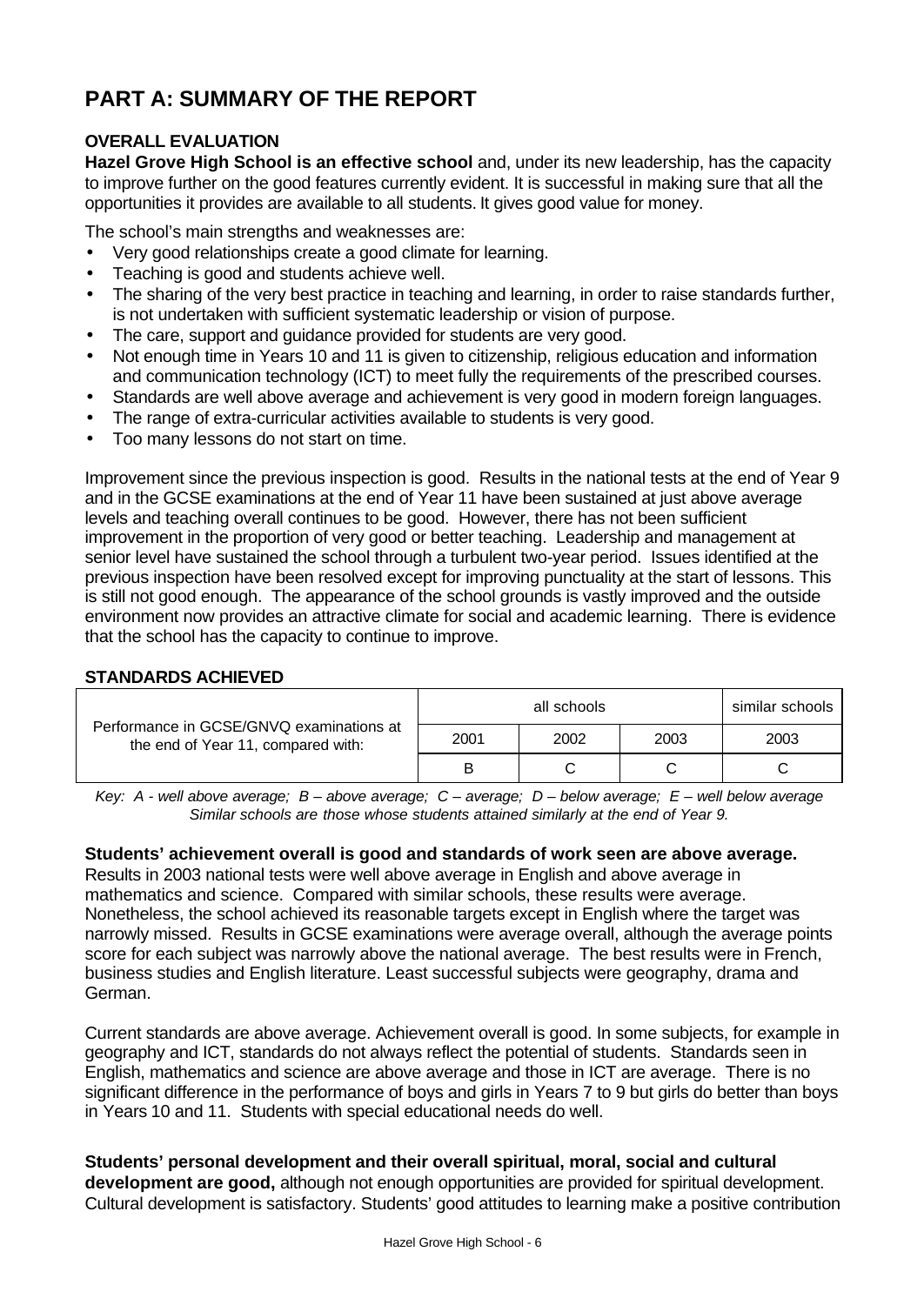to their good achievement. Behaviour is generally good and students take care of the attractive school environment. Rates of attendance are very good but punctuality to lessons is poor.

# **QUALITY OF EDUCATION**

**The quality of education is good** and there is a good climate for learning. Overall, teaching is good, and in keeping with the quality found nationally. As a result of the good teaching, students' achievement is good and standards are above average. However, the proportion of very good or excellent teaching falls significantly short of that found nationally; this is one reason why a significant minority of all students in some subjects do not achieve to their full potential. The curriculum has a number of good features, notably in Years 10 and 11. The overall provision, however, is unsatisfactory because not enough time is allocated to citizenship, religious education and ICT for the full requirements of these subjects to be taught. There is a very good and popular range of extracurricular activities. The school provides a very high standard of care for all its students. It guides and supports them very well. Links with parents, the community and other schools and colleges are good.

### **LEADERSHIP AND MANAGEMENT**

**The leadership and management of key staff are satisfactory. Governance is good.** These judgements take account of the level of development and improvement since the previous inspection. Over this period, not enough has been done systematically to inspire the highest possible quality of teaching. In addition, the school has just experienced two difficult years at headteacher level. During this latter period, the leadership group did a good job in maintaining momentum in the school and sustaining staff morale. A deputy headteacher, twice serving as acting headteacher during this period, was successful in preserving the school's equilibrium and took a very effective lead in ensuring a successful bid for specialist school status and drafting a new school improvement plan. Governors were very supportive during this difficult period. A new headteacher has been in post for 30 days; he has quickly grasped key areas for development and improvement.

## **PARENTS' AND STUDENTS' VIEWS OF THE SCHOOL**

**Parents are pleased with the school**, believe it is forward-looking and always trying to get better. Students, too, value the care the school provides and the relationships they have with staff. They consider the teaching is mostly good and challenging. Most regret the small minority that disrupts some lessons and the very small number that needlessly damage the fabric of the building.

#### **IMPROVEMENTS NEEDED**

The most important things the school should do to improve are:

- arrange to share examples of very good and excellent teaching to which all teachers aspire,
- ensure that enough time is given to citizenship, religious education and ICT in Years 10 and 11 so that students receive their entitlement in these subjects, and that the timetable is constructed to avoid time being wasted at the start of lessons;

and, to meet statutory requirements:

- ensure that the curriculum meets statutory requirements in citizenship and religious education in Years 10 and 11
- take steps to equip all teachers with the skills to use ICT to support learning in all subjects,
- ensure that all students experience an act of collective worship each day.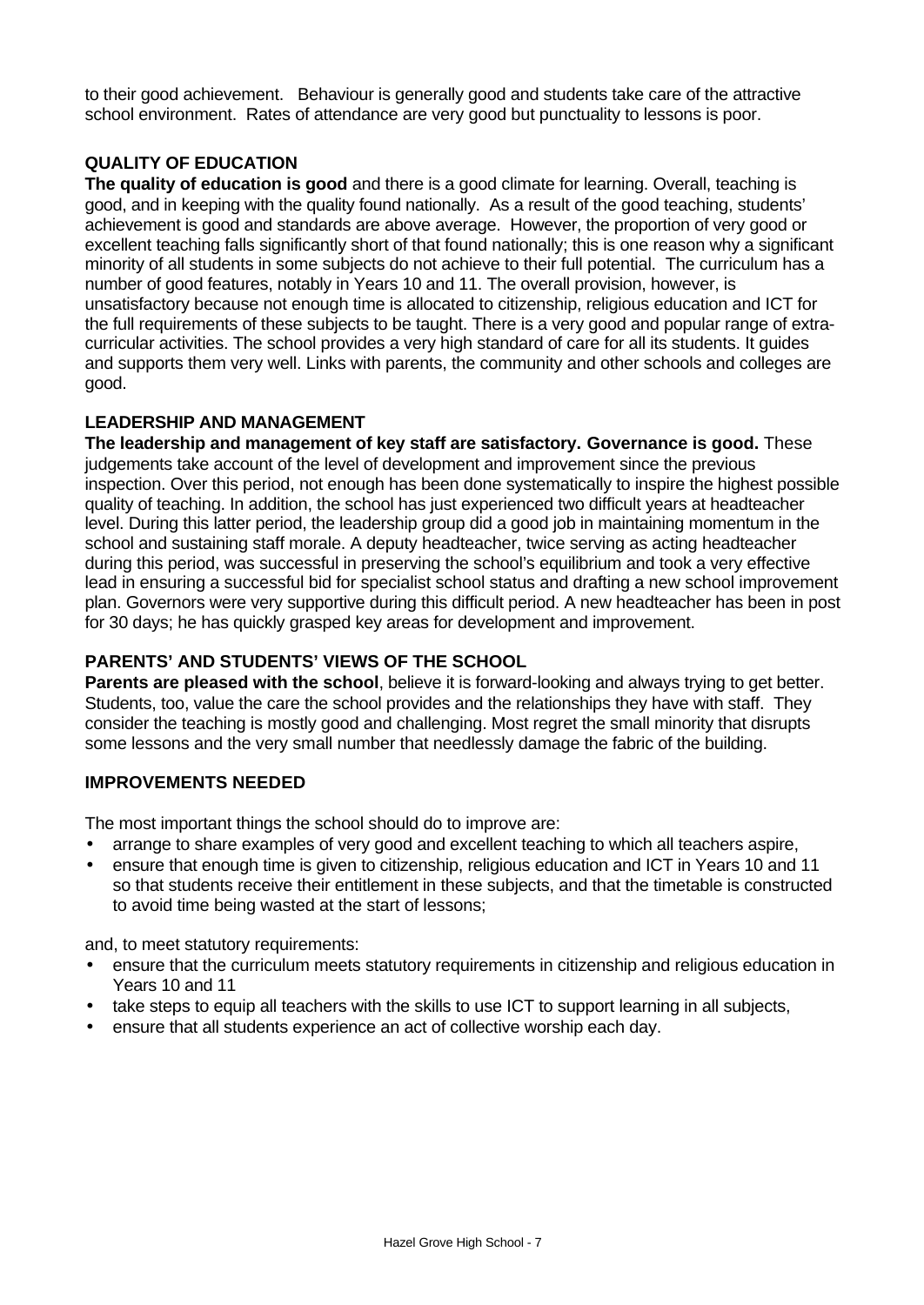# **PART B: COMMENTARY ON THE INSPECTION FINDINGS**

# **STANDARDS ACHIEVED BY STUDENTS**

# **Standards achieved in areas of learning, subjects and courses**

Achievement is **good**. Standards are above average in Years 7 to 11. Standards in English, mathematics and science are above average and average in ICT.

#### **Main strengths and weaknesses**

- Standards are well above average and achievement is very good in modern foreign languages.
- GCSE results in 2003 were above average.
- The achievement of students using the Resource Base is good.
- Test results at the end of Year 9 in 2003 were no better than average, even when compared with schools with a similar standard at the start of Year 7.

#### **Commentary**

1. Results in the 2003 tests at the end of Year 9 were the worst for some time and do not reflect the quality of work seen during the inspection. In previous years, results have been above or well above average, although in 2002 results in mathematics were not as good as those in English and did not compare favourably with schools with similar starting points. Results in 2003 were no better than average and only satisfactory value was added during Years 7 to 9 in English, mathematics and science. However, current standards seen during the inspection are above average. Good teaching has led to good achievement. There is little difference in results achieved by boys and girls at the end of Year 9.

#### *Standards in national tests at the end of Year 9 – average point scores in 2003*

| Standards in: | School results | National results |
|---------------|----------------|------------------|
| English       | 33.9(37.0)     | 33.4(33.3)       |
| mathematics   | 36.1(35.8)     | 35.4 (34.7)      |
| science       | 34.3(34.9)     | 33.6(33.3)       |

*There were 270 students in the year group. Figures in brackets are for the previous year*

- 2. Students start in Year 7 with standards that are average. Although there are higher attaining students in each year, overall there are more students whose attainment hovers around the national average on entry. Good teaching ensures that standards rise to above average in English, mathematics, and science; compared with the starting points of students and this represents good achievement. In modern foreign languages, standards are well above average because of very good teaching, and are above average in art and design, history, music and religious education. Overall students are achieving well in Years 7 to 9.
- 3. Students start in Year 10 with results that, overall, were above average in tests in 2001 in English, mathematics and science. GCSE results in 2003 for the best eight subjects of these students were above average overall. This represents satisfactory achievement in the examinations. In GCSE examinations, girls perform marginally better than boys.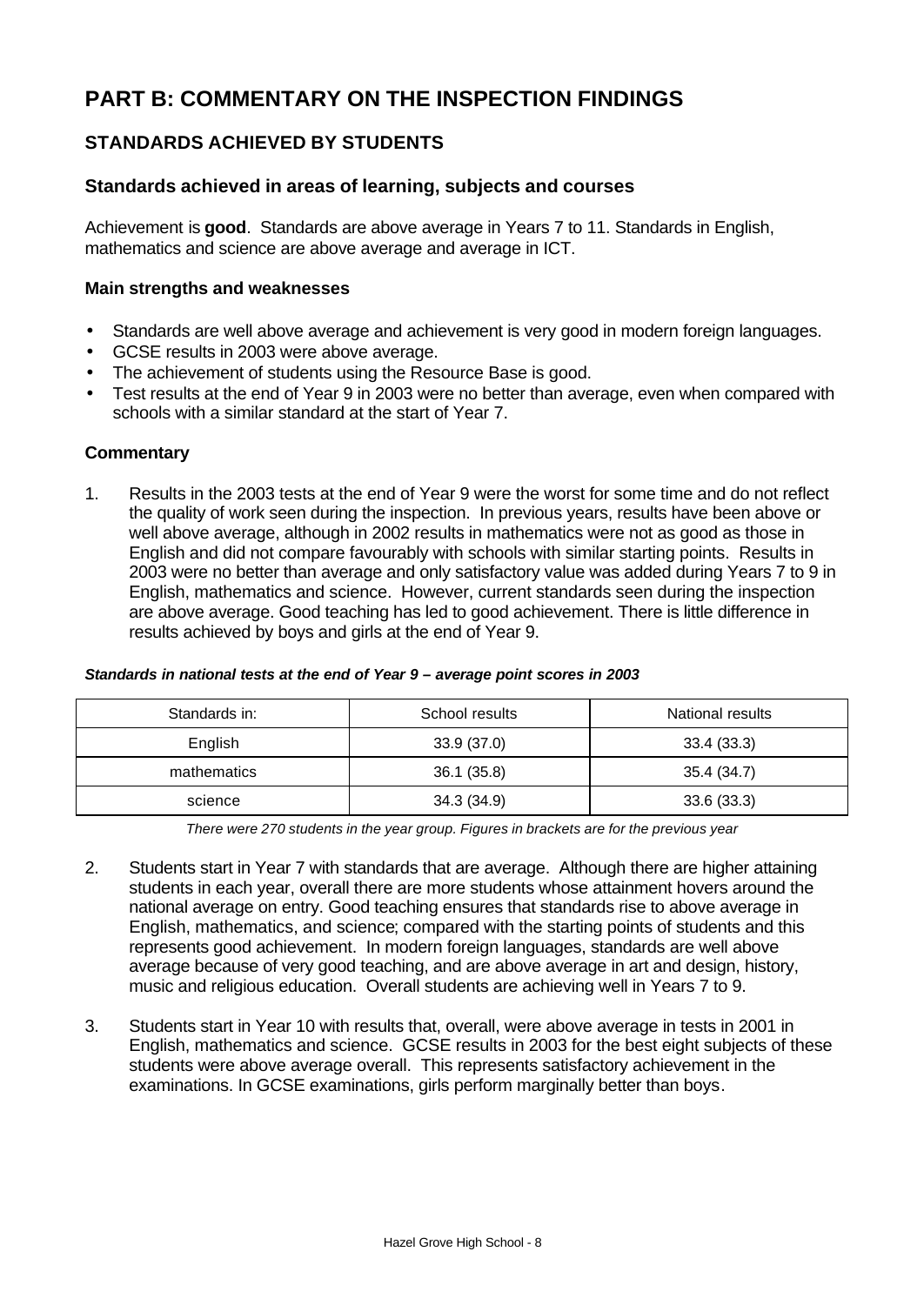#### *Standards in GCSE/GNVQ examinations at the end of Year 11 in 2003*

|                                                       | School results | National results |
|-------------------------------------------------------|----------------|------------------|
| Percentage of students gaining 5 or more A*-C grades  | 56 (53)        | 51.5(49.9)       |
| Percentage of students gaining 5 or more A*-G grades  | 94 (87)        | 90.5(90.9)       |
| Percentage of students gaining 1 or more A*-G grades  | 98 (92)        | 95.9 (96.0)      |
| Average point score per student (best eight subjects) | 37.0 (34.9)    | 34.6 (34.7)      |

*There were 268 students in the year group. The percentages include the equivalent GCSE grades obtained in GNVQ assessments. Figures in brackets are for the previous year.*

4. Standards of work seen during the inspection in Years 10 and 11 more or less match the examination results, although in modern foreign languages the work seen is well above average, whilst that in geography, history and ICT is no better than average. ICT suffers through lack of sufficient time, as does citizenship and religious education. In Years 10 and 11, therefore, whilst achievement overall is good, not all subjects last year attained results in the GCSE examination that might be expected given the starting point of students. GCSE results are improving at a rate above that found nationally but not steeply enough given the attainment of students on entry to Year 10. Comparisons with similar schools indicate that Hazel Grove could attain higher results in GCSE examinations.

| Judgement      | Years 7 to 9                                                                                                                 | Years 10 and 11                                                                                                  |
|----------------|------------------------------------------------------------------------------------------------------------------------------|------------------------------------------------------------------------------------------------------------------|
| Very good      | Modern foreign languages                                                                                                     | Modern foreign languages,                                                                                        |
|                |                                                                                                                              | drama                                                                                                            |
| Good           | English, mathematics, science,<br>art and design, design and<br>technology, history, drama,<br>music and religious education | English, mathematics, art and<br>design, design and technology,<br>history, ICT, music and physical<br>education |
| Satisfactory   | Geography, ICT, physical<br>education, citizenship                                                                           | Science, geography,                                                                                              |
| Unsatisfactory |                                                                                                                              | Citizenship, religious education                                                                                 |

#### *Summary of achievement by subject in work seen during the inspection:*

- 5. This table clearly shows that achievement is solidly good in work seen during the inspection. This reflects teaching that is also consistently good. For achievement to be very good, there needs to be a higher proportion of very good and excellent teaching than was seen during the inspection.
- 6. The achievement of girls and boys is similar in Years 7 to 9. In Years 10 and 11 girls outperform boys but not by as wide a margin as found nationally. The small proportion of students from minority ethnic groups perform in line with all other students.
- 7. Students with special educational needs make good progress overall. Their progress in individual subjects is identical to that made by other students. They performed well in the GCSE examinations in 2003.
- 8. Overall, students with severe, profound and multiple learning difficulties achieve well in response to good teaching and the very good attitudes they bring to their work. In some lessons, for example French, students work with mainstream partners who explain to them their set tasks and simplify them if necessary.
- 9. Students who are identified as gifted and talented achieve as well as other students. The school has introduced policies to help these students achieve their potential, although these policies have not been embedded for a sufficient period of time to yet significantly raise the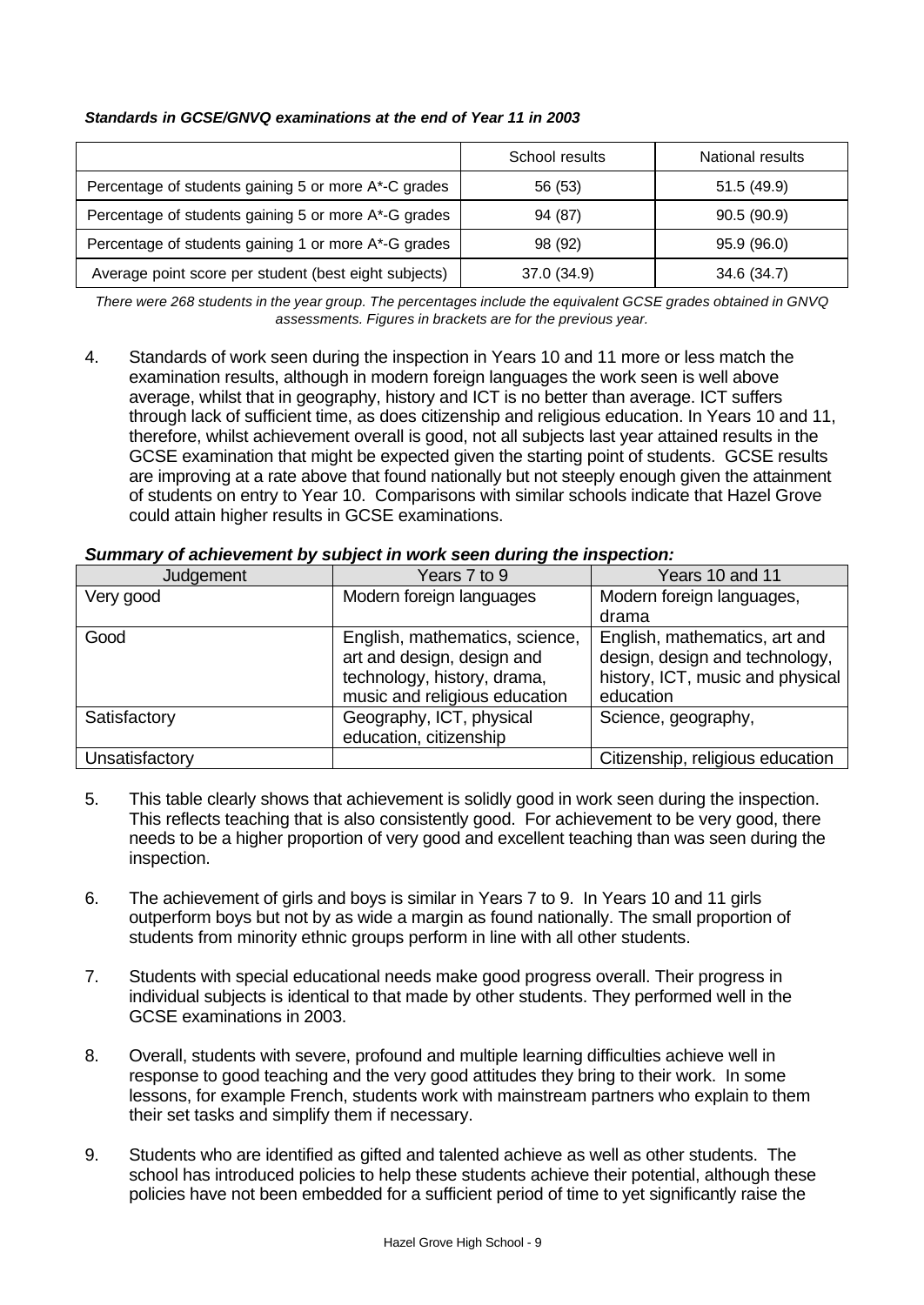standards of higher attainers in most subjects. Nonetheless, the gifted and talented students have opportunities to receive extension tasks and activities and, in the best lessons, challenging teaching enables them to achieve well, especially in drama, English, modern foreign languages and science.

- 10. Most subjects provide good support for developing literacy skills generally, although not enough is done in some to help those lower attainers with the weakest skills of literacy. Thus, whilst the majority of students cope with the literacy demands of most subjects, there is a minority that struggles. Numeracy skills are strong and each department is linked to a specialist mathematics teacher to ensure that the mathematical needs of the subject are met. ICT is not used sufficiently in some subjects to enhance learning, although the provision of hardware meets the national average.
- 11. The school set itself challenging yet realistic targets for 2003. These were more or less met in Year 9 tests: English was two per cent short of target, mathematics target was beaten by one per cent and the science by four per cent. In the 2003 GCSE examinations, the percentage of students achieving five of more of the higher grades A\* to C, 56 per cent, missed the target by three per cent. However, the target of 92 per cent for five of more A\* to G was beaten, with the school recording 98 per cent attaining this result. Overall, using average total GCSE points score, the target was beaten by 3.5 points.

# **Students' attitudes, values and other personal qualities**

The school provides well for students' personal development and as a result the attitudes and behaviour of students are **good**. Attendance is very good, but punctuality to lessons is poor. Students' spiritual, moral, social and cultural development is good overall.

#### **Main strengths and weaknesses**

- Students enjoy coming to school; attendance is very good.
- Relationships in school are very good.
- Attitudes and behaviour are good and, in consequence, students achieve well.
- Students develop their moral and social values well.
- Teachers miss opportunities to enhance students' spiritual development in lessons.
- Too many lessons do not start on time.
- The occasional unsatisfactory behaviour of a minority of students, usually boys, disrupts lessons and frustrates those students who are keen to learn.

- 12. Students enjoy coming to school and, as a result of the good climate for learning, they flourish and mature. They bring good attitudes to their work and, therefore, learn effectively. Throughout school, the very good relationships help to develop students' confidence, selfesteem and aspirations. Year 11 students speak fluently about how much they enjoy school and participate in some of its decision-making through valued membership of the school council. Success in modern foreign languages, for example, is partly due to the way in which they work well together in practical tasks such as role-play and other effective pair and group work. The small proportion of students from minority ethnic backgrounds and other students mix well. Students respond to opportunities to work independently whether on research or in trying to solve problems in design and technology before asking for help. Students of different levels of skill work well together in physical education.
- 13. In formal discussions with students before and during the inspection it is clear that most value the efforts made by staff on their behalf. They see teachers as a means of helpful support when things are difficult, not as people likely to disparage them. Relationships are very good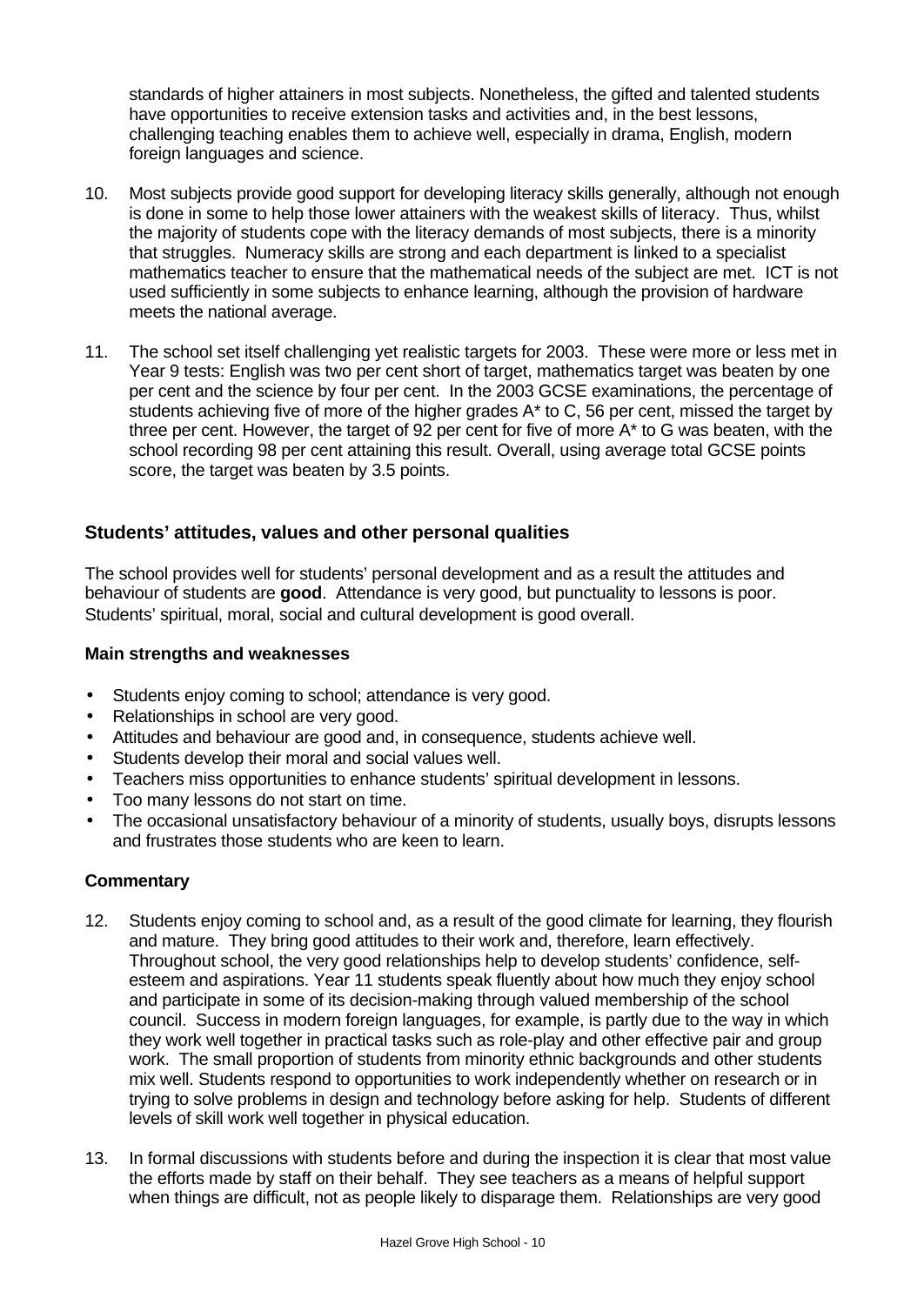and advanced significantly though a range of enriching extra-curricular activities. These attitudes and approaches to learning are reflected in behaviour that is almost always positive. The few examples of disruptive behaviour by a minority of students are usually the result of teaching that fails to engage their interest. Movement about the school is orderly, but there is a tendency to dawdle during long walks between lessons.

- 14. Behaviour is good overall. In their questionnaire returns, students reported that a few of their classmates behave in a minor disruptive way in lessons and that there was some bullying in the school. Occasional incidents of bullying do occur, but the school has good procedures to try to prevent incidents and deals appropriately with these situations whenever any are reported. In discussions, students say that incidents of minor behavioural difficulties are dealt with well by the best teachers by making the work interesting. Poor behaviour in lessons is usually because students are bored. Around the school and at lunchtime, behaviour is also usually good. Inspectors did not see any serious examples of poor behaviour.
- 15. Students respond well to responsibility, whether it is serving as a receptionist or acting as a representative on the school council. They co-operate well in lessons when required to work with others. Year 11 students in drama devise frameworks for final presentations with good nature in the cut and thrust of giving and sharing ideas. They co-operate well in agreeing extra rehearsal times. This reflects one of the key tenets of the school's ethos: every child counts and must have the opportunity to participate in all that the school has to offer. The way support assistants are used in classes is designed to make sure that all students learn effectively. Even those who misbehave are accommodated for within school, because they are a part of the school – exclusion would be a contradiction of the school's philosophy except in the most severe circumstances. The percentage of exclusions is below average.

# *Ethnic background of students Exclusions in the last school year*

| <b>Categories used in the Annual School Census</b>  | No of<br>students on<br>roll | <b>Number of</b><br>fixed period<br>exclusions | <b>Number of</b><br>permanent<br>exclusions |
|-----------------------------------------------------|------------------------------|------------------------------------------------|---------------------------------------------|
| White - British                                     | 1283                         | 105                                            | $\overline{2}$                              |
| White - Irish                                       | 2                            | $\Omega$                                       | $\Omega$                                    |
| White – any other White background                  | 5                            |                                                | 0                                           |
| Mixed - White and Black Caribbean                   | 8                            | 3                                              | 0                                           |
| Mixed - White and Black African                     | $\overline{2}$               | $\Omega$                                       | $\Omega$                                    |
| Mixed - White and Asian                             | 6                            | $\Omega$                                       | $\Omega$                                    |
| Mixed - any other mixed background                  | 12 <sub>2</sub>              | $\overline{7}$                                 | $\Omega$                                    |
| Asian or Asian British - Indian                     | $\overline{2}$               | $\Omega$                                       | $\Omega$                                    |
| Asian or Asian British - Pakistani                  | 16                           | 7                                              | $\Omega$                                    |
| Asian or Asian British - Bangladeshi                | 3                            | 0                                              | $\Omega$                                    |
| Black or Black British - African                    | 2                            | 0                                              | 0                                           |
| Black or Black British - any other Black background | 1                            | 0                                              | 0                                           |
| Chinese                                             | 12 <sup>2</sup>              | $\Omega$                                       | 0                                           |
| Any other ethnic group                              | 4                            | $\Omega$                                       | $\Omega$                                    |
| No ethnic group recorded                            | 10                           | 0                                              | 0                                           |

*The table gives the number of exclusions, which may be different from the number of students excluded.*

16. The very good provision for students with severe, profound and multiple learning difficulties, as well as raising the educational achievement of these students, contributes significantly to their growing self-esteem and confidence in relating to others. The placing of these students within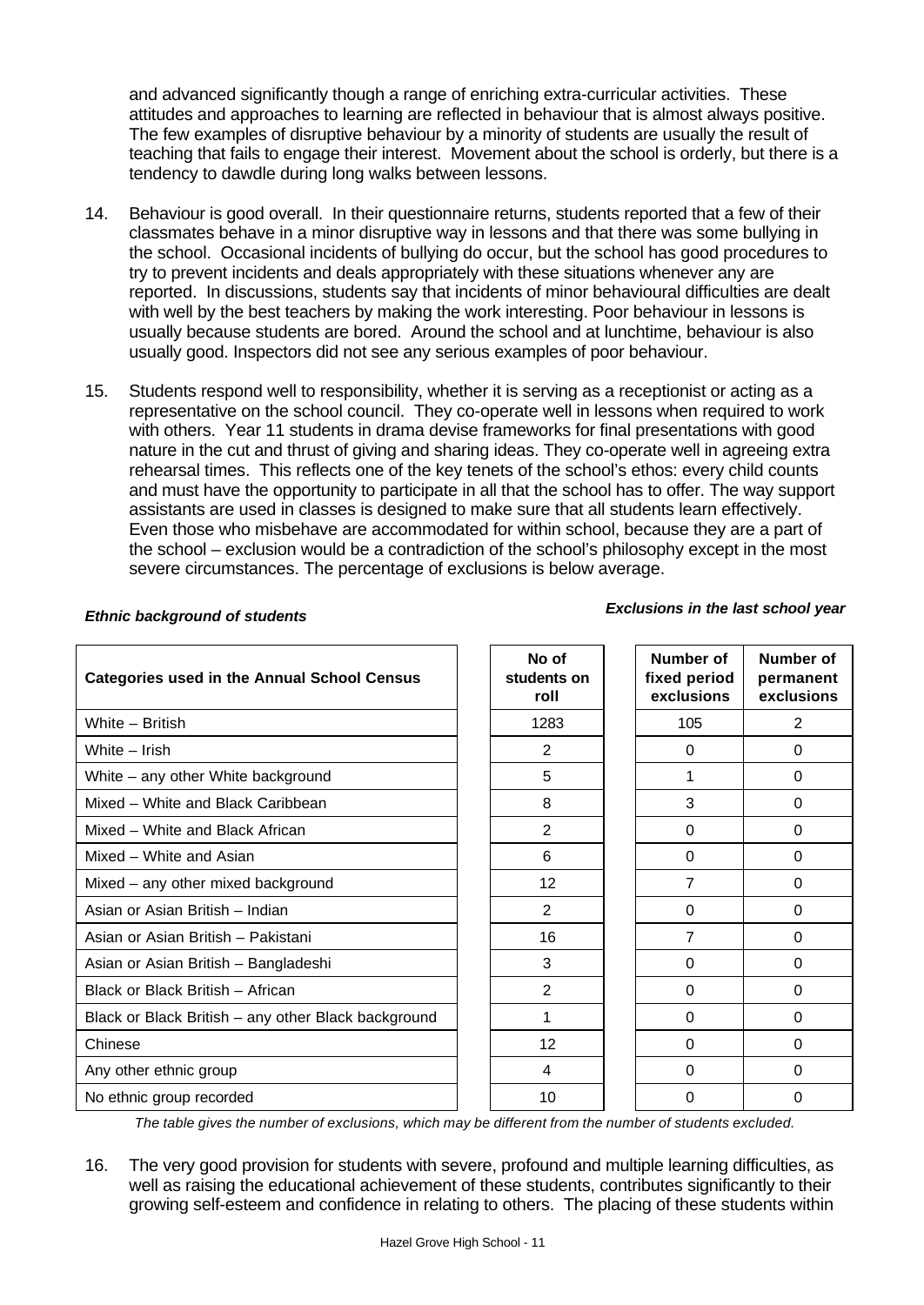mainstream education is beneficial, particularly in terms of the breadth of their experiences and their relationships with peers who may attain more highly and be more mature. These relationships are especially evident in the lunchtime Buddy Group that is held in the Resource Base, where stories and games are shared and where there are opportunities to care for one another. Students also enjoy other aspects of the main school, such as attendance at the school musical 'West Side Story'. They enjoy school visits, including a stay at a centre for outdoor pursuits in the Lake District.

- 17. The school develops students into well-rounded individuals who are equipped to face life and its challenges when they leave. The work of the school council is an example where students take their responsibilities seriously. It helps them gain an understanding of how democracy and society work to get things done.
- 18. The school is successful in helping students understand right from wrong and in working together in good social circumstances. Students develop social skills when they consider the notion of the 'customer' in business education. The teamwork involved in producing 'West Side Story' is a prime example of social learning. It is also an example of cultural learning – one of many across art, music and drama – including the clash of two racial cultures and the problems that disharmony can bring. There is a breadth of enrichment activities available to students and the take-up from students is very good. Art and design shines out as a beacon of good practice by its all-inclusive approach to the diversity of cultures seen through art. English, too, looks at poetry from other cultures and sometimes touches on spiritual issues, such as the nature of evil as seen in 'Of Mice and Men'. However, there are too few opportunities, apart from in a number of good assemblies, for students' spiritual sides to be developed. Subject teachers do not seek to see the spiritual in their curriculum areas enough, such as those aspects of subjects that transcend our everyday experience.

#### **Attendance**

- 19. Attendance has improved steadily over the last three years and is now well above the national average. The level of unauthorised absence is broadly similar to that found nationally. The school's analysis and monitoring of attendance is very thorough and any concerns are identified and acted upon at an early stage.
- 20. Punctuality to lessons was criticised at the time of the previous inspection. Since then, the school has introduced a five-minute warning bell before morning registration and after break and lunchtime and has reduced the number of changeovers by changing from a seven-period day to a six-period one. However, an unacceptably high proportion of lessons still begin later than necessary. Students do not have a sense of urgency when moving between classrooms and teachers are not rigorous in insisting on a prompt start to lessons. In some instances, teachers are, themselves, late, which sets a bad example. The significant amount of time lost in this way means that students do not receive their full entitlement of teaching.

| Attendance in the latest complete reporting year (%) |  |  |  |  |  |  |  |
|------------------------------------------------------|--|--|--|--|--|--|--|
|------------------------------------------------------|--|--|--|--|--|--|--|

| Authorised absence |     |  | Unauthorised absence |  |
|--------------------|-----|--|----------------------|--|
| School data:       |     |  | School data:<br>0.09 |  |
| National data:     | . . |  | National data:       |  |

*The table gives the percentage of half days (sessions) missed through absence for the latest complete reporting year.*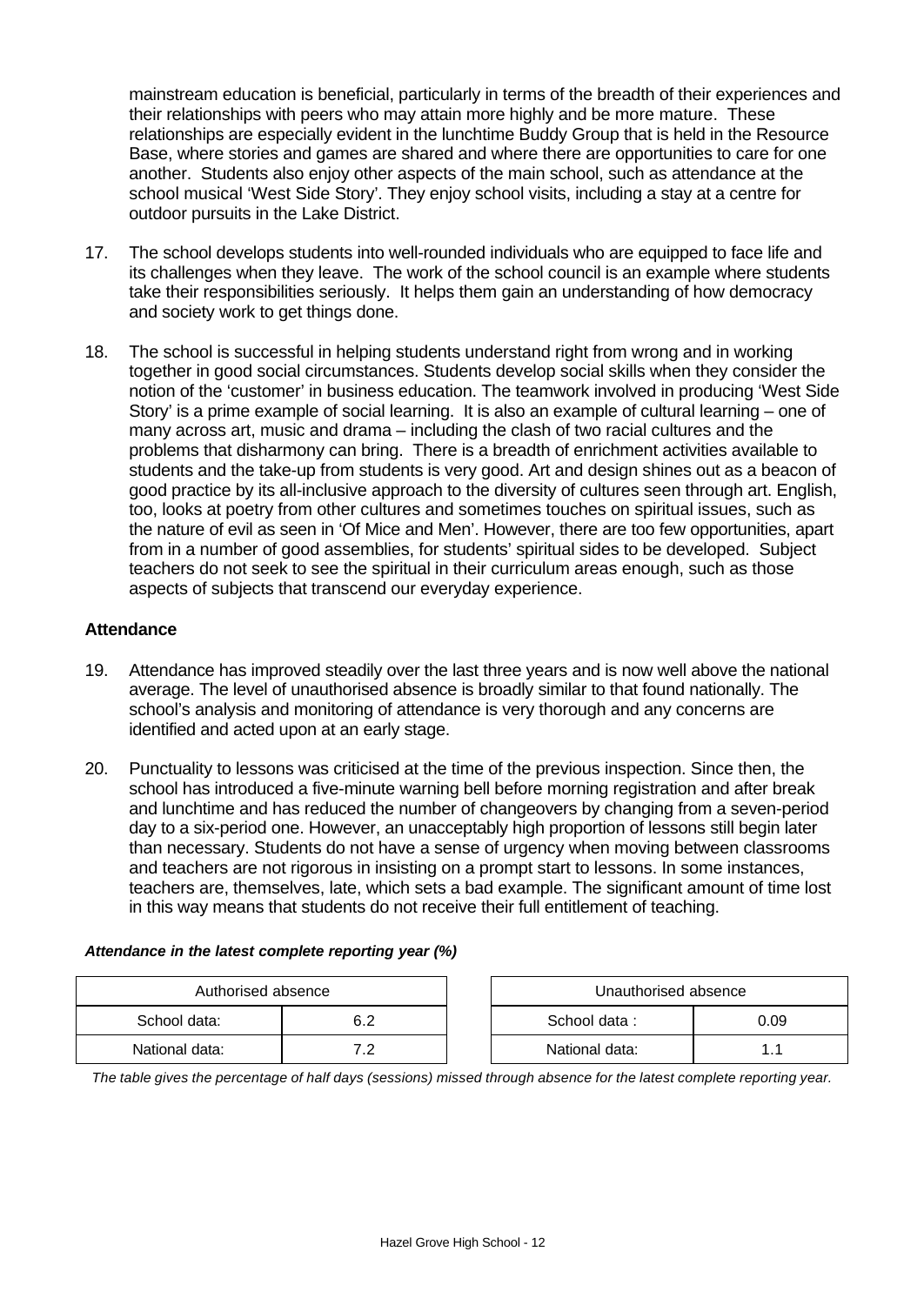# **QUALITY OF EDUCATION PROVIDED BY THE SCHOOL**

The school provides its students with an **effective education**. Teaching is good leading to effective learning and good achievement. The curriculum provision is unsatisfactory overall since not enough time is spent on citizenship, religious education and ICT in Years 10 and 11 to meet fully the requirements of the National Curriculum. Provision for students' care and welfare are very good and links with parents, the community and other schools and colleges are good.

# **Teaching and learning**

Teaching and learning are **good**. Teachers use assessment effectively**.**

#### **Main strengths and weaknesses**

- Teachers effectively use government initiatives in Years 7 to 9 when planning lessons.
- Teaching is very good in modern foreign languages.
- Assessment is well used in lessons and for monitoring students' achievement.
- Teaching and learning assistants work very effectively as a team.
- Teaching and learning are good in nearly three out of four lessons; as a result, students achieve well.
- Good planning ensures that students with special educational needs and those in the Resource Base are taught well.
- Some subjects do not do enough to improve literacy skills.
- The proportion of very good or excellent teaching is not as high as that found nationally.
- Too often, work is not matched to students' learning needs.

- 21. Teaching and learning are good throughout the school, with equal proportions of good or better teaching found in Years 7 to 9 and in Years 10 and 11. This is similar to the overall quality of teaching found at the previous inspection although, at that time, teaching was not as good in Years 7 to 9 as in Years 10 and 11. In 1998, there was about the same proportion of very good teaching in Years 7 to 9 as now, but in Years 10 and 11 in 1998 there was significantly more very good teaching than found in this inspection. The proportion of very good or excellent teaching at present is significantly lower than that found nationally. There has been only a very small minority of unsatisfactory teaching during both inspections, and less now [2 per cent against 5 per cent] even though 50 more lessons were observed during this inspection.
- 22. Teachers know their subjects well. In the best teaching this knowledge and teachers' enthusiasm for their subject are used to challenge students and to get them to work hard and with a sense of purpose. This leads to consistently good achievement. Teaching in French is especially good in these respects. Learning of the language is very effective since teachers know their subject well, are enthralled by it and use a variety of speaking activities that engage students' interests in using the language in practice. The good teaching, particularly in Years 10 and 11, is reinforced by effective use of assessment and helpful marking that helps students to improve on their previous best. The best lessons have a lively start that captures the interest of students and end with students identifying how successful their learning has been. Even more significant is the way teachers, where teaching is at its best, intervene in the central part of the lesson to extend learning, challenge, support those finding work difficult and ensure that all students are engaged in worthwhile tasks. When this works well, it has been carefully planned, taking into account the differing learning needs of individuals or groups in the class. For example, in a science lesson in Year 10 about selective breeding and genetic engineering, an enthusiastic teacher had prepared materials well so that students could prepare a presentation. The teacher encouraged students to use their previous learning and link it with research, proceeding at a fast pace to achieve their objectives. They were challenged by the teaching every step of the way, but succeeded in having a short preparation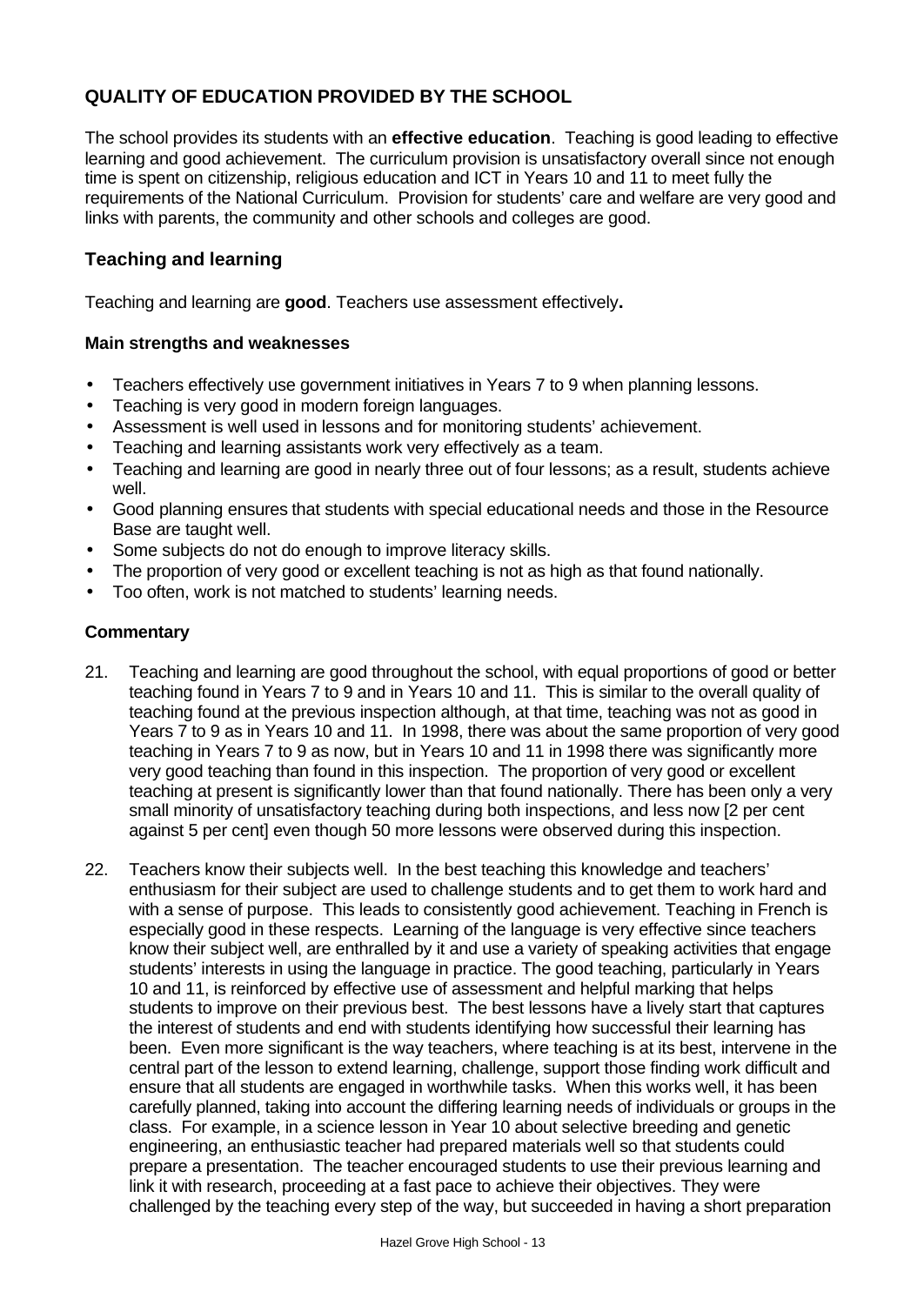ready by the end of the lesson. Boys and girls were equally involved throughout and students were respectful of each other's efforts in this class, where attainment overall was about average.

- 23. Students learn well in English because consistently good teaching challenges them to think about how they use language. Not all subjects see the value of this emphasis, but it is a necessary one if the skills of literacy of the middle and lower attainers are to improve. The successful implementation of government initiatives, especially in literacy, in Years 7 to 9 has helped more in some subjects than others. Where it is successful, teachers of a subject will insist on accuracy of grammar, punctuation and spelling during the middle part of a lesson and often check on the spelling of key technical words during the final summary session at the end of a lesson. Teachers usually plan work well to provide a good variety of interesting and relevant learning activities. Teachers ensure that learning occurs at a brisk pace with few opportunities for students to become bored. Some of these initiatives are finding their way into Years 10 and 11 and lessons are usually good as a result of this.
- 24. The best teaching is characterised by its energy, the use of variety in presentation and good use of resources, such as those of lighting and sound in drama. Needs of individual students are considered at the planning stage. Most of all, in the best lessons, students know what they are aiming to learn and that they will be tested on that learning at the end of the lesson. Some teachers placed less value on this pattern, saying that they ran out of time at the end of the lesson; in fact this is the result of ineffective planning, although in some subjects the 50-minute lesson is too short for teachers.
- 25. Less successful lessons, whilst satisfactory, lack the qualities described in good or better lessons. Expectations are not high enough or unrealistic, pace flags, students are asked to work on inappropriate or undemanding tasks and teachers talk too much. Teachers do not value the final part of the lesson where learning is evaluated. Management knows what it wants of teachers, but just as very good or excellent practice is rarely shared, there is little evidence that less successful teachers are helped in the daily craft of teaching. There is often a lack of clarity in defining what students are to learn in the lesson and emphasis instead on what activities they will undertake. It is not clear that the school has thought enough about the way students learn and how teaching should reflect this. Teachers talk about assessment for learning, but it does not translate into how they set up learning situations moment-by-moment in lessons. There is a tendency for 'improving learning and teaching' to be a theoretical discussion or paper exercise rather than applied sharing on the floor of the classroom. Not enough thought is given to matching activities specifically to students' learning needs.
- 26. Some teachers *teach* too much. That is, they do not encourage students sufficiently to fend for themselves and research independently. Students should be made to think for themselves more.

| Excellent | Very good  | Good      | Satisfactory | Jnsatisfactorv   | Poor | Very Poor |
|-----------|------------|-----------|--------------|------------------|------|-----------|
| 6 (3.5%)  | 29 (16.9%) | 90(52.6%) | 44 (25.7%)   | $1.2\%)$<br>C 71 |      |           |

#### *Summary of teaching observed during the inspection in 171 lessons*

*The table gives the number of lessons observed in each of the seven categories used to make judgements about lessons; figures in brackets show percentages where 30 or more lessons are seen.*

27. The quality of teaching and learning of students with special educational needs is good. The learning support department provides good quality and helpful information about students with special educational needs to every teacher. Consequently, teachers are aware of students' needs and provide work of suitable challenge. In some subjects, resources are suitably adapted. For example, in music a student was seen using a specially colour-coded keyboard. The support that students receive from learning support assistants is always at least effective and is often very effective. Although the learning support assistants are suitably deployed, there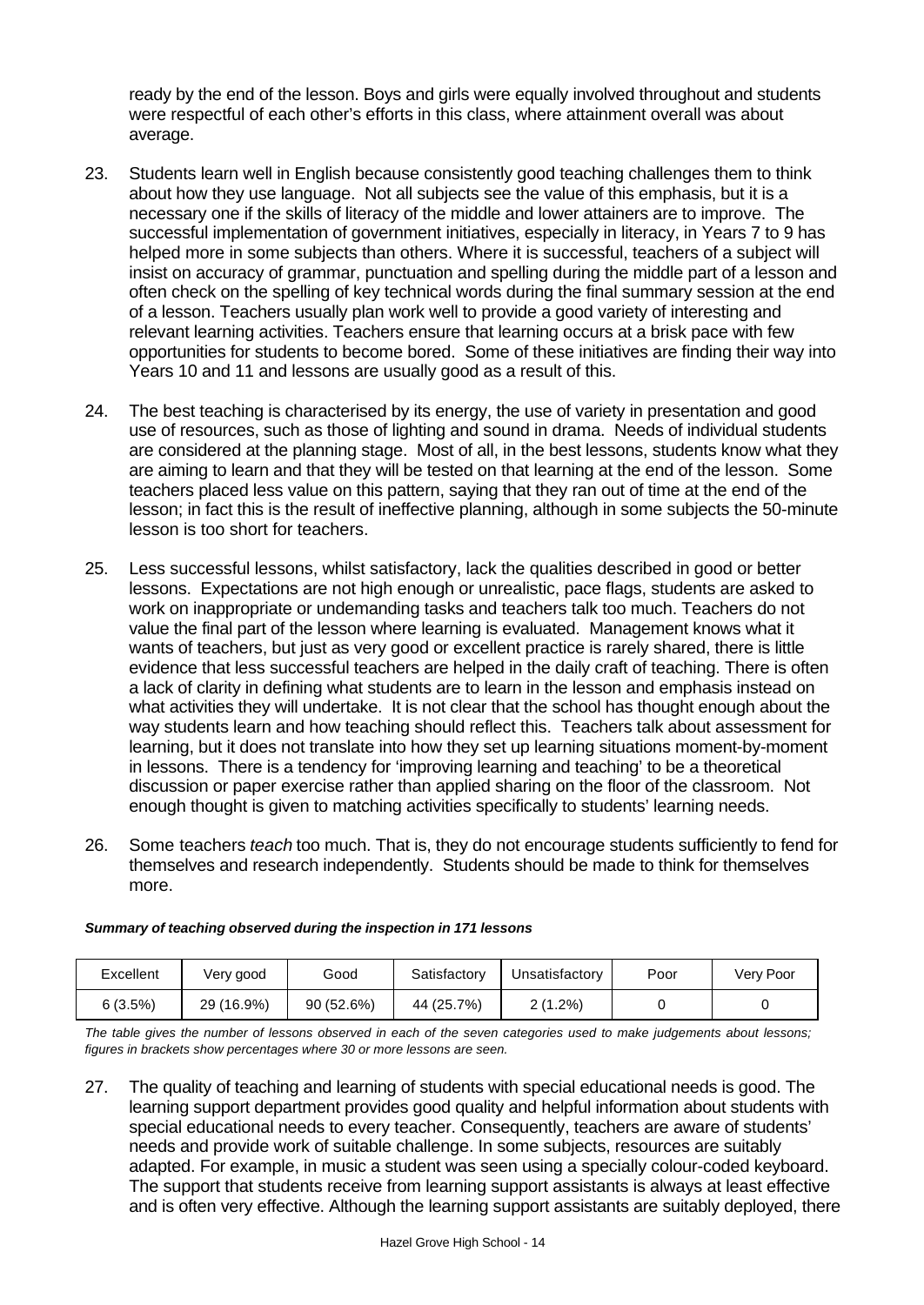are not enough of them. Lessons were observed where the absence of support had an adverse effect upon the quality of learning.

- 28. The quality of teaching and learning of students with severe, profound and multiple learning difficulties is good; some lessons have very good features. Students benefit by being taught by a trained special educationalist and by subject specialists. They also receive regular and good learning support from a team of trained and experienced assistants. Close co-operation amongst all staff ensures that lessons are pitched at a level appropriate to the students' learning needs. Teaching methods are also adapted for them, as, for example, in a science lesson in which a student was encouraged to repeat his practical experiment – releasing and burning hydrogen – as an alternative to 'writing up' the experiment. Learning is good largely because teachers and learning support assistants ensure that students are fully engaged in their tasks throughout lessons. Students enjoy the consistent and positive interaction between themselves and the learning assistants.
- 29. Teachers generally take account of the differing learning needs of students when planning lessons. For example, recent work in identifying 20 per cent of students as relatively gifted and talented has led the best teachers to ensure that these students are challenged and their curriculum enriched. However, higher attainers, generally, do not always have sufficient demands made of them so that they achieve their fullest potential. More teachers are more effective in meeting the learning needs of the average and below average learners. A small minority of teachers does not sufficiently match the work they set to the differing learning needs of students.

#### **Assessment**

Provision for assessment is **good**.

#### **Main strengths and weaknesses**

- Teachers mark work regularly and provide students with helpful written feedback on their work.
- Most subjects use assessment data to inform their planning and to set targets for individual students and groups.
- The use of assessment for learning during lessons and, as a result of lessons, is usually good, but teachers do not always make sure that their work is planned to meet the differing learning needs of students.

- 30. The school is data rich. A deputy headteacher has led significant work in providing a range of data from a student's point of entry to the school to an analysis of performance as the student leaves after GCSE examinations. All subjects are expected to use this to aid their planning and most do so effectively. At best, key pieces of work are assessed or test results monitored and used to keep a track of how well an individual is doing in relation to targets and expectations. Not all departments make as much use of this rich data as they should and some barely seem aware of it.
- 31. Periodically, students discuss their progress against their targets with their teachers. As a result, students know more about their standards and whether they are on target to achieve their potential. It also sometimes helps them to be more aware of what they need to do to improve and of the ways in which they work best. Assessment and recording of the work and progress of students with special educational needs and those with severe, profound and multiple learning difficulties, provide a good model. Teachers and learning assistants play a full part in this procedure. Records are formative and are used well to set future targets.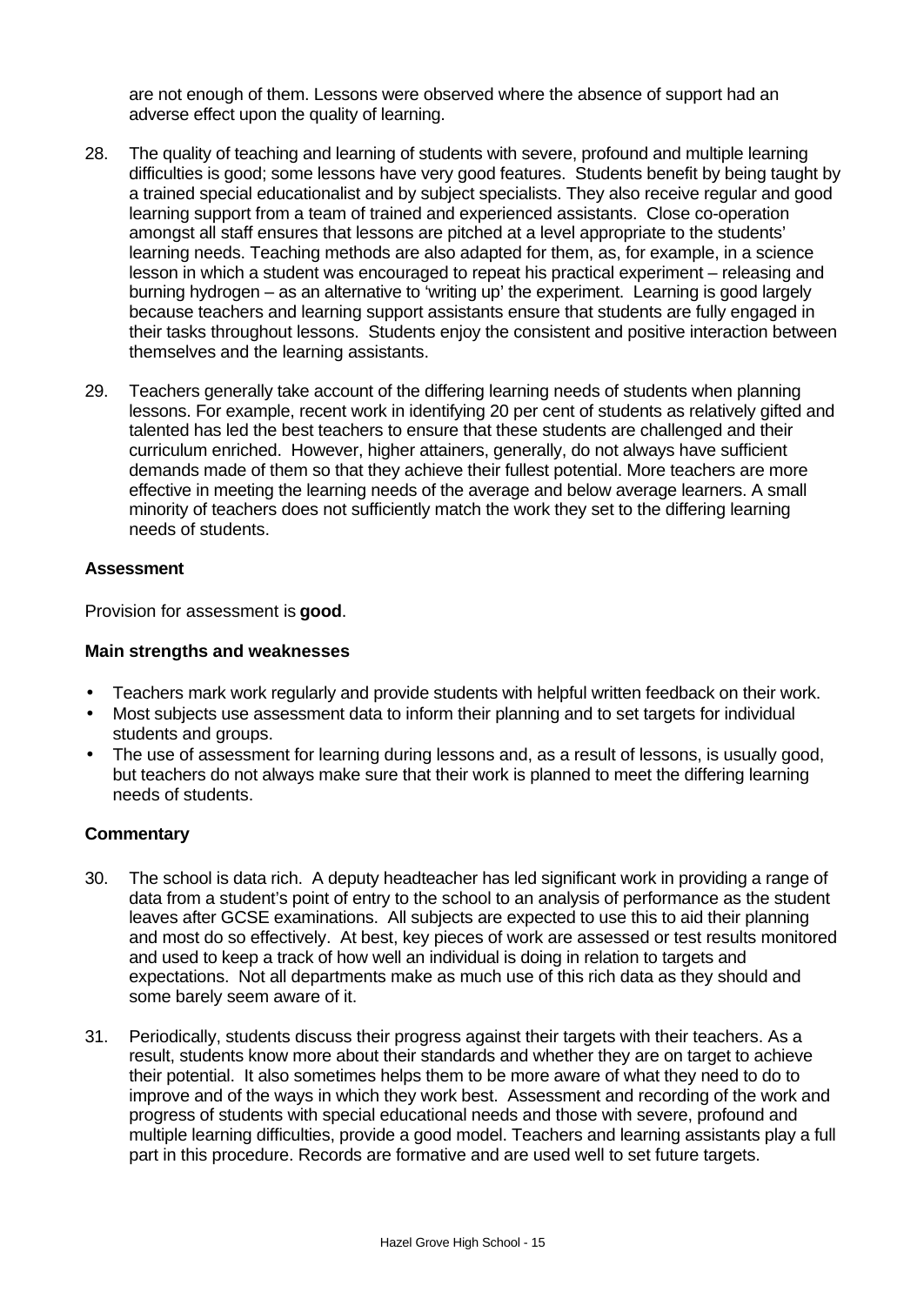- 32. The progress towards the targets on their individual education plans of students with special educational needs is reviewed regularly and suitable new targets are negotiated. Annual reviews are held of the progress of students with special educational needs in accordance with the Code of Practice. There is, however, no system for tracking the overall progress of these students or of analysing data, such as GCSE results, to identify possible strengths and weaknesses in provision.
- 33. Day-to-day, constructive marking of written work and good oral assessment in lessons help teachers to assess ands meet the needs of different students as a lesson proceeds. Assessment is done *with* the learners and not *at* them or *of* them. Students are encouraged to be active partners in the assessment process. During the inspection, the best supportive assessment for learning in lessons was seen in art and design, design and technology, drama, English, history, ICT, mathematics, modern foreign languages, religious education and science. Assessment for learning is less effective in geography and citizenship.

# **The curriculum**

Though designed to meet individual students' needs well, the curriculum is **unsatisfactory** because statutory requirements to teach religious education and citizenship in Years 10 and 11 and ICT are not met in full. The enrichment of the curriculum is very good. Accommodation and resources are adequate.

# **Main strengths and weaknesses**

- Statutory requirements to teach religious education and citizenship in Years 10 and 11 are not fully met because of the short time allocated in the planned curriculum in which to teach these subjects.
- The statutory requirement to teach ICT across all subjects in not met in full, partly because of lack of access to equipment.
- The development of government initiatives to raise standards in Years 7 to 9 has had a positive effect, especially in raising standards of lower attaining students in English and mathematics.
- Provision for students with special educational needs is good, though access to part of the building and mainstream teaching in modern foreign languages is restricted for students with mobility difficulties.
- Timetable decisions, the nature of the buildings and lack of effort by some staff and students mean that punctuality is poor and time is lost at the start of many lessons.
- Many students benefit from extra-curricular activities in physical education, art and design, drama and music and most subjects provide additional support for students outside school hours.
- Most students take an accredited course in a modern foreign language in Years 10 and 11.
- A good breadth of accredited courses in design and technology subjects meets individual students' needs well in Years 10 and 11.

- 34. In Years 7 to 9 the planned curriculum meets individual needs satisfactorily and, with the exception of the need to teach ICT in all subjects, meets statutory requirements. The school has developed initiatives to raise standards in Years 7 to 9 well. The development of work across subjects to raise students' standards in literacy and numeracy has been well organised and effective and so all students, including those of lower attainment, are achieving well. Additional classes and support for students entering the school with weak basic skills is successful in helping these students to catch up.
- 35. In Years 10 and 11, there is not enough time allocated in the planned curriculum to enable the full programmes of study in citizenship and ICT and the locally agreed syllabus in religious education to be taught in the depth required and, consequently, students' achievement in these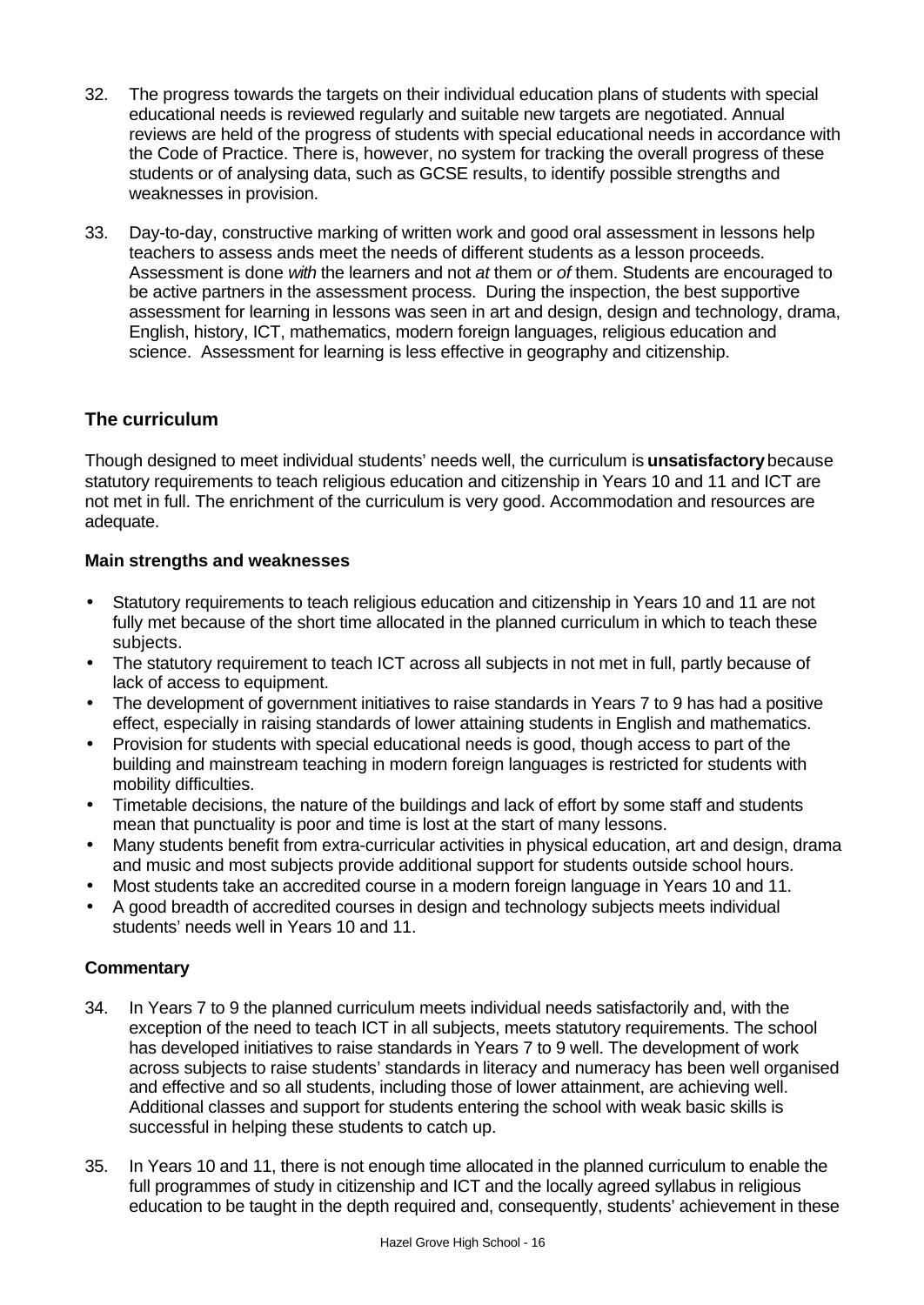areas is unsatisfactory. Lack of access to computers in a number of subjects means that ICT cannot be used to support learning easily. A strong feature of the curriculum in Years 10 and 11 is the unusually high percentage of each year group that takes an examination course in a modern foreign language.

- 36. Students receive good careers education and guidance from Year 8 onwards and so they are able to make informed decisions about their own futures. The school is developing a satisfactory range of vocational courses and routes through from the age of 14 to 19. The school's success in gaining specialist school of technology status has had a positive effect on the range of courses offered to students in design and technology, especially in Years 10 and 11, where all students follow an accredited course. Vocational opportunities are included, for example in manufacturing, and so students' individual needs are well met.
- 37. The school's very good programme of additional activities and enrichment helps many students to do well. Students with specific gifts and talents, especially in physical education, drama and music, achieve particularly well as a result of additional coaching and opportunities to play and perform to a high level. Many students benefit from the additional support they receive in revision classes, helping them to succeed in examinations.
- 38. Most students have good access to the range of courses on offer to them. However, difficulties in access to the modern foreign language rooms means that around ten students with mobility difficulties do not have access to mainstream specialist language teaching.
- 39. The timetable takes insufficient account of the difficulties posed by the building. For example, the separate time for registration in the afternoon causes delay in arriving at period 5. The register could be taken electronically in period 5. The school has failed to improve punctuality since the previous inspection and the amount of time lost over the five years of a student's school life is too great to continue to ignore.
- 40. There is good provision for students with special educational needs. There are some withdrawal lessons for those whose standards of literacy are particularly weak. In these, teaching is good and students achieve well. Most students with special needs make good progress in small classes for English and mathematics. In Years 10 and 11 there is a suitable vocational course which provides effectively for students who need an alternative to the traditional curriculum.
- 41. Students with severe, profound and multiple learning difficulties have good provision and access to a special unit – the Resource Base. This caters for nine students in Years 7 to 9, and four students in Year 10. Students are taught mainly in mainstream classes, but where it is judged to be necessary, some have particular lessons, for example in language and numeracy, within the Base. The Resource Base provides a secure and happy educational, social and therapeutic environment.
- 42. The well-equipped drama studios are outstandingly good. The specialist provision for music, with three teaching areas and five practice rooms, is also very good and a significant improvement since the previous inspection. The science laboratories represent satisfactory provision but they are insufficient to house all the groups timetabled together. The condition of the artificial surfaces and hard areas are unsatisfactory. The surrounding netting is a health and safety risk.
- 43. Resources to support the curriculum are satisfactory. Resources in music are good. Those in English and modern foreign languages are unsatisfactory, with a shortage of up-to-date books and computers. Science resources are satisfactory overall with good laboratory equipment but insufficient books and access to ICT facilities. Design and technology has now lost its computer suite. All other subjects have an adequate supply of books and satisfactory access to computers. The school's library has improved considerably since the previous inspection: it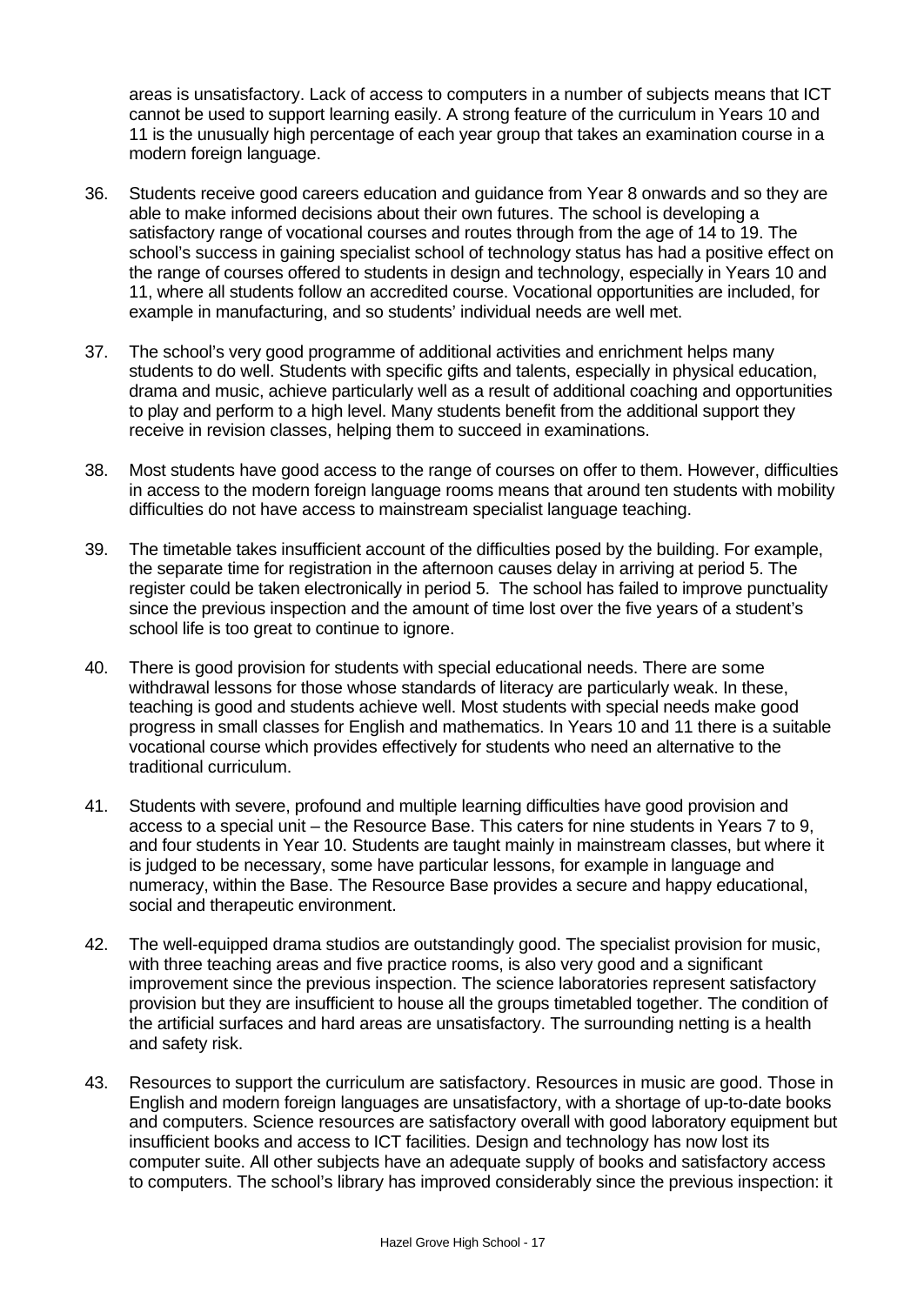is well used by students and is now an effective learning resource centre to support the curriculum.

# **Care, guidance and support**

The school's procedures to ensure students' care, welfare, health and safety are **very good**. Students receive very good support, advice and guidance throughout their time in school. Students are fully involved, mainly through the school council, in the life and development of their school.

#### **Main strengths and weaknesses**

- There are effective systems in place to ensure that students receive very good support and guidance throughout their time in school.
- The school provides a very safe, caring environment in which students feel secure.
- Students' learning is very well monitored so that appropriate help and support can be provided to enable them to do their best.
- The school seeks, values and acts on students' views so that they make a very strong contribution to the life and improvement of their school.
- The arrangements to support students when they join the school are good.

- 44. The school has very good systems in place to support, advise and guide students throughout their time in school. Form tutors play a central role in the monitoring of students' academic progress as well as their personal development. This role has been strengthened since the previous inspection but students also benefit from a wide range of other strategies and support. For example, those who find it difficult to control their behaviour have access to anger management and counselling. All students have a good programme of careers education and guidance, and in Year 11 benefit from well-organised work experience. However, the careers library, criticised in the previous inspection, remains too small and is not readily accessible. The wide range of options means that students receive well-focused support, guidance and advice so that they make good progress.
- 45. The school is successful in providing a safe, caring environment in which all students can focus on learning. Students feel safe in school because they know teachers and other staff care for their safety and welfare very well. Procedures for child protection fully comply with legal requirements. All members of staff know these prcedures. Very good systems ensure that health and safety requirements are met. Arrangements for first aid are good. Students trust teachers and other staff, knowing that they have their best interests at heart. They appreciate that it is safe to share any problems they may have because they will be taken seriously.
- 46. Form tutors and other pastoral staff are involved in monitoring the academic progress of students through regular individual reviews and mentoring. Students know their targets and are clear about how to achieve them. They speak highly of the support they receive from teachers. Form tutors, in particular, have a very clear overview of their students. This is used to identify areas of need so that help can be provided in the most appropriate way. The aim is to remove any barriers to learning to enable students to achieve their full potential. Students appreciate that they will receive appropriate support and care so that they can achieve their best in the classroom. The support may focus on ways to improve their behaviour, attendance or punctuality or to deal with a personal problem. The very clear systems mean that students' problems are identified and resolved quickly so that their learning is not adversely affected.
- 47. Very good care is provided for students with special educational needs. A teacher who is particularly qualified in emotional literacy, supports students whose problems need such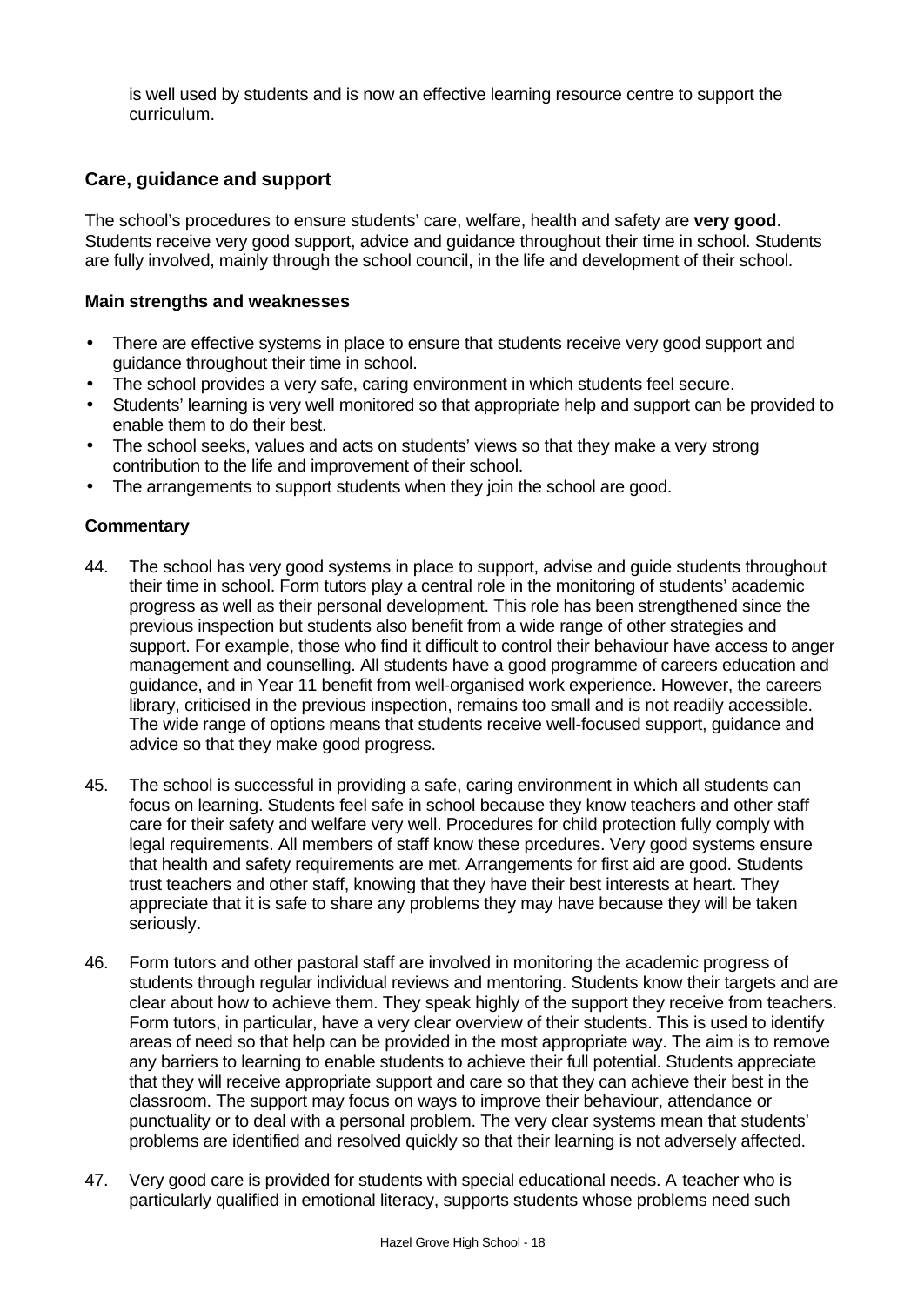specialist care. This is done both by one-to-one counselling and by support in the classroom. Other students with a variety of needs gain support from individual sessions with a suitably qualified teacher where the objective might be, for example, to gain in confidence as much as to promote academic progress. Very good support is provided by the Pupil Referral Unit, known as "Trust". This is where students are referred after they have exhausted all other procedures aimed at improving their behaviour. It works on a positive ethos where the intention is firmly focused on helping students to improve sufficiently to return to their full timetable. At the same time, close liaison with subject teachers ensures that students maintain their academic learning satisfactorily. Results show that "Trust" is effective in helping students to improve the inter-personal skills that lie at the root of their problem.

- 48. Students are very well involved in the daily life and development of their school. The year and school councils encourage students to put forward their ideas for improving the school. The council is an articulate and thoughtful group, confident that its views contribute significantly to improving school life. Councillors take a justifiable pride in their achievements, such as providing lockers and extra seating around the school and helping to reduce the amount of litter. The council invites staff and outside bodies, such as the bus companies and canteen staff, to discuss issues of concern with them. This has resulted in a range of improvements, for example, to the canteen service and the grounds. Students have a wide range of responsibilities. Year 8 students take turns to act as receptionists. Students in Year 10 mentor new students and are involved in a paired reading scheme. Year 10 volunteers are about to be trained as learning coaches to work through a series of "Learning Challenges" with younger students.
- 49. The induction programme is well organised and enables students to settle into school quickly. There is a strong programme of visits from staff to the primary schools to meet students in Years 5 and 6. These students have a good range of opportunities to visit their new school so that when they enter Year 7 they are confident. Year 10 students act as mentors linked to Year 7 form groups. They provide help and support students well while they settle into the routines of their new school.

# **Partnership with parents, other schools and the community**

The school has developed a **good** partnership with parents. It has good links with other schools and the local community.

#### **Main strengths and weaknesses**

- The information provided to parents about school life and their child's work and progress is very good.
- Parents support the school well.
- The school works well with other local schools and colleges to improve the opportunities on offer to students.
- The school keeps a high profile in the local community through the community newsletter and links with the community are well used to enrich the curriculum.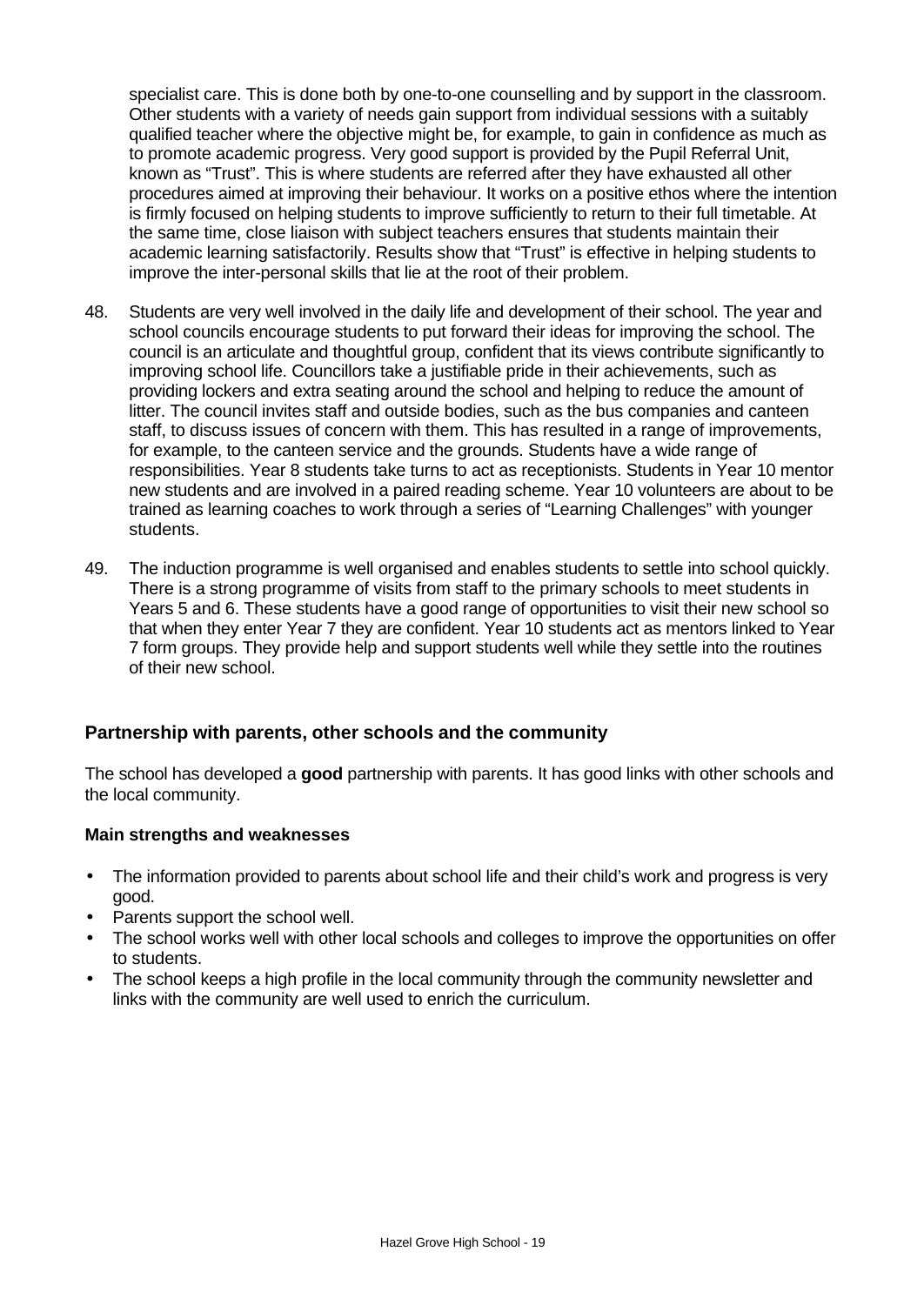# **Commentary**

- 50. The school ensures that parents are very well informed. The prospectus, curriculum information and newsletters give parents the information they need about the school, its routines and expectations. The information on special educational needs in the annual report of governors to parents is particularly detailed and useful. Parents have two formal opportunities each year to meet with teachers to discuss the progress their child is making. The first of these is with the form tutor who provides an overview of progress. At the other, parents are able to meet with subject teachers. A summary report is sent home each term, with a full annual report in the summer. Reports are of good quality overall, but there are many examples of very good practice. Comments are clearly written and focus on the strengths and areas for improvement in each subject. Summary reports follow a clear format so that parents can see at a glance how well their child is doing. Staff contact parents at an early stage if concerns arise about their child's attitude to work, behaviour or attendance.
- 51. Parents are supportive of the school and speak well of it. They help the school by ensuring that their children attend regularly, by checking and signing the journal and in matters of discipline. The parent teacher association organises a range of successful social and fund raising events that help to bring the school community together. The considerable sums of money raised are spent in consultation with the school and make a significant contribution to school life. The school has recently been successful in its bid for specialist technology status and the parents supported this to the tune of twenty-five thousand pounds.
- 52. The school has good links with other local schools and colleges that extend students' learning. Strong links are established with the local primary schools and are used well to ease the transition from primary to secondary education, particularly in mathematics and science. The school works closely with local colleges. A number of students undertake college courses as part of their curriculum in Years 10 and 11, sometimes linked to extended work experience placements. This successfully motivates students who might otherwise lose interest in education.
- 53. The community newsletter is a particular strength, reaching over thirteen thousand homes as well as libraries and primary schools. This celebrates the school's achievements very well and is successful in raising the profile of the school in the community. The school has established a range of useful links with the community that are used to broaden students' experiences and enrich the curriculum. For example, students in Years 7 and 8 benefit from attending Stockport County Football Club's ICT centre. Older students studying health and social care or business studies have the opportunity to visit and work with local hospitals, nurseries and businesses. A range of visitors, including the police, Justices of the Peace and Samaritans, contribute to the programme of personal and social education. The school works well with a wide range of outside agencies, including the education welfare service and City Pride, to support students. The specialist school bid attracted sponsorship from a number of local businesses.
- 54. The school works fully in accordance with the Code of Practice in ensuring that parents are involved in decisions regarding students with special educational needs. Parents of students with a Statement of Special Educational Need are always invited to annual reviews and most attend.

# **LEADERSHIP AND MANAGEMENT**

Leadership and management are **satisfactory**. Governance is good, although there are areas of the curriculum that do not meet statutory requirements.

#### **Main strengths and weaknesses**

• Leadership at every level is committed and successful in creating a very inclusive school.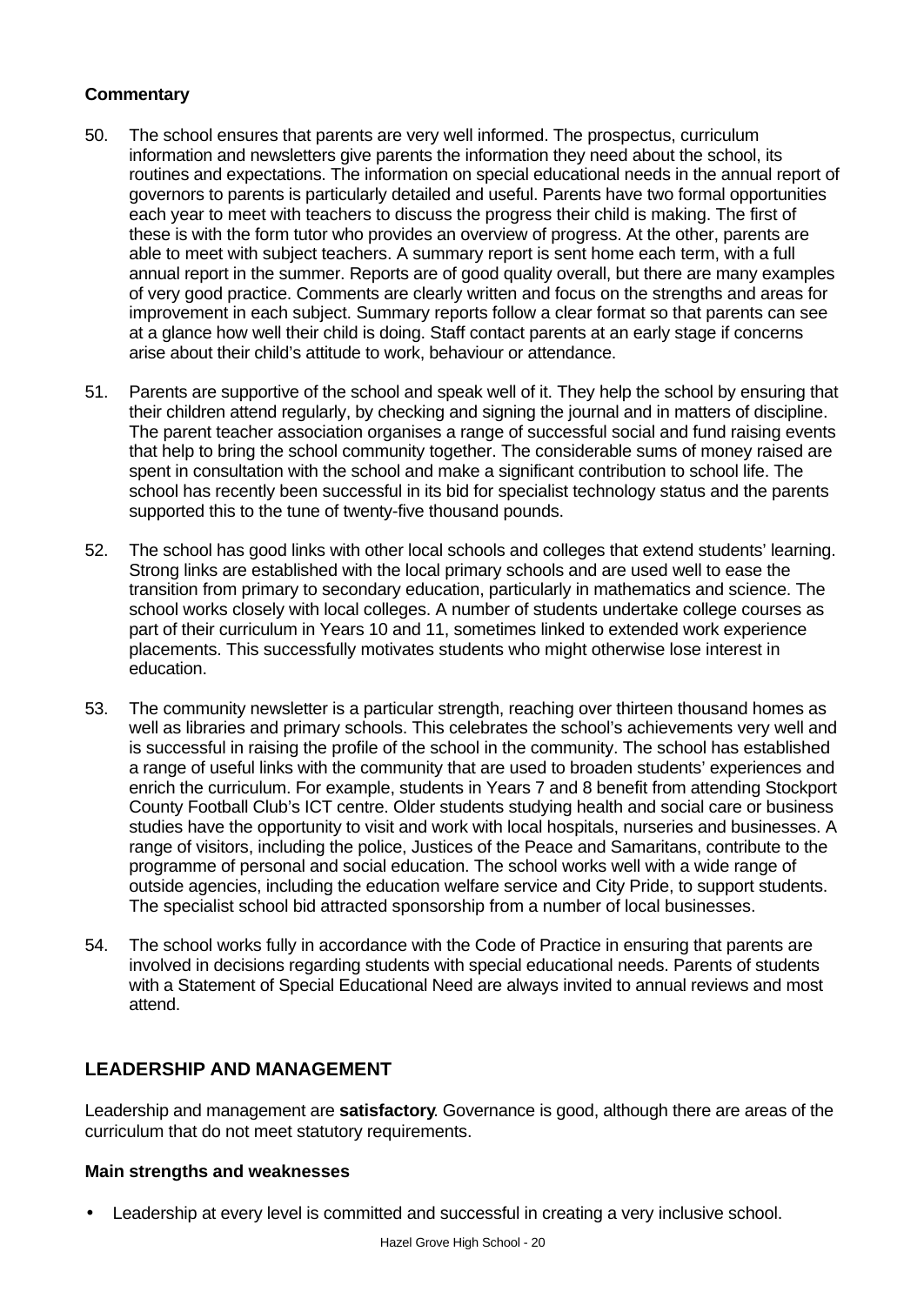- The acting headteacher, supported by the leadership group, has successfully steered the school through a challenging period; this has included a successful bid for specialist school status.
- Governors are well informed and provide good, critical support to the school.
- Not enough is done to share the good practice where teaching and achievement are very good or excellent.
- Heads of department and pastoral teams are effective and are beginning to appreciate that they share many of the same responsibilities.
- The leadership group and governing body do not fulfil the statutory duty to provide a daily act of collective worship, enough time in Years 10 and 11 to adequately meet National Curriculum requirements for citizenship and ICT, and the requirements of the agreed syllabus for religious education.
- The new headteacher has quickly grasped many strengths and areas for improvement and has a clear view of immediate and longer-term needs.
- Financial management is good.

### **Commentary**

#### *Leadership*

- 55. Leaders and governors insist that Hazel Grove should be a school in which every student has the means of enjoying everything the school has to offer. It is a guiding principle that underpins everything undertaken by leadership, governance and management. During the inspection, discussions with students, especially those in Year 11 who have experienced the school over nearly five years, confirm that these ideals are present in day-to-day practice.
- 56. A key aspect of giving opportunities to all students rests in the quality of teaching and learning. The senior leadership group has paid a lot of attention to this since the previous inspection. Working parties have been set up and the issues have played a central part of improvement planning and the discussions of the leadership group year by year. A significant innovation has been the setting up of quality assurance procedures. Departments have been subjected to thorough scrutiny of their own attempts to be effective and up to date. The effectiveness of their checking on students' achievement and how effectively they acquire knowledge, understanding and skills has been central. Examination results have been analysed each year and new targets set. Another important development has been the appointment of a learning co-ordinator with the specific brief of helping staff appreciate the many different, effective ways in which people learn and the differences in which boys learn effectively compared with girls. A success of this strategy has been the narrowing of the difference between boys' and girls' results in tests and examinations.
- 57. There has, however, been an important omission in the effort to improve generally good teaching and learning, to that which are more often very good or excellent. A lot of the drive has been through discussion and working parties, largely theoretically based. Much that is good in the school has been enhanced as a result of this. Leadership, though, has not inspired change in the classroom practice of teachers through the creation of a shared vision of the very good teaching and learning that actually exists in the school. Too many very good teachers are working day-by-day without their qualities being seen in action by their colleagues. There are not enough opportunities within and across departments to observe very good teaching and learn from it. The very best teachers go out of their way to learn from each other. In drama, for example, the two key teachers have brought two Year 11 groups together and teach them collaboratively. One outcome of this is that they pick up each other's good practices and help get rid of weaker elements in their teaching. Leadership at all levels lacks the vision to appreciate that it is worth the effort to facilitate supportive, generous and humble sharing of what is good in the teaching of the school. This can only be truly effective when it is done on the classroom floor with students – where what starts as sitting and watching leads to teachers joining in each other's work, even when the lesson is outside their own specialism. It is not expected that this will happen every day, but at present it hardly happens at all. There is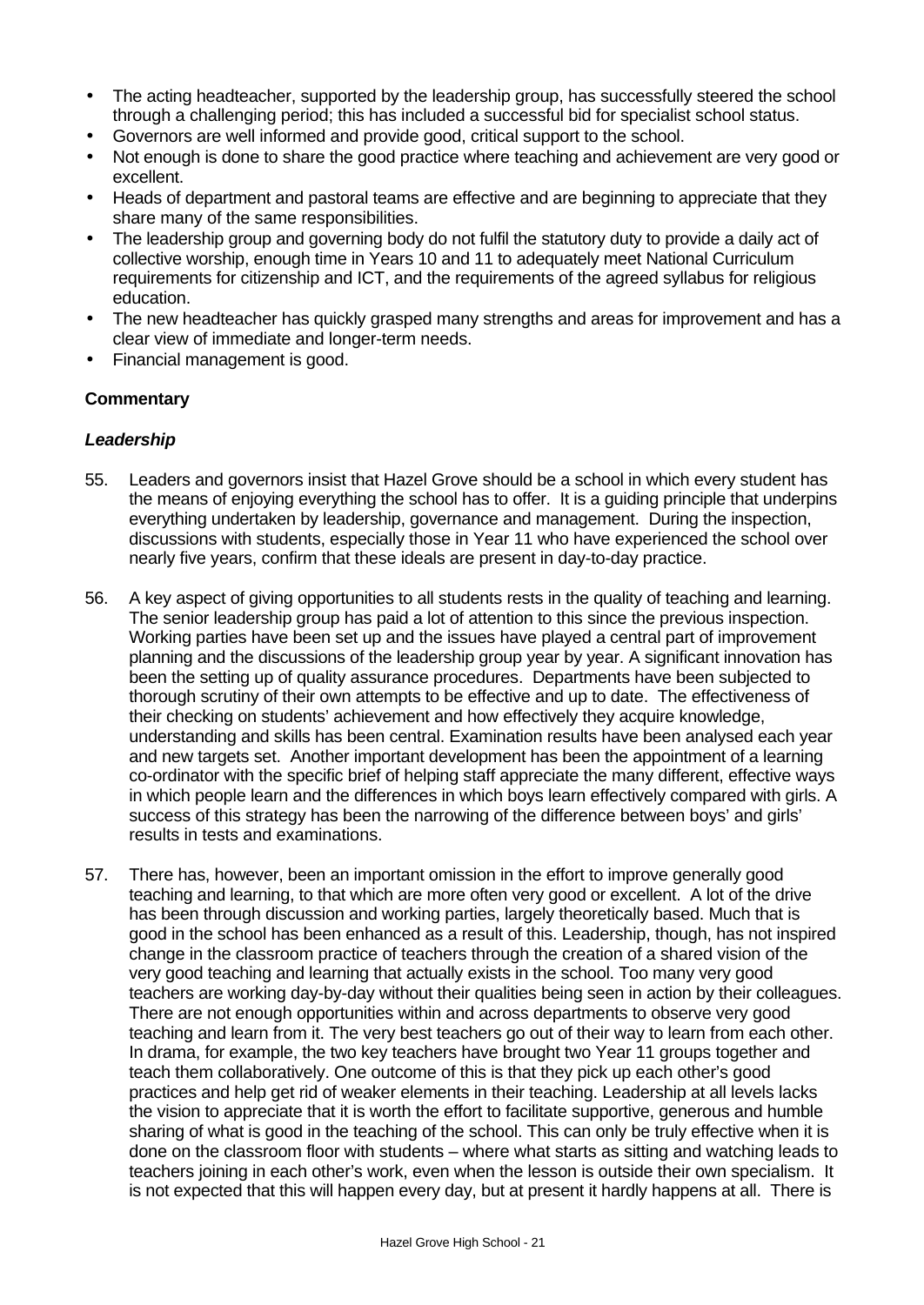no system for each department to develop a programme of sharing through some use of noncontact periods and the use of collaborative planning and teaching.

- 58. Although the leadership of the school has been significantly disrupted over the last two years it has nevertheless succeeded in moving forward. In particular, the bid for specialist school status, which has been a major focus, has been successful. It is commendable that teachers and other staff have not been demoralised by the changes in leadership but have continued to focus on school improvement. The whole-school and departmental improvement plans are evidence of this. The role played by one of the deputy headteachers, whilst acting headteacher, has been crucial to this success.
- 59. The newly appointed headteacher has made a good start. He already has a clear understanding of the strengths and weaknesses of the school. He has the support of staff and a high profile around the school. He is quickly becoming known as he gets to know the school. He is sensitive to the needs of the school and its staff. He is deeply committed to the success of the school and his vision for its future development acknowledges the school's current strengths. The school is well placed to continue to improve and has the capacity to succeed.

#### *Governance*

- 60. The governing body is very supportive of the school and remains very committed despite the difficulties of the last two years. In fact, key governors played an important part in maintaining an equilibrium during this period. Governors have a realistic view of the strengths and weaknesses of the school and are, therefore, well able to help the school improve. Governors are rightly proud of the strengths of the school and, particularly, the good harmony of different groups amongst staff and students. Governors show a keen interest in the all-round development, as well as striving for academic success, of all students. They gave good support to the school's successful bid to become a specialist technology college. However, the governors are not currently meeting statutory requirements for the curriculum in Years 10 and 11.
- 61. Governors maintain a good balance in their roles of supporting the school and monitoring its performance. Sometimes, however, their commitment to the school causes them, whilst acknowledging areas in need of improvement, still to see the school as better than it is. Hazel Grove is a good school that has not been trying hard enough to become a very good school. Governors have the capacity to support and make demands on management to make 'very good' a reality. Already, they set relevant and effective performance targets for the headteacher.

#### *Management*

- 62. One of the strengths of the school is that day-to-day procedures run smoothly. Although management has not resolved the matter of punctuality at the change of lessons, the orderly atmosphere of the school, behaviour management and a sense of purpose are established. Managers receive effective support from administrative staff and other non-teaching staff. Whilst some of the interior of the school is in need of modernisation and upgrading, the grounds are a credit to the staff who have transformed the appearance of the school since the previous inspection. The gardening and sculptured features in the grounds are appreciated by students.
- 63. Much work has been accomplished in providing the school with a rich range of students' performance data. Tests and examinations results are analysed carefully to track the performance of groups of students and individuals and their improvement from one stage to the next. Assessment information is also used effectively to analyse the success of departments and their individual staff.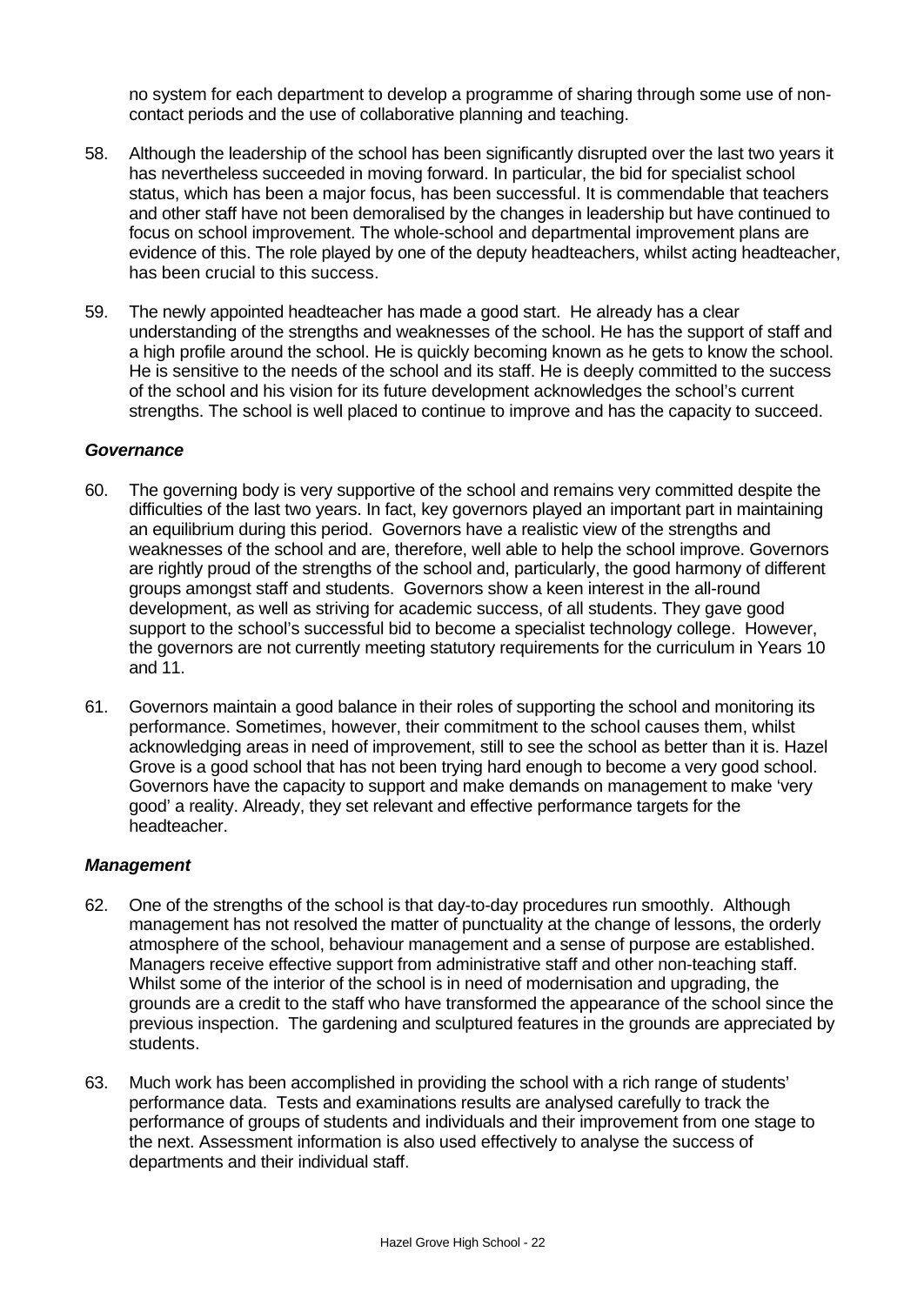- 64. The school has established a thorough system of performance management. This is contributing to the notion of a constantly improving school. Induction of newly qualified staff and others new to the school is good and valued by those who experience it. However, there is a need to seek other ways beyond performance management to help teachers be better still at what they do. Many subjects are very well led. Middle managers are very effective and have built strong teams within their departments. Effective use of assessment is a strength within their work. The weakness is the monitoring of teaching in a systematic way across the school and the lack of systems to disseminate good practice to all members of staff. For this to improve, more visionary leadership by senior management is required. If the school is to achieve its fullest potential, more frequent evidence of very good and excellent teaching should be found. Currently, there are exemplars in the school – in drama, English, modern foreign languages and science – but the qualities within these subjects are rarely known, let alone shared, beyond their own departments
- 65. The management of provision for students with special educational needs is good. Students benefit from the effective communication system between the learning support department and subject teachers. Learning support assistants are suitably deployed but there are not enough of them. All legal requirements regarding students with a Statement of Special Educational Need are met. There is a link governor, and governors have taken many steps to improve access for physically handicapped students. However, at present, some students do not study modern foreign languages because of access difficulties.
- 66. The Resource Base for students with severe, profound and multiple learning difficulties is very well led and managed by its specialist teacher. The level of students' integration into mainstream classes is carefully considered. All students are enabled to follow a broad, balanced and relevant curriculum as a result of careful and thoughtful planning that is initiated by the Resource Base leader. Duties of support assistants are clearly defined and communication with subject teachers is of high quality. Individual education plans are prepared with appropriate detail, reviewed regularly and used well by all staff. Students' progress files include clear information about their particular learning difficulties as well as regular reports on their educational progress. These reports provide valid evidence of achievement. However, systems for analysing and presentation of data need to be refined in order to enable the school to report on students' progress with greater precision and confidence.
- 67. There are two very strong pastoral teams made up of form tutors, heads of year and heads of key stage. In Years 7 to 9 and Years 10 and 11 there are well established and very effective systems in place to monitor and promote good behaviour and attendance. Students who do not behave or attend well benefit from a range of support provision that can be targeted well to their individual needs. The active involvement of form tutors and other pastoral staff in monitoring and mentoring academic progress is a real strength and an improvement since the previous inspection. However, the development of a coherent, single academic and pastoral system is not sufficiently strong within the leadership group since some key post-holders are not members of the group, when others with similar responsibilities are included.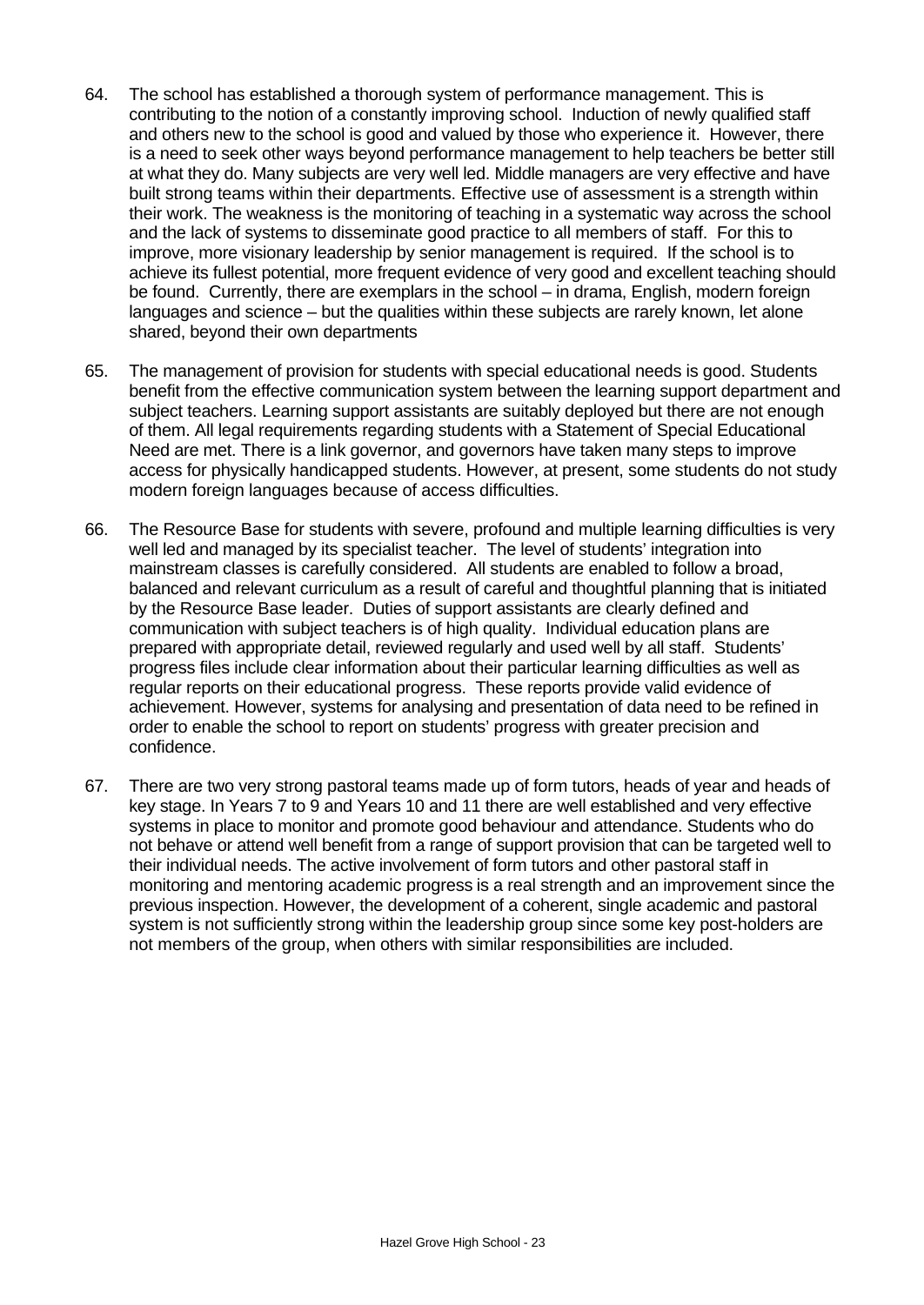#### *Financial information*

| Income and expenditure $(E)$ |           | Balances (£)                        |         |
|------------------------------|-----------|-------------------------------------|---------|
| Total income                 | 4,064,049 | Balance from previous year          | 74,246  |
| Total expenditure            | 3,871,953 | Balance carried forward to the next | 154,873 |
| Expenditure per student      | 2,786     |                                     |         |

- 68. The school has recently appointed a business manager. He and his colleague have a good grasp of the range of financial systems in place in the school. In a short period they have brought coherence to school systems, have responded fully to recommendations made by recent audit procedures and all expenditure is monitored carefully. There is a recognition that systems and decisions should serve the priorities of the school improvement plan. Practices to guard against mis-use are in place.
- 69. Governors keep a watchful eye on expenditure and expect the school to take full advantage of systems of best value. Budgetary planning is good. Governors receive good guidance from the business manager. They seek to evaluate the effects of their spending on students' learning. The school spends moneys received for specific purposes, such as special educational needs, in accordance with requirements. The business manager, too, is keen that best value should be part of everyday practice – he is currently seeking best value for the purchase of a whole-site CCTV camera system. These same principles should be applied more fully to staff deployment and time-tabling in order to overcome the poor punctuality at the start of lessons and providing sufficient time for all requirements of legislation to be met in the curriculum design of the school.
- 70. Taking into account the funding received by the school, the social and economic backgrounds of students and the current quality of education and achievement, the school provides good value for money.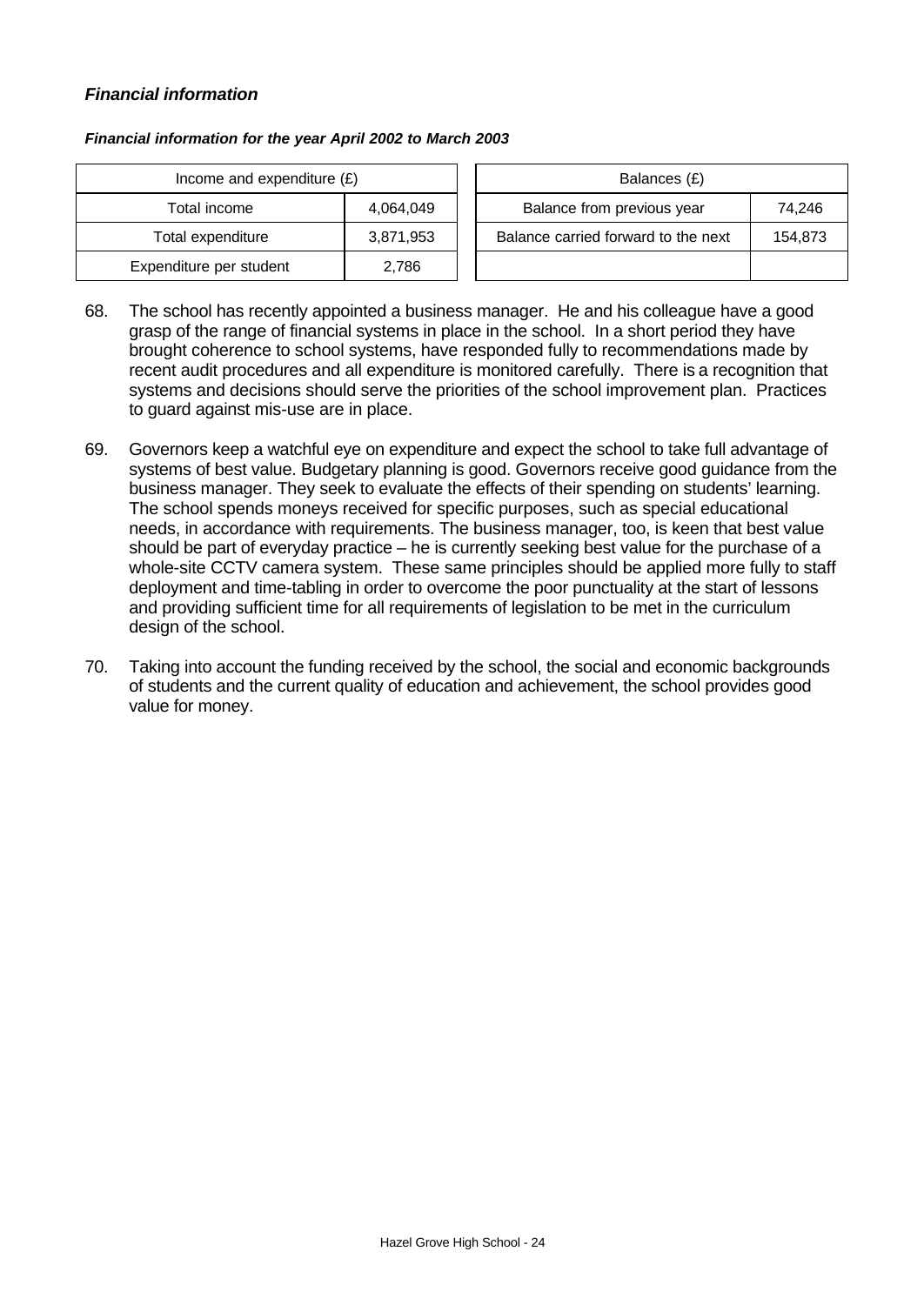# **PART C: THE QUALITY OF EDUCATION IN SUBJECTS AND COURSES**

# **SUBJECTS AND COURSES IN KEY STAGES 3 AND 4**

# **ENGLISH AND MODERN FOREIGN LANGUAGES**

# **English**

Provision in English is **good**.

## **Main strengths and weaknesses**

- Students make good progress in their work.
- Most students work hard and learn well. They have positive attitudes to the subject.
- Some teaching is excellent and it is never less than satisfactory.
- There are limited opportunities for students to use ICT in classes.

#### *Summary of key inspection judgements:*

| Judgement                                                     | Year 9        | Year 11       |
|---------------------------------------------------------------|---------------|---------------|
| Standards of work seen during the inspection                  | Above average | Above average |
| Achievement: whether the standards students reach are as high | Good          | Good          |
| as they should be                                             |               |               |
| Attitudes of students to their work                           | Very good     | Good          |
| Quality of teaching                                           | Good          | Good          |
| Quality of learning                                           | Good          | Good          |
| Quality of curriculum leadership                              |               | Good          |
| Management of the department                                  | Good          |               |
| Improvement since the previous inspection                     | Satisfactory  |               |

- 71. In the national tests at the end of Year 9, results in 2003 were at the national average and in the previous two years were well above average. Over the last three years, students have made more improvement in English than in most schools nationally. At GCSE in 2003 results in English language were above the national average and were especially strong in English literature with more boys achieving the highest grade than girls.
- 72. On entry to the school standards are average. In Years 7 to 9 students develop good speaking and listening skills and enjoy working in pairs. Standards of spelling, punctuation and grammar are better than those found nationally and the content of writing is good although more attention should be paid to encouraging more personal and imaginative writing. Students can read texts and understand the meaning of them although reading out loud is less well developed and many students need to be encouraged to read more widely. In Years 10 and 11 high attainers write at length with considerable flair and sensitivity. Middle attainers improve their reading skills and lower attaining students improve the accuracy of their written work. Girls achieve higher standards than boys but this is less so than in most schools. The small number of students from minority ethnic groups achieve well and students with special educational needs make good progress
- 73. Throughout the school students achieve well because teaching is never less than satisfactory and is often very good and excellent. In an outstanding Year 8 poetry lesson all the students responded enthusiastically because the pace of learning was brisk with a variety of learning activities. The students were articulate and the quality of their writing was well above average. Boys, in particular, responded very well to the tight structure of the lesson, based on the initiatives suggested for teaching literacy. Teachers plan their lessons well and prepare good learning materials. Students usually respond very well although a few boys in Year 11 were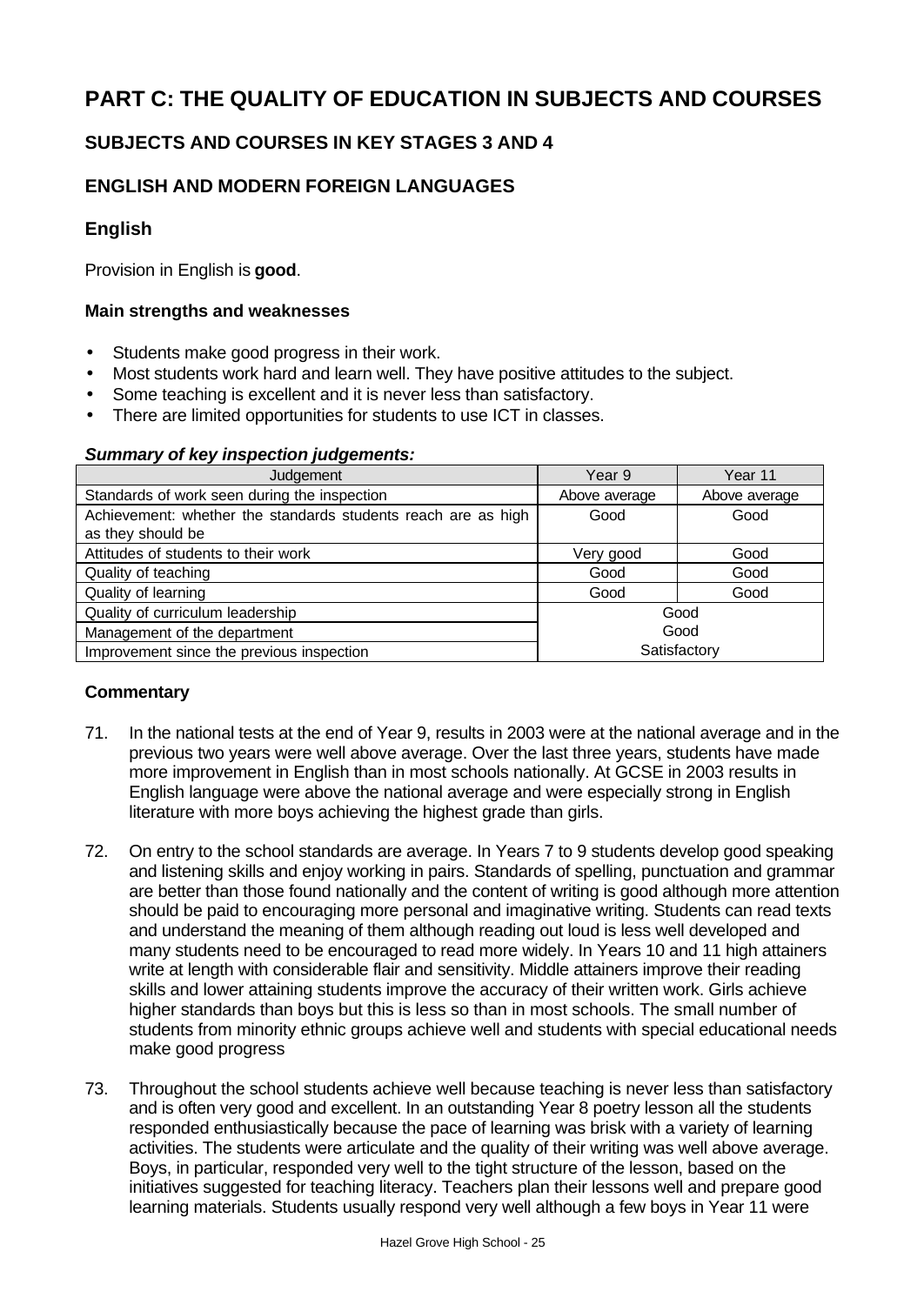inattentive in a lesson where the pace of learning was initially slow. In an excellent Year 11 lesson with low-attaining students, the teacher set high expectations for the group and gave detailed feedback to the students on the progress they were making with their writing. They all worked hard and with interest throughout the lesson. Teachers mark work thoroughly and comments are detailed and constructive. Targets are set for improvement although some of these need to be more specific to overcome weaknesses in writing.

74. The head of department provides good leadership and management for the department. The work of a large group of teachers is co-ordinated well and she has a clear view of future developments. Individual units of work are well planned although more opportunities for students to use ICT for drafting and presenting work, and to read more extensively are priorities for future development. There is a need for more systematic monitoring of teaching in order to disseminate the excellent teaching practices observed during the week. Improvement since the previous inspection is satisfactory. Attainment throughout the school has been maintained and the national initiative for teaching English has been successfully incorporated into the scheme of work

#### **Language and literacy across the curriculum**

75. Standards of literacy are above average. Teachers in most, but not all, departments have responded well to the government initiatives and in many subjects teachers help students to understand the key words of their subject and provide frameworks for their writing. In science, teachers correct spelling mistakes and encourage personal responses when students are writing about experiments. In modern foreign languages, students are encouraged to explore how language changes over time. Oral work is promoted actively in religious education and design and technology. There are good opportunities for students to read extensively in history. Lower attainers, however, do not always get the help they need.

# **Modern foreign languages**

Provision in modern foreign languages is **very good**.

#### **Main strengths and weaknesses**

- Standards are well above average and improving.
- Teaching and learning are very good and enable students to achieve very well.
- Students' attitudes are very positive and they have very good relationships with their teachers.
- Leadership and management of the subject are very good and teachers work very effectively as a team.
- Assessment is used well to involve students in their own learning but could be further developed to challenge higher-attaining students in mixed ability groups to use the language in more demanding ways.
- Opportunities for students to use the languages themselves informally and for real purposes are underdeveloped.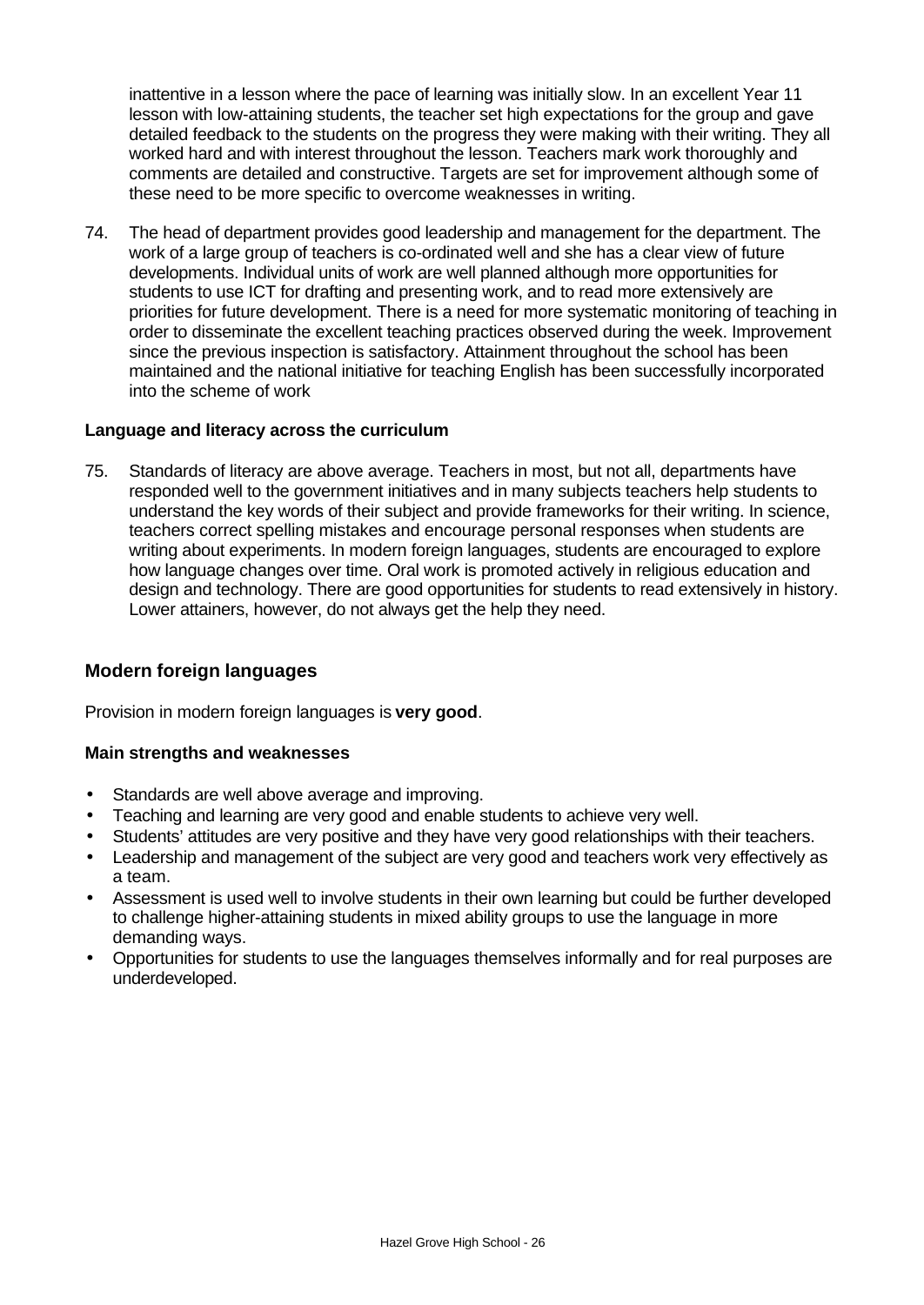#### *Summary of key inspection judgements:*

| Judgement                                                     | Year 9     | Year 11            |
|---------------------------------------------------------------|------------|--------------------|
| Standards of work seen during the inspection                  | Well above | Well above average |
|                                                               | average    |                    |
| Achievement: whether the standards students reach are as high | Very good  | Very good          |
| as they should be                                             |            |                    |
| Attitudes of students to their work                           | Very good  | Very good          |
| Quality of teaching                                           | Very good  | Very good          |
| Quality of learning                                           | Very good  | Very good          |
| Quality of curriculum leadership                              |            |                    |
| Management of the department                                  |            | Very good          |
| Improvement since the previous inspection                     |            |                    |

- 76. Standards of work seen are well above average and improving in both French and German. This represents very good achievement. Students have a very good understanding of grammar rules and apply them successfully and accurately to express their ideas in speech and in writing. They write at length and in detail using a very good range of vocabulary and structures to describe events in the past, present and future. From Year 8 onwards, in French in particular, average and higher- attaining develop their writing skills very effectively, linking sentences using a variety of structures to compare and contrast ideas and to express their opinions. Lower-attaining students communicate effectively but more simply, constructing sentences following a model or adapting set phrases to suit their needs. Listening and reading skills are very well developed. Students respond confidently to questions and instructions in French and German and identify detail from short texts. In a Year 10 German lesson, for example, average and higher-attaining students identified the main points and specific detail from a magazine article containing a large proportion of unfamiliar language, by inferring meaning from context and using their knowledge of the language to work out the meaning of some compound nouns. Students participate confidently in dialogues and describe events in response to questioning and visual cues but are less confident in responding spontaneously.
- 77. Standards attained in GCSE examinations are above average in both French and German. However, all students are entered for examinations and all achieve a grade at GCSE. This is not the case nationally so that any comparison with national figures is unreliable.
- 78. The quality of teaching and learning is very good. Teachers have an excellent command of the languages they teach and use them very effectively to conduct activities. Students therefore benefit from excellent role models and listening skills are very well developed. Objectives are clear and shared with students. Students are regularly required to evaluate each other's performance. This is very effective in raising standards. Presentations are very clear so that students rapidly understand new language and identify, explain and apply patterns themselves. Opportunities are regularly taken to develop students' literacy; for example in a Year 10 German lesson, students were encouraged to look for cognates to help with their understanding of a magazine article. Relationships are very good and teachers create a very supportive atmosphere for learning in their classrooms; as a result students are not afraid of making mistakes and are confident in their ability as linguists. Oral practice is often restricted to rehearsal of prepared dialogues. Not enough opportunities are provided for more flexible conversations. In some lessons students progress directly from practising a new structure to writing; opportunities for them to develop speaking and listening skills are sometimes missed and in French in particular this encourages dependence upon written notes and affects pronunciation, and therefore confidence.
- 79. Students' attitudes are very positive and it is clear that they enjoy their learning. They respond particularly enthusiastically to games and are keen to participate in oral work. They rise to the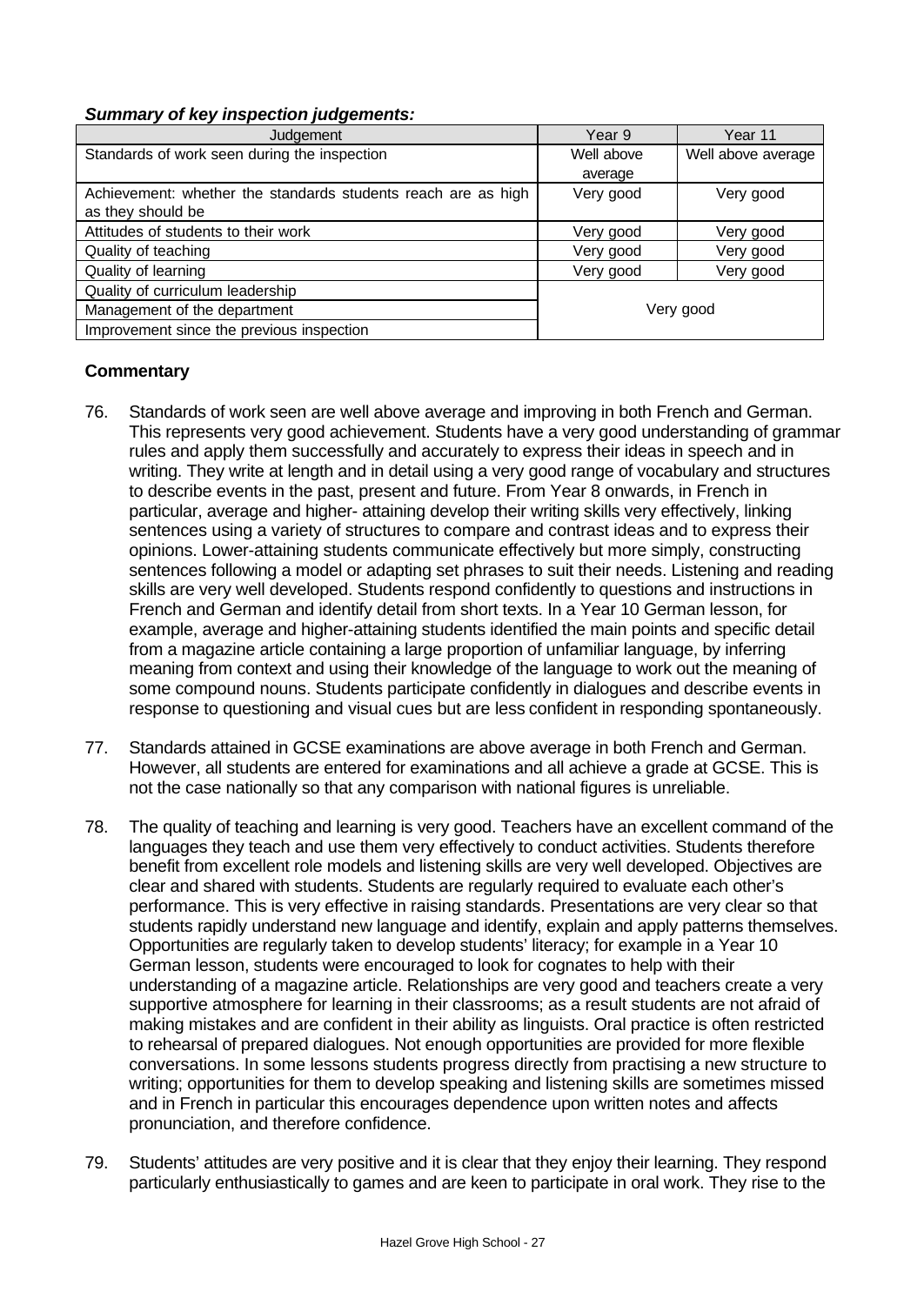challenge of identifying and explaining grammar rules and take the responsibility of evaluating each other's performance very seriously.

80. Planning is clearly focused upon raising standards and the department's action taken to raise standards and to develop teaching and learning strategies has been very effective. Assessment is used imaginatively to involve students' in tracking and planning their own progress and to support lower attaining students, but could be used more effectively in lesson planning to challenge higher attaining students.

# **MATHEMATICS**

Provision in mathematics is **good**.

#### **Main strengths and weaknesses**

- Strong leadership of a cohesive team of specialist teachers is demonstrated by a good curriculum and improving standards.
- Teaching is well planned and methods carefully adapted to meet the needs of different groups of students
- Systems for assessing students' work, setting targets and monitoring progress are good, and are a key factor in improving standards.
- ICT is not used consistently enough by all students as a tool for learning.

#### *Summary of key inspection judgements:*

| Judgement                                                     | Year 9        | Year 11       |
|---------------------------------------------------------------|---------------|---------------|
| Standards of work seen during the inspection                  | Above average | Above average |
| Achievement: whether the standards students reach are as high | Good          | Good          |
| as they should be                                             |               |               |
| Attitudes of students to their work                           | Good          | Good          |
| Quality of teaching                                           | Good          | Good          |
| Quality of learning                                           | Good          | Good          |
| Quality of curriculum leadership                              | Very good     |               |
| Management of the department                                  | Good          |               |
| Improvement since the previous inspection                     | Good          |               |

- 81. Students' attainment in mathematics on entry to the school in Year 7 is average. The cumulative impact of consistently good teaching, combined with well-behaved, hard working students shows in the above average standards reached in Year 9 and in Year 11. The Year 9 national test results have risen steadily since the previous inspection, and are usually above national averages. In 2003, the improvement was not as great as that found nationally, and standards were in line with national averages. Test and examination results in 2003 were in line with those of similar schools. In 2003 there were more students attaining level 8 than in previous years. In Year 11, results have risen since the previous inspection but not as quickly as in Year 9. Nearly all students attained a grade at A\* to G, a higher than national percentage. In 2003, a higher percentage than nationally gained A\* or A grades in the GCSE examination.
- 82. There is no significant difference in the attainment or achievement of boys and girls. This is an improvement since the previous inspection.
- 83. Teaching groups are formed on the basis of similar prior attainment, which helps teachers to target their work effectively. Students respond well to this, as tasks for each class are hard but not too difficult. For example, in high-attaining classes, teachers expect students to work with complex algebraic functions. These demand a high level of concentration and abstract thinking from students. In a lower attaining Year 9 group the teacher used everyday examples to help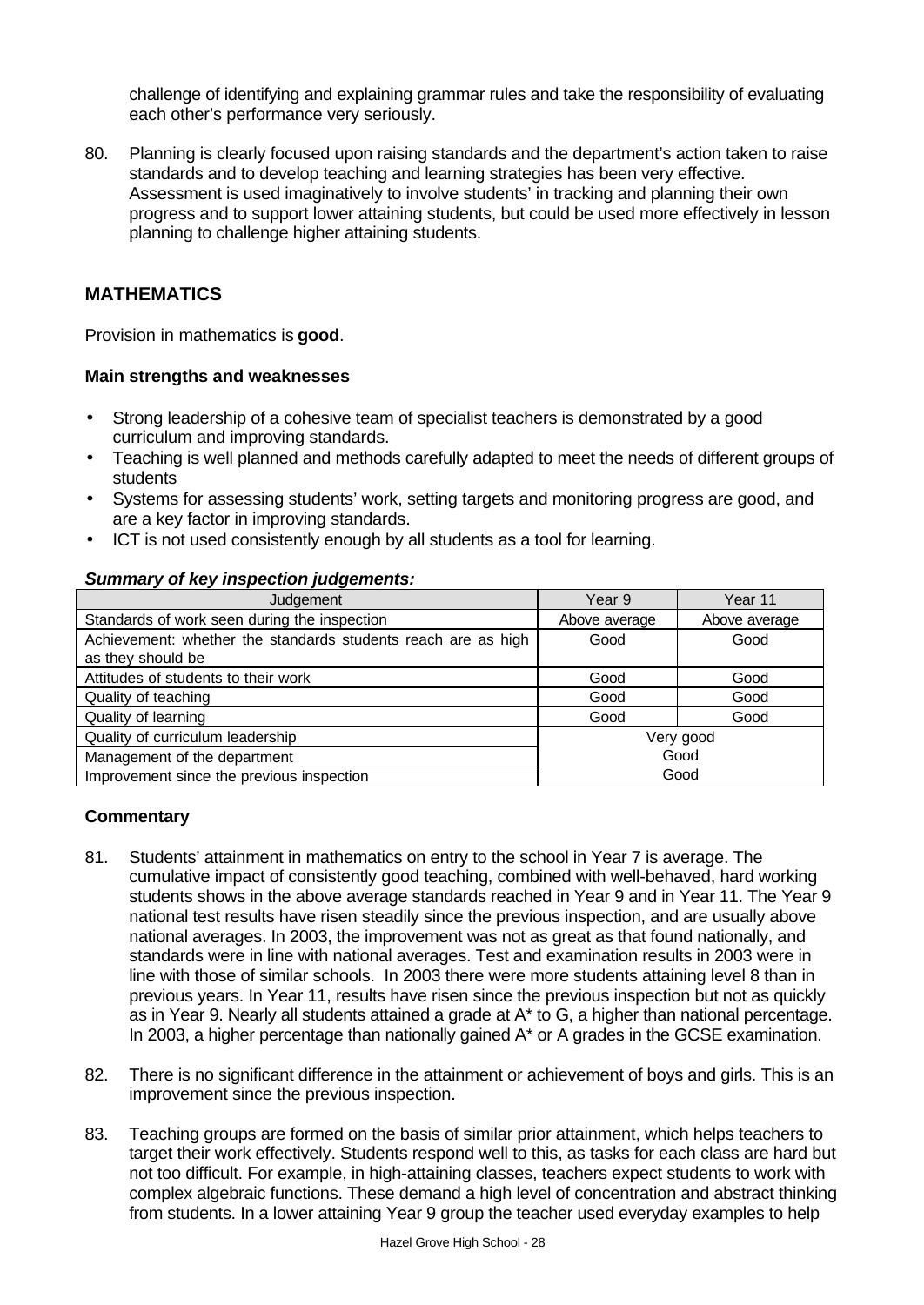students to understand and learn effectively. All teachers get students to explain the reasoning behind their choice of methods, gauging how well students are able to apply their mathematical skills and whether some topics need revisiting. This emphasis on assessment is a key factor in rising standards. Most teaching is good and takes account of the differing learning needs of individual students. This is a significant reason why students do well in mathematics.

- 84. A wide range of extra-curricular activities helps students to improve their work. Examples are after-school revision classes, an Easter revision day and mathematics clubs at lunchtimes.
- 85. Teachers use ICT well, for example, demonstrating the impact of geometrical transformations on different shapes. Problems with access have restricted students' consistent use of ICT to help them learn, for example, how to record and interpret numerical data. However, a new computer suite should soon be in use.
- 86. The very good leadership of the head of the department is shown in curriculum planning. There are clear pathways for all groups of students. These give a good grounding in all parts of mathematics and ensure that decisions as to GCSE tier of entry are not made too early. For example, more Years 10 and 11 students than before are now studying at a level that can lead to at least a GCSE grade C. Courses for the highest attainers in Year 11 are under review, and the department is developing links with the sixth form college to help this process.
- 87. The head of department uses assessment information effectively to identify strengths and weaknesses, track any underachievement and to set targets for improvement. She monitors the work of the department well. Staff form a cohesive team. This is demonstrated through their input to the recent self-review of the mathematics department.

#### **Mathematics across the curriculum**

88. Students' mathematical skills are good. Students receive a good grounding in mathematics lessons and are able to apply these techniques to work in other subjects. Mathematics teachers are linked to specific departments, to dovetail their numeracy work with methods/terms used in mathematics. As part of this, mathematics teachers have run workshops on skills used in other subjects, such as percentages. Students in business education can interpret breakeven charts. In science students can carry out necessary calculations, such as in velocity and acceleration. They can use and interpret graphs, for example in acid/alkali or distance/time questions. Students' numeracy skills are above average and contribute to their progress in other subjects.

# **SCIENCE**

Provision in science is **good**.

# **Main strengths and weaknesses**

- Teaching is good leading to good learning and achievement.
- The teachers work as a team and are committed to raising standards.
- Resources for ICT are unsatisfactory and textbooks are insufficiently up to date.
- The attitude and behaviour of some boys in Years 10 and 11 are unsatisfactory.
- Leadership and management are good.

#### *Summary of key inspection judgements:*

| Judgement                                                                          | Year 9        | Year 11       |
|------------------------------------------------------------------------------------|---------------|---------------|
| Standards of work seen during the inspection                                       | Above average | Above average |
| Achievement: whether the standards students reach are as high<br>as they should be | Good          | Satisfactory  |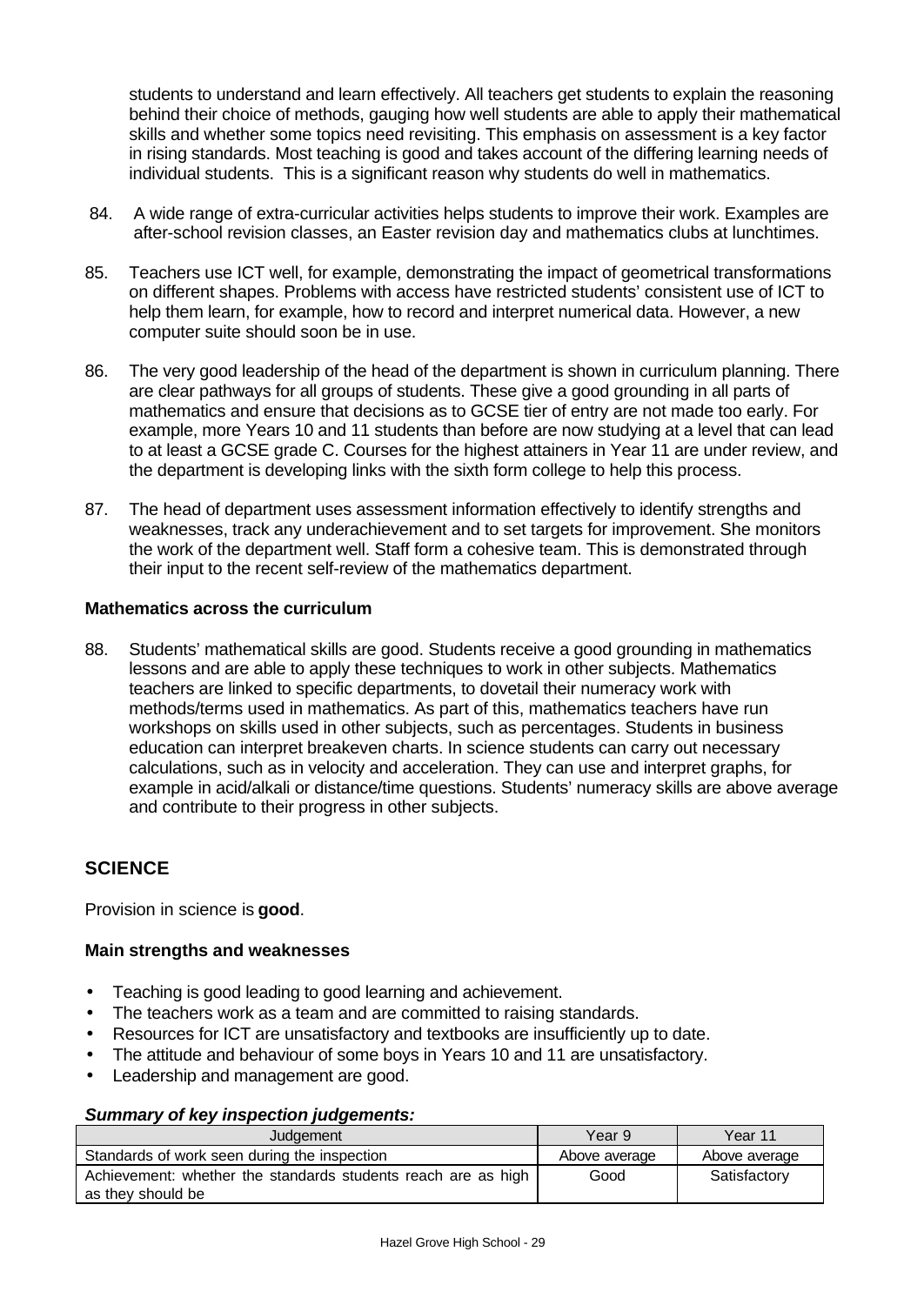| Attitudes of students to their work       | Good         | Satisfactory |
|-------------------------------------------|--------------|--------------|
| Quality of teaching                       | Good         | Good         |
| Quality of learning                       | Good         | Satisfactory |
| Quality of curriculum leadership          | Good         |              |
| Management of the department              | Good         |              |
| Improvement since the previous inspection | Satisfactory |              |

- 89. National tests at the end of Year 9 in 2003 were slightly down on those of 2002, but the trend over the last three years is upwards. Results over three years are above the national averages and this represents good achievement. The application of government initiatives has now resulted in the standards seen in Year 9 being still above national averages.
- 90. GCSE results in 2003 were above national averages with the boys attaining higher results than the girls. These results were affected by the prolonged absence of a member of staff and the need for supply teachers for two Year 11 groups. Over the last three years the results of boys and girls have been similar and have maintained approximately the same level of success. This represents satisfactory achievement for the students. The proportion of A\* and A grades in 2003 was high, representing good achievement for the higher-attaining students and the proportion of A\* to G grades is also high. The achievement of the students in the middle grades is also affected by the unsatisfactory attitude and behaviour of a small group of boys in both Years 10 and 11. Some teaching fails to manage this behaviour effectively in the way lessons are planned and activities used, seeing it as a problem that solely rests with students and not one to consider when planning lessons.
- 91. By Year 9, higher attaining students are able to follow a scientific argument, ask appropriate questions and to apply Mathematics to their science. Lower-attaining students understand the basic concepts but find difficulty in concentrating for any length of time. By Year 11, higher attaining students are able and very willing to present and develop their ideas in discussion and can present their ideas with confidence and conviction. Lower attaining students find the production of written work difficult but are able to understand the principles of scientific investigations and follow the meaning of aspects of science, particularly when related to themselves and their lives. The lack of ICT facilities in the science department hinders the application of these skills to science and also their use for independent research. The library provision in the school is good and the department makes effective use of this to develop research skills. Students with special educational needs make good progress because they are taught in smaller groups, supported by suitable material and sometimes helped by learning support assistants.
- 92. Teaching and learning are good. Lessons are well prepared, teachers' knowledge is good and teachers often use it to give interesting background to the work to increase its relevance for the students. There were no unsatisfactory lessons but there were examples of well prepared and taught lessons failing to achieve the full learning potential because of the poor attitude of a minority of students in Years 10 and 11. The attitude of most students towards their studies was good and this was particularly true of the students in Years 7, 8 and 9. Teaching and learning in Years 10 and 11 are hindered by the existence of some very large groups which greatly restricts the opportunities for individual practical work.
- 93. The leadership and management of the department are good with the head of department setting a high standard of commitment shared by her colleagues. Students' work is marked regularly with some helpful suggestions for improvement. The work in exercise books is not graded but the regular end-of-topic tests in the department ensure that both the teachers and students are well aware of their level of attainment at any time. The provision of specific shortterm targets for students is well organised for the development of practical skills but still needs further development in the other areas of study. The accommodation in the department is satisfactory in quality but not in quantity and there are lessons held outside laboratories: this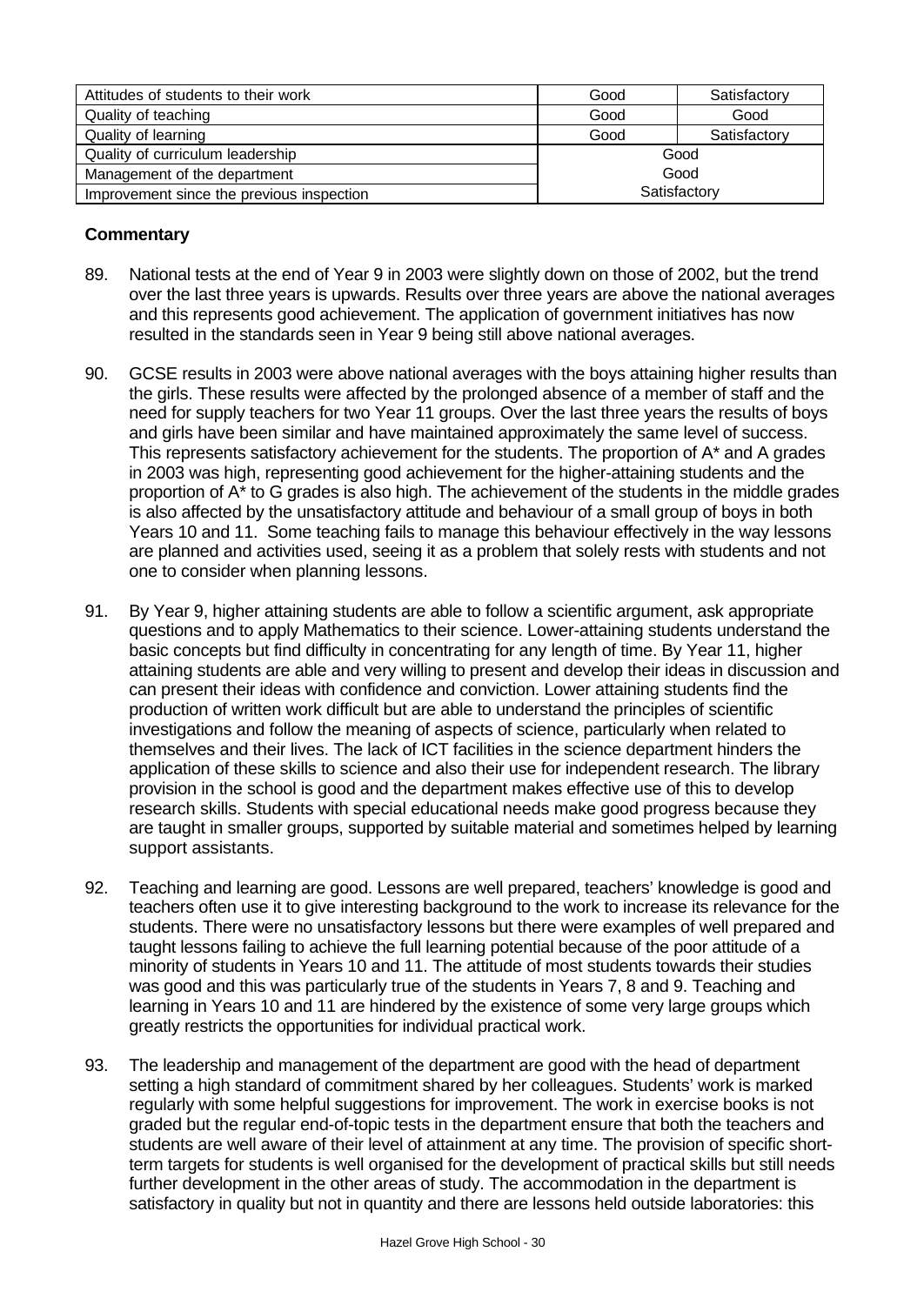restricts the teaching of the curriculum to some students. The work of the teachers is well supported by the work of three part-time technicians but, with nine laboratories and twelve teachers to service, the technician time is not adequate.

# **INFORMATION AND COMMUNICATION TECHNOLOGY**

Provision in information and communication technology (ICT) is **good**.

#### **Main strengths and weaknesses**

- •
- The subject is well taught, particularly with regard to teachers' planning and the encouragement given to students.
- The department is well led by a committed head of department who has a clear vision for raising achievement.
- The subject benefits from effective management of people, curricular resources and marking.
- There is insufficient curriculum time for ICT particularly in Years 10 and 11.

#### *Summary of key inspection judgements:*

| Judgement                                                     | Year 9       | Year 11 |
|---------------------------------------------------------------|--------------|---------|
| Standards of work seen during the inspection                  | Average      | Average |
| Achievement: whether the standards students reach are as high | Satisfactory | Good    |
| as they should be                                             |              |         |
| Attitudes of students to their work                           | Good         | Good    |
| Quality of teaching                                           | Good         | Good    |
| Quality of learning                                           | Good         | Good    |
| Quality of curriculum leadership<br>Good                      |              |         |
| Management of the department                                  | Good         |         |
| Improvement since the previous inspection                     | Satisfactory |         |

- 94. Standards in Year 9 and Year 11 are in line with the national average. The current standards of work observed in Year 11 are better than the GCSE results in 2003. This results from improved management and teaching. The students' achievement is satisfactory overall in Years 7 to 9 and good in Years 10 and 11. Achievement in Years 10 and 11 is better as a result of a more comprehensive and rigorous system of marking and attention to individual students' needs on the discrete ICT course.
- 95. In all years, teaching is good. The reason that standards and achievement are not yet good is because there is insufficient curriculum time allocated to ICT. This results in a narrowness of approach to teaching and learning and a lack of time to stretch higher attaining students. The teachers plan their lessons very well and provide very good encouragement for all the students. All lessons observed showed clear evidence of positive praise for the students. For example, lessons often ended with the words "I am really pleased with what you have done today." In Years 10 and 11, effective use is made of marking and all students are aware of what they must do to improve. The students' attitudes to ICT are good. They listen attentively, help each other and are keen to learn. With more curriculum time and enhanced technician support the ICT department would plan more varied learning experiences to engage and motivate all the students more.
- 96. Clearly labelled worksheets provided a good structure for learning for students although there was often a lack of challenge for the higher attaining students. In the best lessons, the teacher works with a small group of these students on a specific task while the rest of the class engaged in a different task. In the least effective lessons all students were set the same simple task, like carrying out searches on their database. This does not provide the sufficient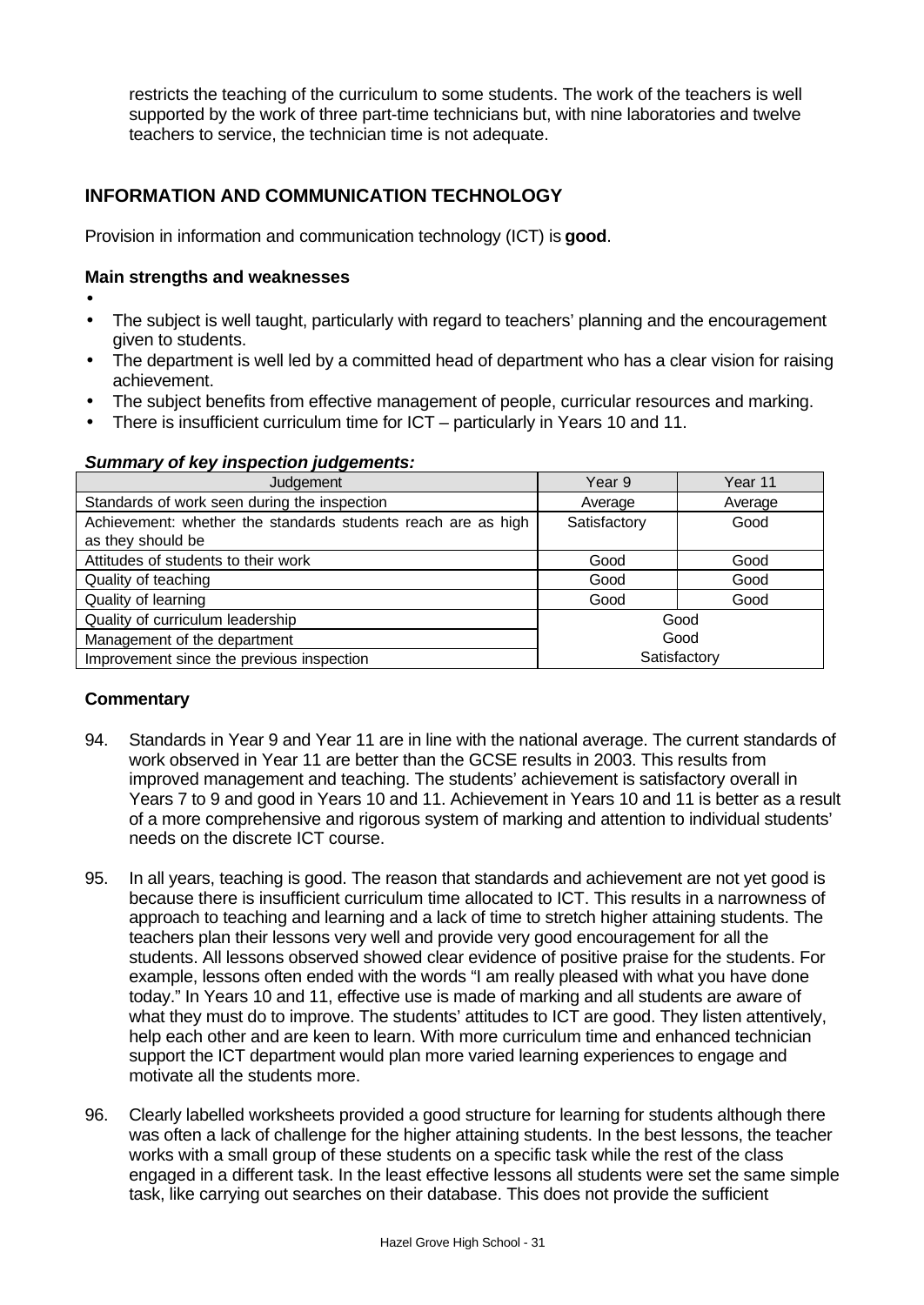challenge for the higher attainers found in the best lessons where teachers plan their time to extend the work of all groups within the class.

- 97. Leadership is good. The new head of department has a clear vision to raise standards in the short term. He provides ongoing support to other members of the department despite the problems of classrooms being in different buildings. The department has worked hard to put together a coherent and progressive scheme of work and marking policy in a short space of time. There is a programme of lesson observations but this is insufficiently formalised.
- 98. The department has experienced a period of significant change since the previous inspection with a new head of department from September 2003. It is now beginning to improve again. With staffing stability and continued good leadership and teaching, the capacity to improve is very good.

#### **Information and communication technology across the curriculum**

99. The provision of ICT across the school is satisfactory with a good ratio of machines to students. The ratio of 1 machine to every 5 students is in line with the national average. Students at the school have access to all aspects of the National Curriculum through ICT, mathematics and design and technology. Although there is provision for systems and control work in design and technology, this provision needs to be extended. The school is not currently meeting statutory requirements for ICT in geography, history and science. However, there are new clusters of machines which will resolve this issue.

# **HUMANITIES**

# **Geography**

Provision in geography is **satisfactory**.

#### **Main strengths and weaknesses**

- The teachers are experienced specialists and this helps to extend the learning of students.
- There are good relationships between staff and students.
- There are good fieldwork opportunities for students.
- The GCSE results in 2003 were below the national average.
- The monitoring of the quality of teaching and learning is not yet sufficiently developed to ensure a consistent approach across the department.
- There are insufficient opportunities for students to make good use of ICT in lessons to extend their learning through research, data-logging and analysis.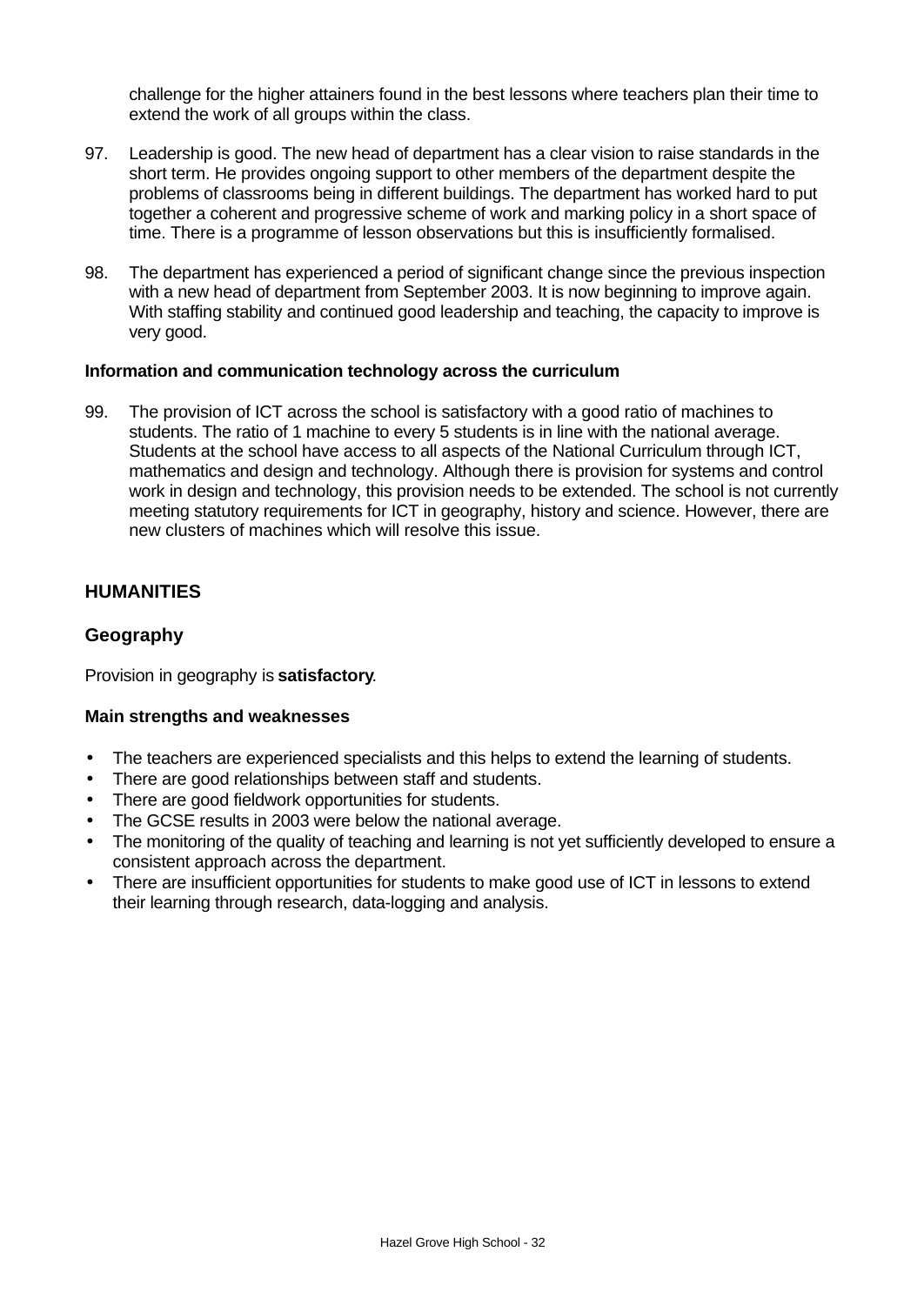#### *Summary of key inspection judgements:*

| Judgement                                                     | Year 9       | Year 11      |
|---------------------------------------------------------------|--------------|--------------|
| Standards of work seen during the inspection                  | average      | average      |
| Achievement: whether the standards students reach are as high | satisfactory | satisfactory |
| as they should be                                             |              |              |
| Attitudes of students to their work                           | good         | good         |
| Quality of teaching                                           | satisfactory | satisfactory |
| Quality of learning                                           | satisfactory | satisfactory |
| Quality of curriculum leadership                              | satisfactory |              |
| Management of the department                                  | satisfactory |              |
| Improvement since the previous inspection                     |              | satisfactory |

- 100. The attainment of students across the school is average. Although in 2003 the GCSE results were below the national average, in previous years results had been higher. The students choosing to study geography in Years 10 and 11 vary in attainment from year to year and this is reflected in the examination results. However, a significant proportion of students does not perform as well as predicted. This is partly linked with the fact that GCSE groups are mainly boys; teaching does not take sufficient account of how boys learn. Few girls choose to study geography beyond Year 9. The standards of work seen during the inspection were average because there were too few opportunities for students to take responsibility for their own learning and assessment is not consistent across the department.
- 101. Relationships are good. The majority of students have good attitudes to their work but show little urgency to move at a faster pace. In a Year 9 lesson on comparing Japan and Kenya, higher attaining students concentrated on the work but did not move at a fast enough pace and did not complete much of the work set.
- 102. Teachers are hard working and mark the work regularly but confused reasoning is not always noted. Although teachers have begun to use National Curriculum levels to evaluate attainment this is not well developed and many students do not know how well they are doing. The use of self-evaluation techniques by students is a good development but it is too early to evaluate its effect on learning. The inclusion of fieldwork in the schemes of work is good. These visits help to develop the skills of observation, measuring and recording. There are too few opportunities for students to use ICT to develop their studies. The department has only recently acquired a number of computers but has no interactive whiteboard or computer-linked weather station for data-logging.
- 103. In Years 7 to 9, students describe the places they have studied and make good use of sketch maps. They learn many new words but this is not consolidated because of the lack of a consistent approach to developing their literacy skills. Most Year 9 students found it easy to draw scatter-graphs but were unable to explain their use or interpret their graphs. They are not always confident about some basic geographical ideas such as location. The Year 9 group describing the location of Japan had to be prompted about using latitude and longitude and compass directions.
- 104. In Years 10 and 11 standards, whilst average, are not as high as they should be for some students. Some under-achieve because of their approach to the examination. There are examples of incomplete learning, misreading the questions and vague answers. The department has introduced a number of strategies to deal with this. The higher attaining students demonstrate their skills in well-produced fieldwork. These students are able to apply urban models to local settlements and to evaluate their work. Lower-attaining students carry out the data collection competently but find it difficult to handle some of the complex ideas or to reach appropriate conclusions. In Years 10 and 11, the expertise of teachers of geography makes telling demands of students' learning.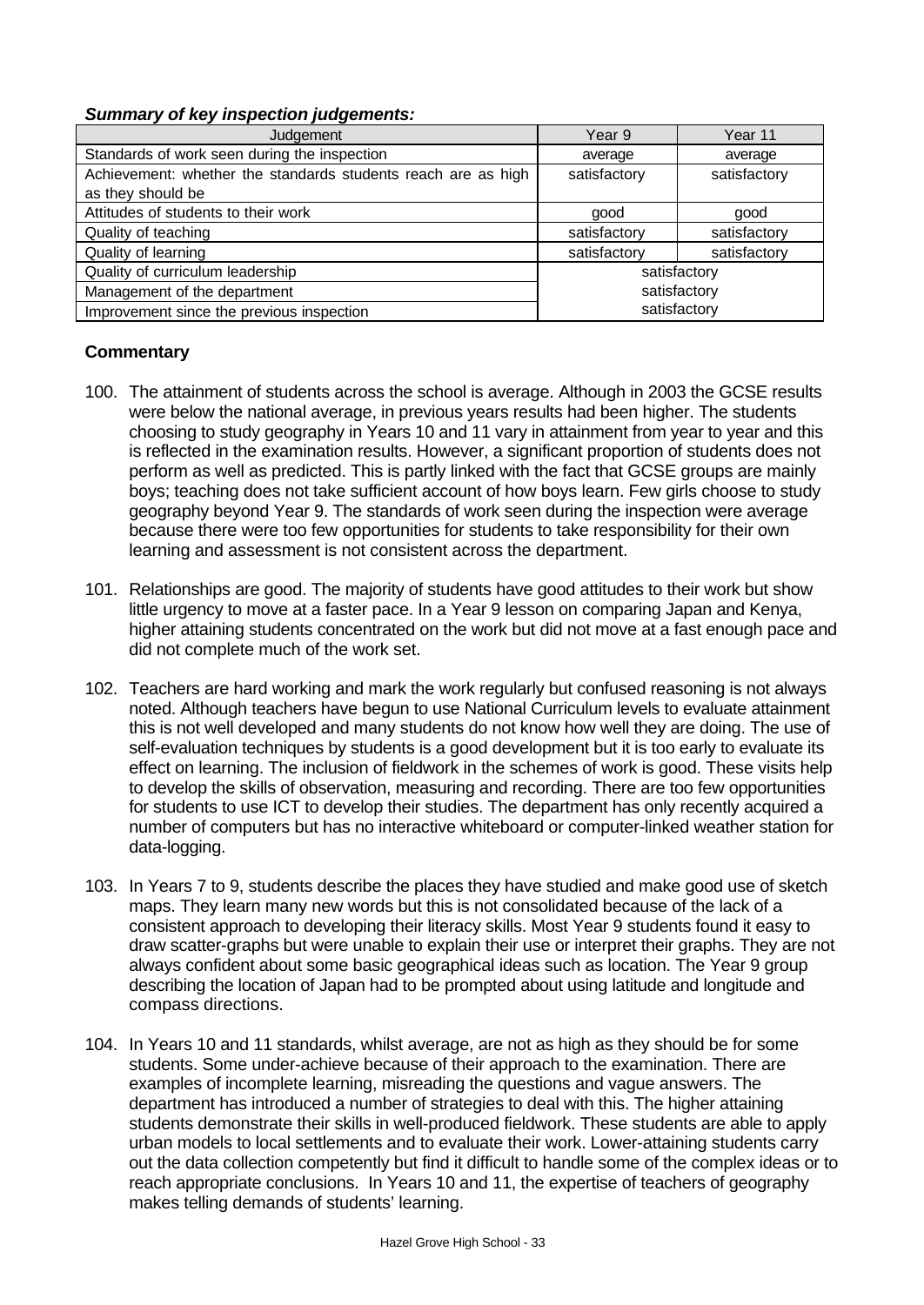105. The department has a good team approach and the management is satisfactory. The monitoring of the quality of teaching and learning is not rigorous enough to improve teaching and raise standards.

# **History**

Provision in history is **good**.

#### **Main strengths and weaknesses**

- Good teaching leads to good learning and achievement by students.
- Good assessment helps students to improve their work.
- Positive attitudes to the subject and good relationships both support learning.
- There is insufficient formal monitoring of teaching, learning and performance data to help raise standards further.
- Examination results are above average but there is some under-performance at GCSE.

#### *Summary of key inspection judgements:*

| Judgement                                                     | Year 9        | Year 11      |
|---------------------------------------------------------------|---------------|--------------|
| Standards of work seen during the inspection                  | above average | average      |
| Achievement: whether the standards students reach are as high | good          | good         |
| as they should be                                             |               |              |
| Attitudes of students to their work                           | good          | good         |
| Quality of teaching                                           | good          | good         |
| Quality of learning                                           | good          | good         |
| Quality of curriculum leadership                              |               | good         |
| Management of the department                                  | satisfactory  |              |
| Improvement since the previous inspection                     |               | satisfactory |

- 106. There are a number of consistent strengths in teaching and learning. Planning is good and teachers set clear objectives for each lesson to ensure that all students make good progress in their acquisition of knowledge, skills and understanding. As a result, achievement is good. By Year 9, students' written work and their use and evaluation of historical sources are above average. Teachers present the subject well, in language which students can understand. They often use imaginative teaching methods: in two Year 7 classes, students used role-play on the Norman Conquest and on the feudal system. In a very good Year 9 lesson, students chose a wide variety of ways to present their research findings on conditions in the trenches in the First World War. Students are regularly challenged to think for themselves. Teachers manage their classes well and have high expectations, so behaviour is good. They use homework very effectively to extend and reinforce what has been learned in class. Students receive all their homework assignments for each unit of work in advance and they have an element of choice in this work. Individual education plans for students with special educational needs are not used to best effect, since teachers do not sufficiently plan their work to meet the differing learning needs of all students. Students use ICT regularly in their homework tasks but not in class, though they are competent in the relevant skills. The quality of reproduction in classroom materials is often poor and does not encourage careful work or high standards.
- 107. Teachers mark and assess students' work regularly and thoroughly. They give detailed feedback to individuals so that students have a clear understanding of how well they are doing and how they can improve.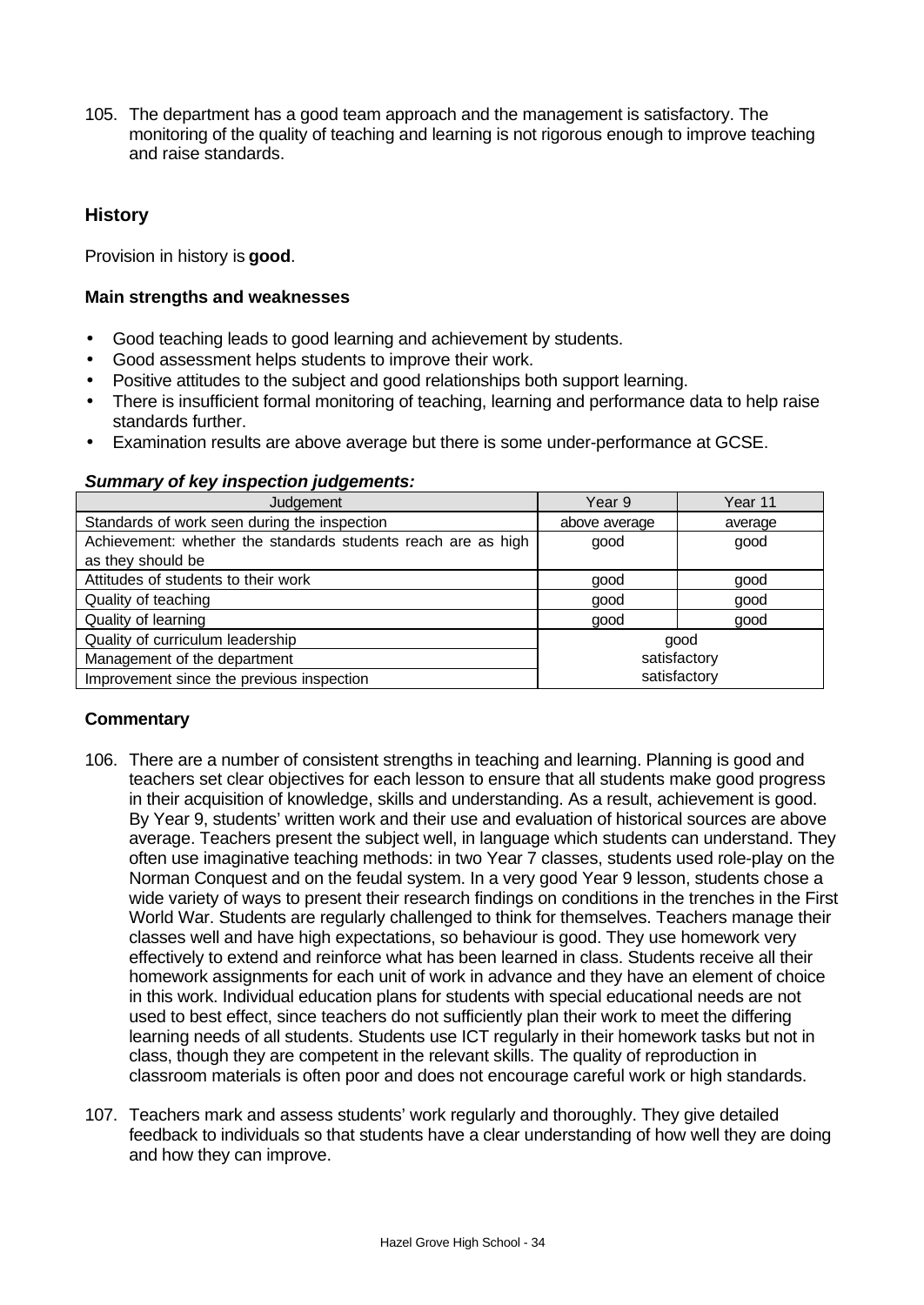- 108. Students' attitudes to the subject are positive overall, and often very positive. Relationships between students and their teachers are good and there is a positive atmosphere for learning. There are good opportunities for students to work independently and collaboratively and students work well together.
- 109. The head of department provides a good model of professional practice and good leadership in developing the curriculum and teaching. The department is an effective team. However, there is not enough formal monitoring of the quality of teaching and learning and insufficient use of the department's good data on students' performance to identify any under-achievement at an early stage. The head of department's pre-occupation with problems of long-term staff absence in the last two years has hindered monitoring.
- 110. GCSE examination results were above average in 2003, with boys performing better than girls. Results have improved in each of the last three years. However, most students did not do as well in the history examinations as in their other subjects. The head of department has identified where in the examination papers they under-performed and has planned curriculum changes to resolve this. The current Year 11 group is smaller and of lower attainment overall but their achievement in lessons and in GCSE coursework is good and they reach average standards. Standards are higher in the current Year 10. Examination results and the standard of work by Year 9 have both improved since the previous inspection. Where available, in-class support for students with special educational needs is effective. The department has only just begun to make use of its new ICT resources in lessons. Students' poor punctuality remains a problem.

# **Religious education**

Provision in religious education is **unsatisfactory**.

# **Main strengths and weaknesses**

- The school fails to meet its statutory duty to provide enough time for the core course in Years 10 and 11.
- GCSE results are well above average and students do better than in their other subjects.
- Students in Years 7 to 9 achieve well because of good teaching.
- The department is very well led and well managed.

#### *Summary of key inspection judgements:*

| Judgement                                                                          | Year 9         | Year 11                |
|------------------------------------------------------------------------------------|----------------|------------------------|
| Standards of work seen during the inspection                                       | Above average  | Below average          |
| Achievement: whether the standards students reach are as high<br>as they should be | Good           | Unsatisfactory         |
| Attitudes of students to their work                                                | Good           | Satisfactory           |
| Quality of teaching                                                                | Good           | Not enough<br>evidence |
| Quality of learning                                                                | Good           | Not enough<br>evidence |
| Quality of curriculum leadership                                                   | Very good      |                        |
| Management of the department                                                       | Good           |                        |
| Improvement since the previous inspection                                          | Unsatisfactory |                        |

# **Commentary**

111. At the beginning of Year 7, students gain good knowledge and understanding of features common to most religions such as symbols and places of worship. By Year 9, they are extending their understanding well by considering problems such as suffering and evil in the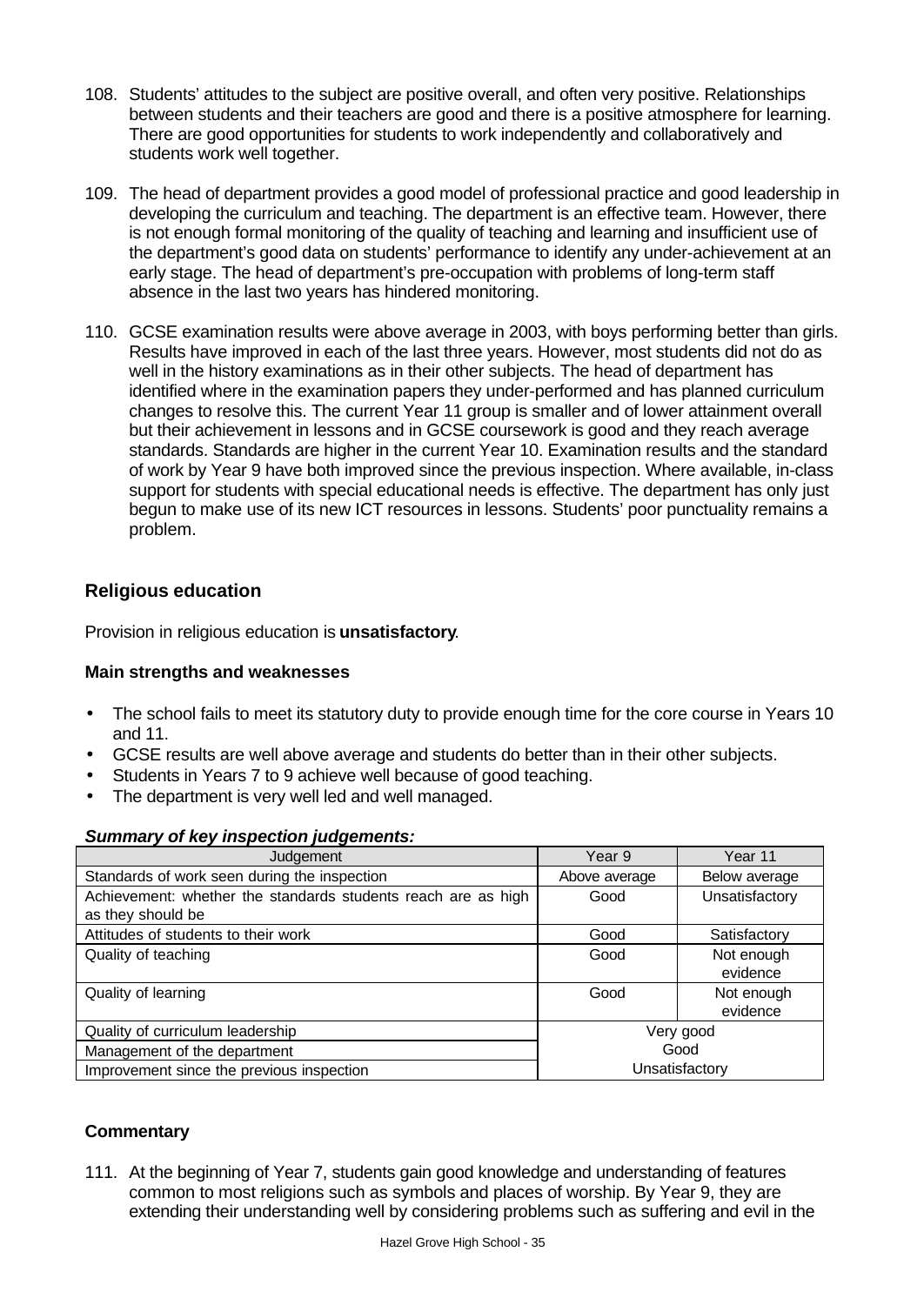light of religious faiths. They not only know the facts about major world religions but also how to apply what they learn to their own lives.

- 112. In 2003, GCSE results were well above average and students did significantly better in religious studies than in their other subjects. Standards of work on the present GCSE course are of a similar very good standard but this applies to only 15 students in Year 11 and none in Year 10. Over 95 per cent of students in Years 10 and 11 follow a core course which combines religious education with personal, social and health education, and citizenship. Time allocation for religious education is too low and the requirements of the locally agreed syllabus are not met. The school is not fulfilling its statutory duty. Students on this course study some social issues and examine the Christian perspective but there is no systematic study of any other religion.
- 113. In Years 7 to 9 and on the GCSE course, all the teaching is carried out by subject specialists. There is a clear expectation that students will work hard and this is seen, for example, in the good care that they take over their written work. Most lessons are conducted at a good pace and students are given a variety of tasks. Thus they remain interested. Methods are often imaginative. In one lesson, students had to answer to their name in the register by calling out the name of their favourite place. The teacher used this to move smoothly to a topic about the importance of places of worship to believers. Some lessons are less successful, however, because the teacher relies too heavily on the text book. A strong feature of the department is that students are encouraged to become independent learners by finding out information for themselves. However, time is lost when students or teachers have to travel from distant parts of the school and the lesson does not start on time. Teaching and learning on the GCSE course are very good. Lessons benefit greatly from the very good relationships between the teacher and the students. Consequently there is a lot of enjoyment at the same time as a constant focus on quality learning. It was not possible to see any lessons in the core course.
- 114. The department tracks the progress of students well by using a national system of levels. To add to the usefulness of this system, it has devised its own test to measure how much understanding of religion students have when they enter the school. Progress is measured at the end of each term and teachers keep accurate records. However, teachers do not use this system when marking work done in class or homework. Thus they lose the chance to show students what they need to do to reach the next level.
- 115. Although limited by the unsatisfactory time allocation, the head of department has an excellent vision and is fully focused on raising standards. He is a very good role model to other teachers and to students. Schemes of work are of good quality and are suitably detailed. Homework is well planned. The system of checking teaching and learning has not succeeded fully in raising all standards to the level of the best. Since the previous inspection a GCSE course has been introduced and the staffing situation is now better. There is still not enough time allocated for most students in Years 10 and 11.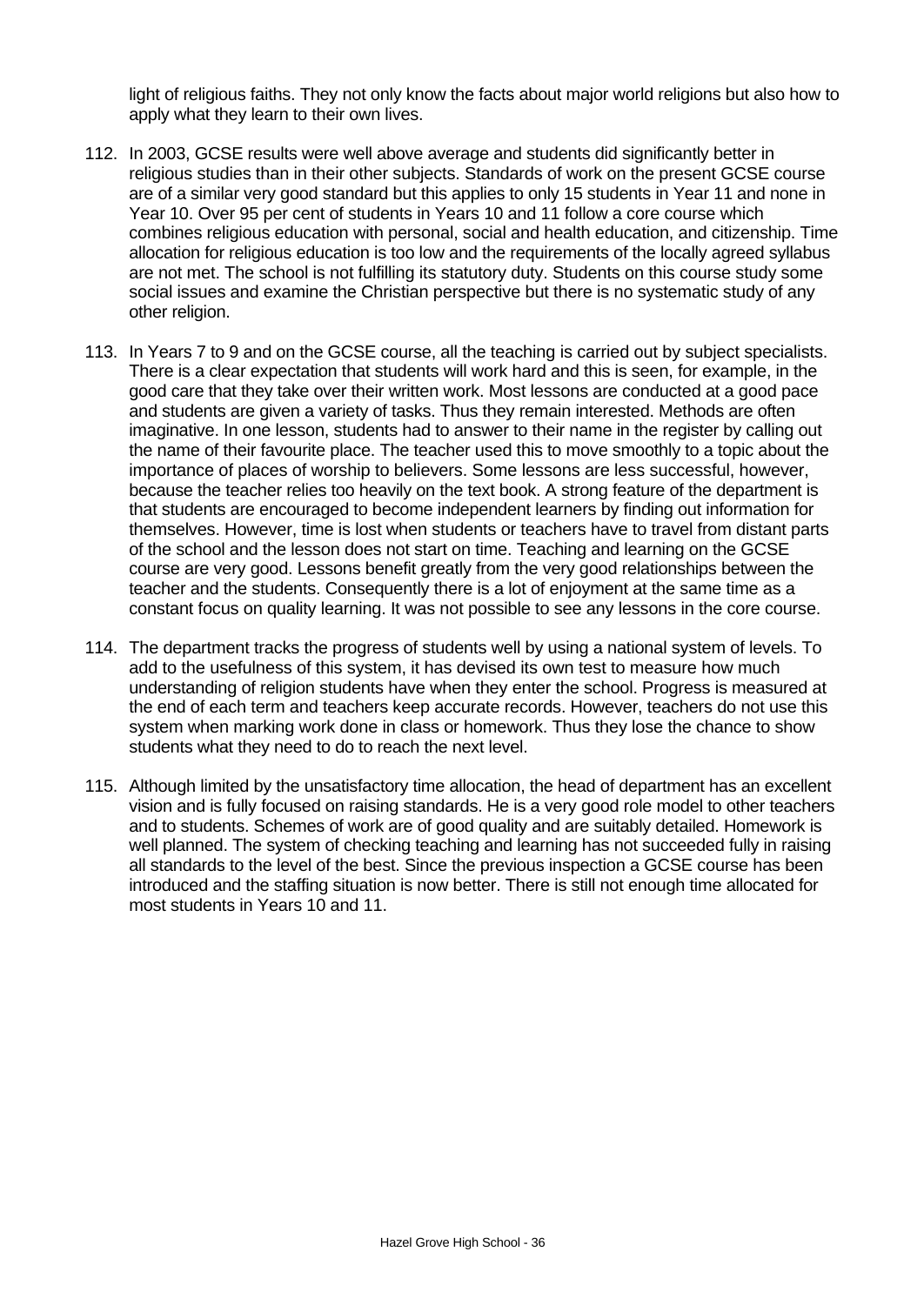# **TECHNOLOGY**

# **Design and technology**

Provision in design and technology is **good**.

#### **Main strengths and weaknesses**

- Teaching is good and as a result learning and achievement are also good.
- Standards are above average in Year 11.
- Students know what to do to improve as a direct result of the good assessment methods in use.
- The relationship between students and teachers makes for a productive environment.
- Students have positive attitudes to work. They are well motivated. This has a positive effect on their learning.
- ICT resources are inadequate.

|  | <b>Summary of key inspection judgements:</b> |  |
|--|----------------------------------------------|--|
|  |                                              |  |

| Judgement                                                                          | Year 9    | Year 11       |
|------------------------------------------------------------------------------------|-----------|---------------|
| Standards of work seen during the inspection                                       | average   | above average |
| Achievement: whether the standards students reach are as high<br>as they should be | good      | good          |
| Attitudes of students to their work                                                | good      | good          |
| Quality of teaching                                                                | good      | good          |
| Quality of learning                                                                | good      | good          |
| Quality of curriculum leadership                                                   | very good |               |
| Management of the department                                                       | very good |               |
| Improvement since the previous inspection                                          |           | satisfactory  |

- 116. Achievement in design and technology is good overall. The standard of current work seen in Year 9 is average. Students enter the school in Year 7 with different experiences of design and technology; their levels of attainment overall are slightly below average in this subject. By the age of 14, they make consistent, well-paced progress. They have good organisational skills in food technology: in graphic products they successfully rise to the challenge of designing to meet client needs. In all subject strands, they show confidence and skill in communicating their design ideas by writing, drawing and labelling techniques.
- 117. Standards in Years 10 and 11 are above average. Students are challenged by the demanding nature of the problems in the different subjects. Higher-attaining students respond positively and produce good design responses. Students think carefully about their work. Very good research skills in systems and control, and good generation of ideas in food technology encourage students' high standards. All students think about and evaluate what they are doing and how they can improve their future work. As a result, achievement is good.
- 118. The very effective and constructive assessment methods used by teachers help students understand what they must do to improve. Lessons are effectively planned. The intention to teach students basic skills is firmly rooted in planning in Years 7 to 9. Learning objectives are clear. They are threaded throughout the session and constantly raised by the teacher. Students respond positively. In a Year 7 class, for example, when considering healthy eating guidelines, students were constantly challenged to think what constitutes healthy eating. As the lesson progresses they begin to understand the importance of what was asked of them. Consequently they become more confident in their group discussions and learned well.
- 119. Similarly in Year 9 in graphic products, teaching is constantly challenging. For higher attaining students the skills of designing for others is extended. All have to think very hard. Some are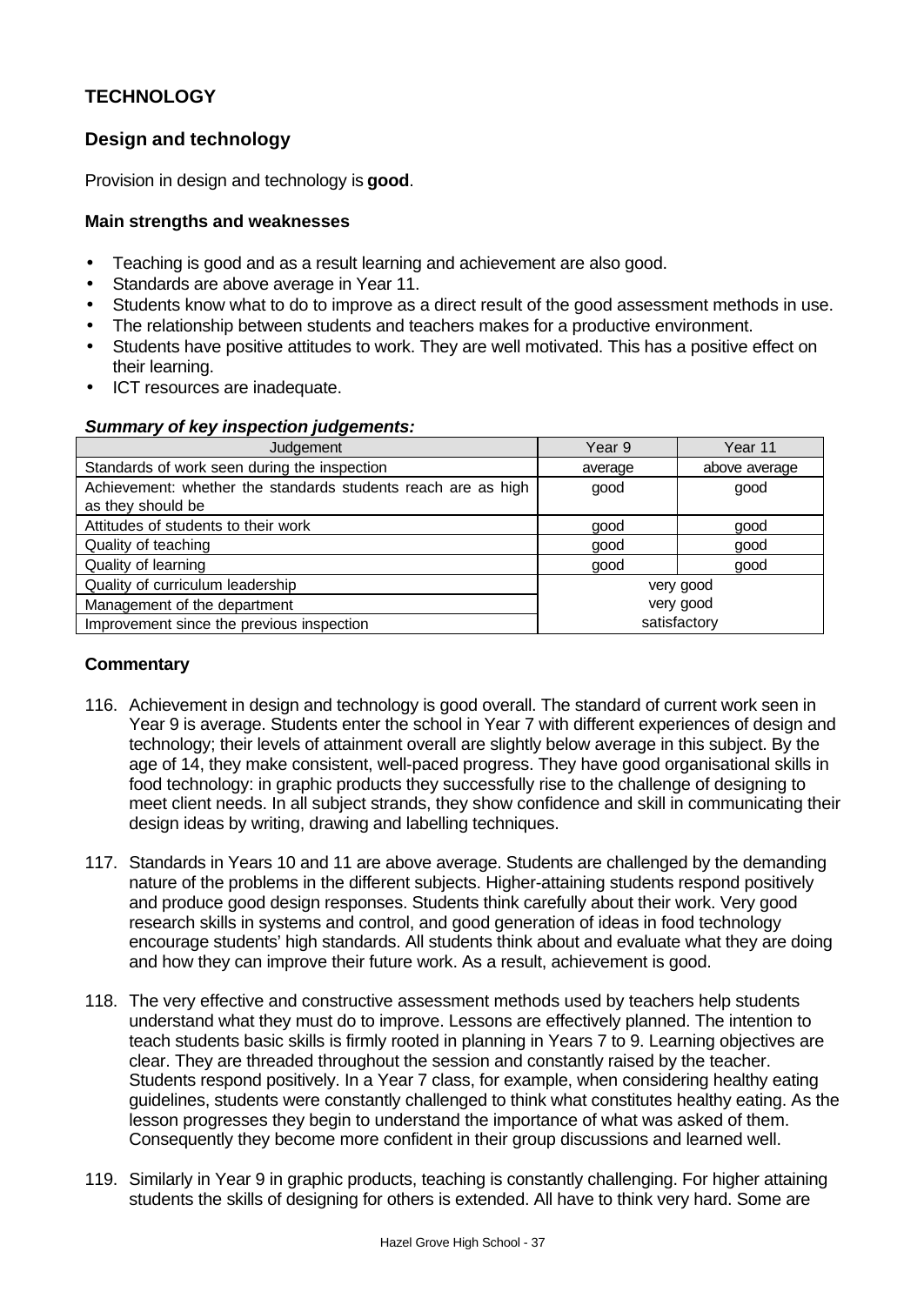discomforted by the demands of having to interpret the design requirements of clients. As a result of the imaginative teaching and very good planning, students achieve well. Learning is good and students are excited with this different but effective approach to design.

- 120. There are high expectations of all students. Relationships are good between students and teachers. In Years 10 and 11, for example, this provides a productive environment in which students confidently show their skills in manufacturing. In a Year 10 lesson for example, manufacturing skills are progressively improved as students think about the mistakes they make. As a result they know how to modify their work. Students are very well motivated, make good progress and achieve well. Similarly, in a Year 11 resistant materials lesson, students work safely, precisely and pay attention to ensuring very good finishing techniques. Consequently achievement is good.
- 121. GCSE examination results dipped slightly in 2003 but were still above the national average. Girls did not do as well as boys. However standards of all students in lessons are similar. The effectiveness of the assessment procedures is a particular aid to further raising achievement and standards.

# **VISUAL AND PERFORMING ARTS**

### **Art and design**

Provision in art and design is **good**.

#### **Main strengths and weaknesses**

- Very good leadership is raising standards significantly.
- The comprehensive assessment system that includes tracking students' achievement ensures that all students achieve their potential.
- Strong community links have given talented students the opportunity to be successful in national competitions.
- Formal monitoring of teaching and learning is insufficient.
- **ICT** is infrequently used to extend learning.

#### *Summary of key inspection judgements:*

| Judgement                                                     | Year 9    | Year 11   |
|---------------------------------------------------------------|-----------|-----------|
| Standards of work seen during the inspection                  | Good      | Good      |
| Achievement: whether the standards students reach are as high | Good      | Good      |
| as they should be                                             |           |           |
| Attitudes of students to their work                           | Good      | Very good |
| Quality of teaching                                           | Good      | Good      |
| Quality of learning                                           | Good      | Good      |
| Quality of curriculum leadership                              | Very good |           |
| Management of the department                                  | Good      |           |
| Improvement since the previous inspection                     | Very good |           |

#### **Commentary**

122. Seventy per cent of students gained the higher grades A\*-C in GCSE examinations in 2003 which is above the national average. The percentage achieving the highest grades A\*-A also exceeded the national average. The lessons seen with students in Year 11 before they started their examination confirm that standards remain high. Middle and high-attaining students are able to develop individual ideas on a set theme and incorporate influences from important movements in art or of particular artists. Students' work utilises a wide variety of media and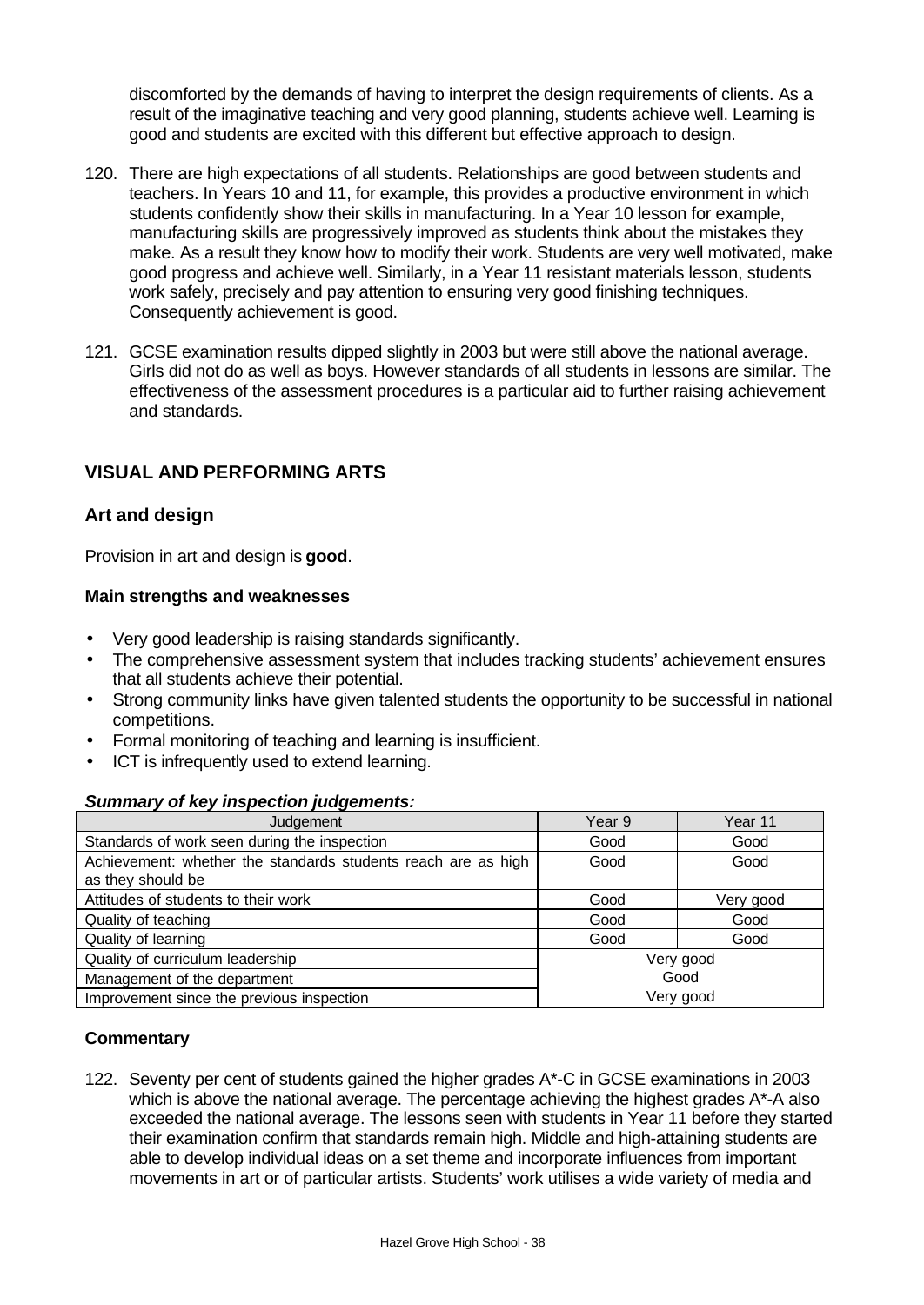materials and shows that they can effectively manipulate line, shape, colour and composition. Sketch books are annotated and used most effectively and technical language develops well.

- 123. Standards in the current Year 9 are above average. This represents good achievement because of the progress made in response to the challenging teaching seen. This includes students with special educational needs who also achieve well. These standards are reached because students are supported well and apply themselves purposefully. All students demonstrate competence in understanding the Cubist approaches to portraiture. The students produce line drawings that lead to large-scale pictures made in paint and collage in the style seen in Picasso's 'Guernica'.
- 124. The quality of teaching and learning is good and very good in Year 10. A strong feature of the most effective teaching is the three-part lesson. An introduction that includes lesson objectives motivates students for the practical part of the lesson. At the end of the lesson a review of what has been achieved engages students in their learning and leads them to work independently at home. Power Point presentations engage students especially. This has a positive effect on their learning about how to analyse artwork and make personal responses. When tasks do not challenge sufficiently, or are lacking pace, some students behave in an unacceptable way. The use of the highly effective technical support enhances the quality of teaching significantly. The full potential of ICT as a learning aid has not yet been fully developed. Assessment, in all its guises, is ensuring that all students achieve their full potential. Assessment has also informed the very good curriculum development.
- 125. Management of art and design is good. Leadership is very good. Measures taken since the previous inspection have driven current standards above the national average. The teaching of techniques, the use of formal elements and the analysis of contextual matters have all improved. The quality of teaching observational drawing has made the greatest contribution to raising standards overall. Departmental meetings are used well to constantly review the progress the department is making. The culture of constantly trying to improve teaching would be enhanced further by sharing good practice through more lesson observation and support.
- 126. Displays around the school set high standards. Extra-curricular activities, visits to galleries and contact with artists-in-residence have a positive effect upon the quality and range of students' work. A group of talented students was involved in making a film in conjunction with the Cornerhouse Gallery in Manchester. The outcome was of such high quality that it won a £2000 prize for the school in the prestigious, national ARTSWORK competition in 2003.

# **Drama**

Provision in drama is **very good**.

#### **Main strengths and weaknesses**

- Teachers of drama have very good specialist expertise in the art and craft of the subject.
- Older students are good at taking responsibility for their own learning in drama.
- Most work in Years 10 and 11 is above average.
- The resources of two outstanding drama spaces are well used to enhance dramatic expression.
- Non-specialist teachers need more guidance and support to improve their practice.

#### *Summary of key inspection judgements:*

| Judgement                                                                          | Year 9       | Year 11       |
|------------------------------------------------------------------------------------|--------------|---------------|
| Standards of work seen during the inspection<br>Average                            |              | Above average |
| Achievement: whether the standards students reach are as high<br>as they should be | Satisfactory | Very good     |
| Attitudes of students to their work                                                | Good         | Very good     |
| Quality of teaching                                                                | Satisfactory | Very good     |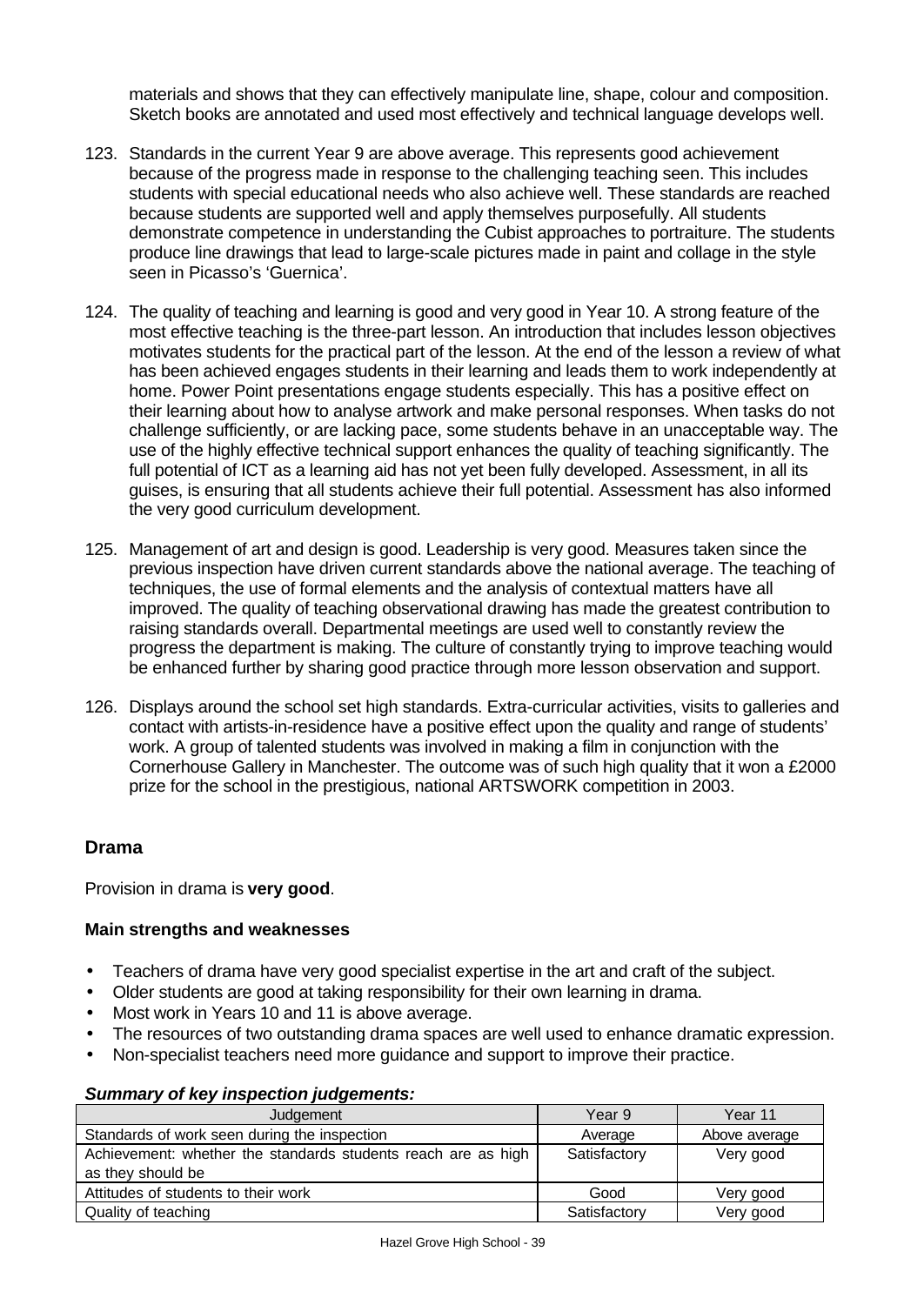| Quality of learning                       | Satisfactory | Very good |
|-------------------------------------------|--------------|-----------|
| Quality of curriculum leadership          | Very good    |           |
| Management of the department              | Very good    |           |
| Improvement since the previous inspection | Good         |           |

# **Commentary**

- 127. Drama studios are places 'where anything can happen' where imagination can thrive and issues can be explored through dramatic action. In this school two excellent drama spaces saw a Year 9 girl cut, with great care, a two-dimensional handbag out of newspaper and use it with effect as part of a costume exploring how people create 'an image'. A group of Year 11 students with a clear grasp of dramatic conventions, used ritual to express a feeling of communal grief, another group skilfully controlled movement for the symbolic execution of a serial killer in an electric chair. Sometimes in the drama space, the teacher manages the drama by taking a role herself with Year 8 as a marshall controlling the public following some terrible disaster which served as a stimulus for students' own sequence of tableaux of disasters of their own choice, man-made or natural, in which their respect for the impact showed great sensitivity. In Year 10, students showed how freeze-frames can stylise and compress thoughts and feelings into a focused moment, for example, about an hypocrisy in society - drama as a mirror of society in preparation for a study of the plays of Edward Bond.
- 128. Much of the work of the department has a sophistication that challenges the students. Students identified as gifted and talented play a demanding part in Iessons, especially in Years 10 and 11. The quality of the work reflects the expertise of the drama teachers. They understand the subtleties of the subject well. They also use the resources of the studios effectively to heighten the dramatic experience – without fuss or hindrance bringing in lighting effects and music to enhance moments in the students' drama. Teaching, especially in Years 10 and 11, is often very good, and sometimes excellent, and makes challenging demands of students. Those with learning difficulties are given sensitive, unobtrusive support. Lessons are packed with purposeful activity. Questioning and probing by the teacher supports students with different learning needs. Teachers are constantly assessing how effective the learning is during the lesson and intervening when necessary to extend it further. Successful work is celebrated and students feel a sense of satisfaction at the end of most lessons. This is because they know they have achieved well and have had an opportunity to take control of their own learning. In Years 7 to 9 some teaching is insecure owing to the lack of specialist expertise of some teachers. The management of the department does not include enough ways of supporting these teachers.
- 129. Despite a dip in the examination results in 2003, the quality of work seen in lessons is generally reflected in GCSE examination results that are usually around or above the national average. There is scope to leap ahead of the average in examinations and the team of teachers is now sufficiently settled to show this capacity for improvement. They learn from each other, plan collaboratively and seek to improve their practice by sharing it when it is successful and analysing it together when it does not work so well. The timetable needs to ensure that the best use is made of this expertise and the department must support non-specialist teachers when they are needed as part of the drama teaching provision.
- 130. Extra-curricular provision is extensive with a range of drama clubs meeting at lunchtimes and after school. At the time of the inspection, students, many staff and governors were talking of the excellence of a very recent full-scale production of 'West Side Story'.
- 131. Drama was seen as a strength of the school at the previous inspection. The present team of drama teachers has sustained a tradition of such quality in the subject.

**Music**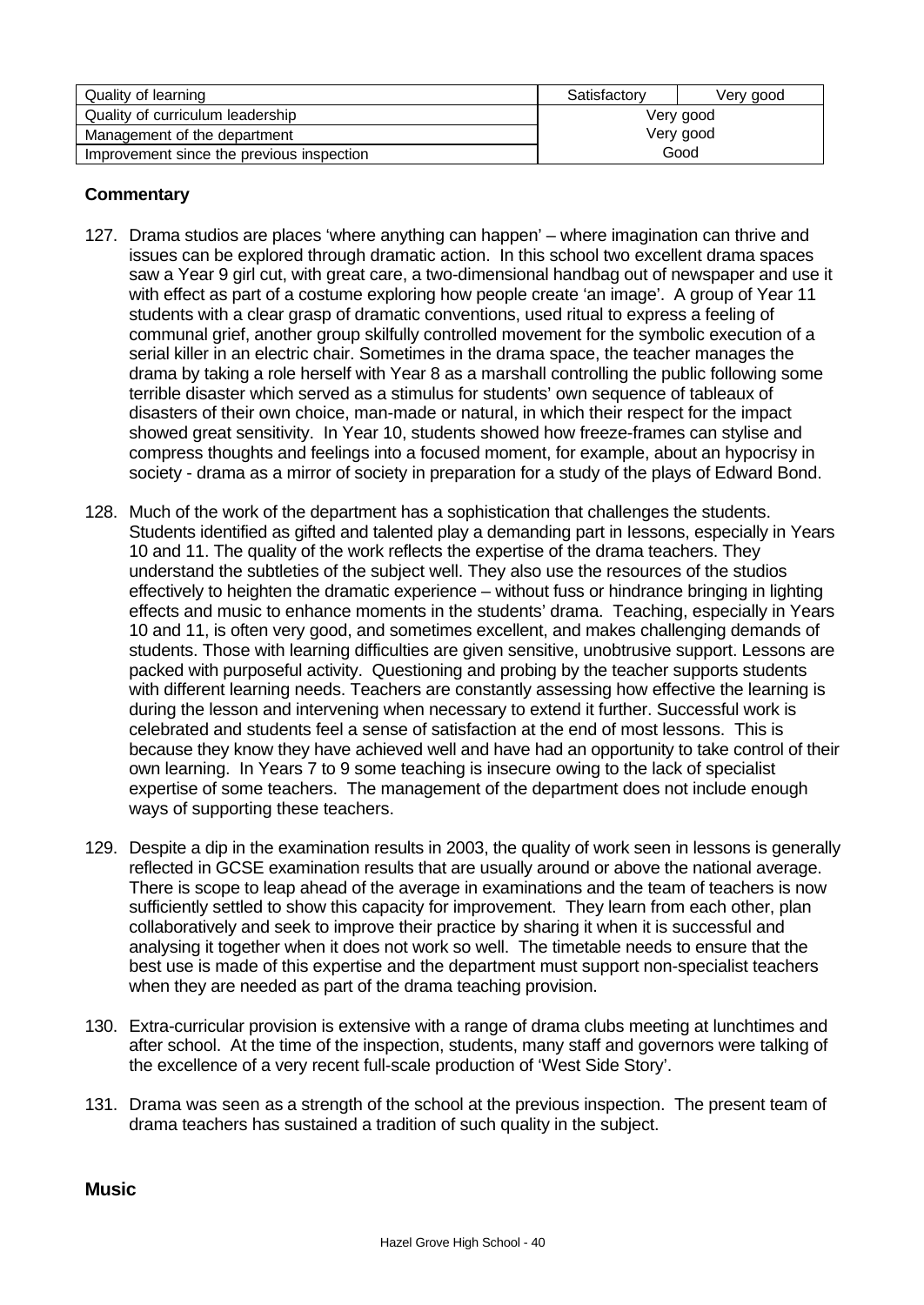Provision in music is **good**.

#### **Main strengths and weaknesses**

- Students achieve well because of good teaching and learning.
- Extra-curricular activities and frequent performances provide very good opportunities for students' personal development.
- The accommodation has improved considerably since the previous inspection and that and good use of computers enhances students' learning.
- The assessment procedure needs to be clarified so that students and teachers use a common framework.

#### *Summary of key inspection judgements:*

| Judgement                                                             | Year 9       | Year 11       |
|-----------------------------------------------------------------------|--------------|---------------|
| Standards of work seen during the inspection                          | Average      | Above average |
| Achievement: whether the standards students reach are as high<br>Good |              | Good          |
| as they should be                                                     |              |               |
| Attitudes of students to their work                                   | Good         | Good          |
| Quality of teaching                                                   | Good         | Good          |
| Quality of learning                                                   | Good         | Good          |
| Quality of curriculum leadership                                      | Good         |               |
| Management of the department                                          | Satisfactory |               |
| Improvement since the previous inspection                             | Good         |               |

- 132. The head of department is new to the school this year. He inherits a good department and one that has improved well since the previous inspection. Standards are higher and results are improving, although entries at GCSE are too small to make valid national comparisons.
- 133. Students work hard in music lessons with considerable interest from the word go. They know what they are expected to achieve in well organised and planned lessons because the teachers tell them clearly. Teachers start the lessons with a lively activity designed to stimulate concentration. Frequently this is a short, sharp spell of rhythm work. Students understand and can read rhythmic notation well because they use the names of drinks to help with the patterns. Students relate these well to music notation and many in the higher years no longer need the words as props. There is plenty of practical work to do including composition, playing instruments and singing.
- 134. Sometimes there are too many activities in lessons to allow students' musical skills to develop effectively. This was particularly so in a Year 11 lesson, when students really needed more time and individual direction on how to improvise. Students sing with mixed success; girls are tuneful, boys not so much. They need more time to improve the quality. Students play the keyboards and other instruments well however.
- 135. Two teachers take two different approaches to helping students acquire designated musical skills. In one approach, they frequently rehearse and play as a class. Students hear how the music goes. They enjoy being part of such a good class sound and this motivates them strongly to keep going with the flow of the music. As a result, most make really good progress in the lesson.
- 136. In the other approach, students use their own instruments in group music-making. With many very competent musicians in the groups, the sound is very good. A drawback of this otherwise very good method of learning is that not all students are sufficiently challenged. This is because the teacher is occupied leading the playing. The teacher needs to be free to suggest and demonstrate more challenging approaches to lower attaining and some higher attaining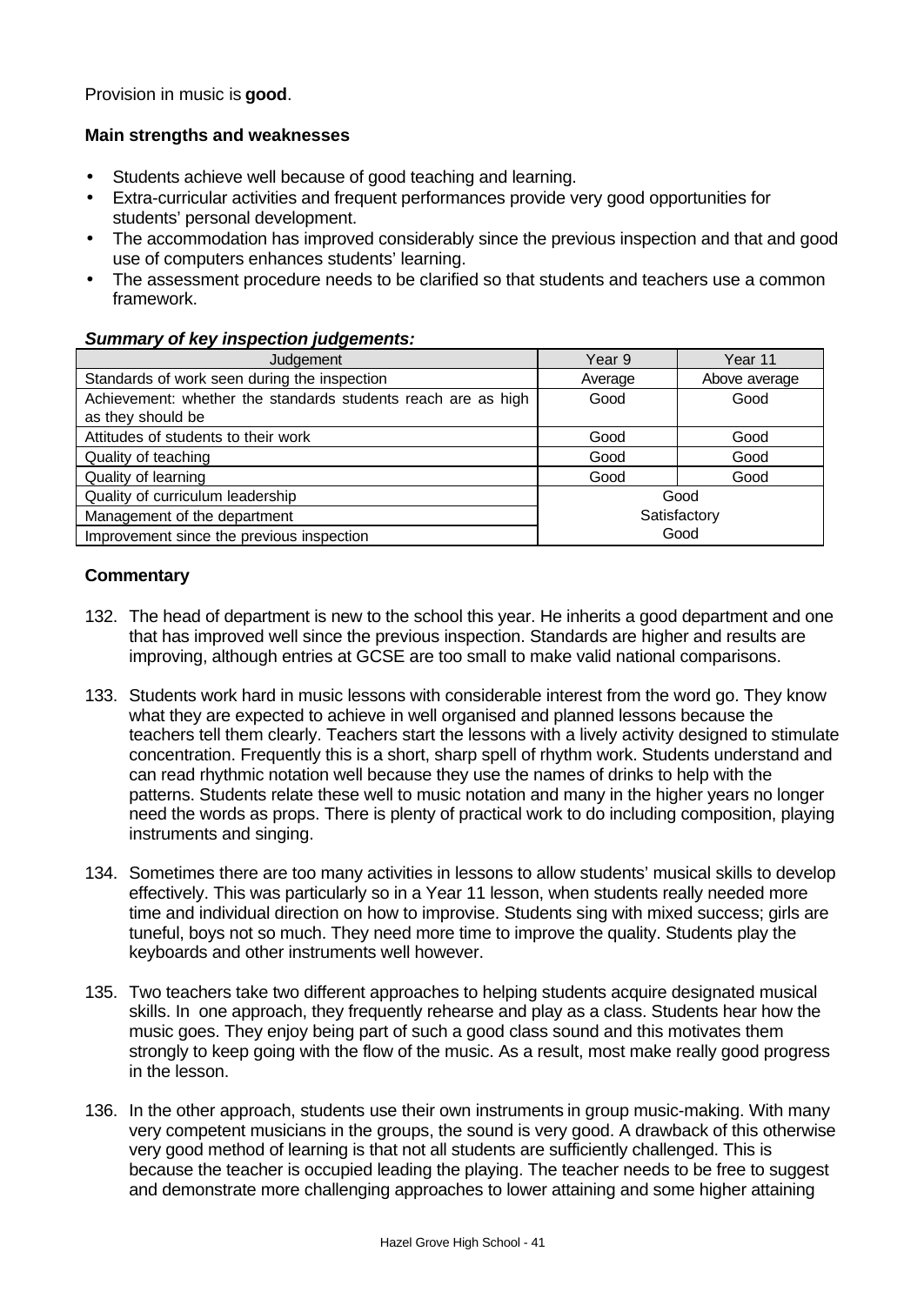students. Using the first approach, rehearsing individually or in pairs, students play music that is more appropriate to challenge them.

- 137. Students are given good advice, listen to others and talk about the quality of their work in good class discussions, during and at the end of the lesson. Not all lessons include the opportunity for students to assess their work though. Taken in total, there is so much that is good in both approaches. Teachers could usefully incorporate aspects of both methods to give the students a more consistent experience of music.
- 138. The accommodation is now very good and no longer a barrier to students' learning. Students are provided with many opportunities to perform in and out of school for which the new head of department and assistant teacher have worked energetically to provide. The most recent events have been greatly appreciated performances of 'West Side Story' in which the standard was reputedly very high. In this healthy state, now is a good time to focus on plans to raise standards further through good teaching and learning, sharing good practice and for settling on a coherent and useful assessment strategy for all teachers and students.

# **Media Studies**

Media studies is a popular GCSE option course and lessons were sampled as part of the inspection.

139. Standards are above average and students make good progress over the course. Students develop good critical skills in their studies of the various aspects of the media. Their knowledge of the subject and the quality of their practical work are above average. They express their ideas clearly both in speech and writing. Teaching is good and motivates students to work hard to improve their work. Standards could be improved if a wider range of learning resources were available.

# **PHYSICAL EDUCATION**

# **Physical education**

Provision in physical education is **good**.

#### **Main strengths and weaknesses**

- Results in GCSE physical education are consistently well above average.
- An excellent programme of extra-curricular activities helps students to do well.
- Well planned, knowledgeable teaching helps students to learn well in lessons and achieve well overall.
- Students with special educational needs achieve well across the school.
- Students do not build secure skills in some activities in Years 7 to 9 because they are not taught over a long enough period.
- Checks on the quality of work across the department to identify strengths and areas for improvement are informal and best practice is not shared frequently enough.
- Outdoor play areas are in poor condition.

#### *Summary of key inspection judgements:*

| Judgement                                                     | Year 9       | Year 11       |
|---------------------------------------------------------------|--------------|---------------|
| Standards of work seen during the inspection                  | Average      | Above average |
| Achievement: whether the standards students reach are as high | Satisfactory | Good          |
| as they should be                                             |              |               |
| Attitudes of students to their work                           | Good         | Good          |
| Quality of teaching                                           | Good         | Good          |
| Quality of learning                                           | Good         | Good          |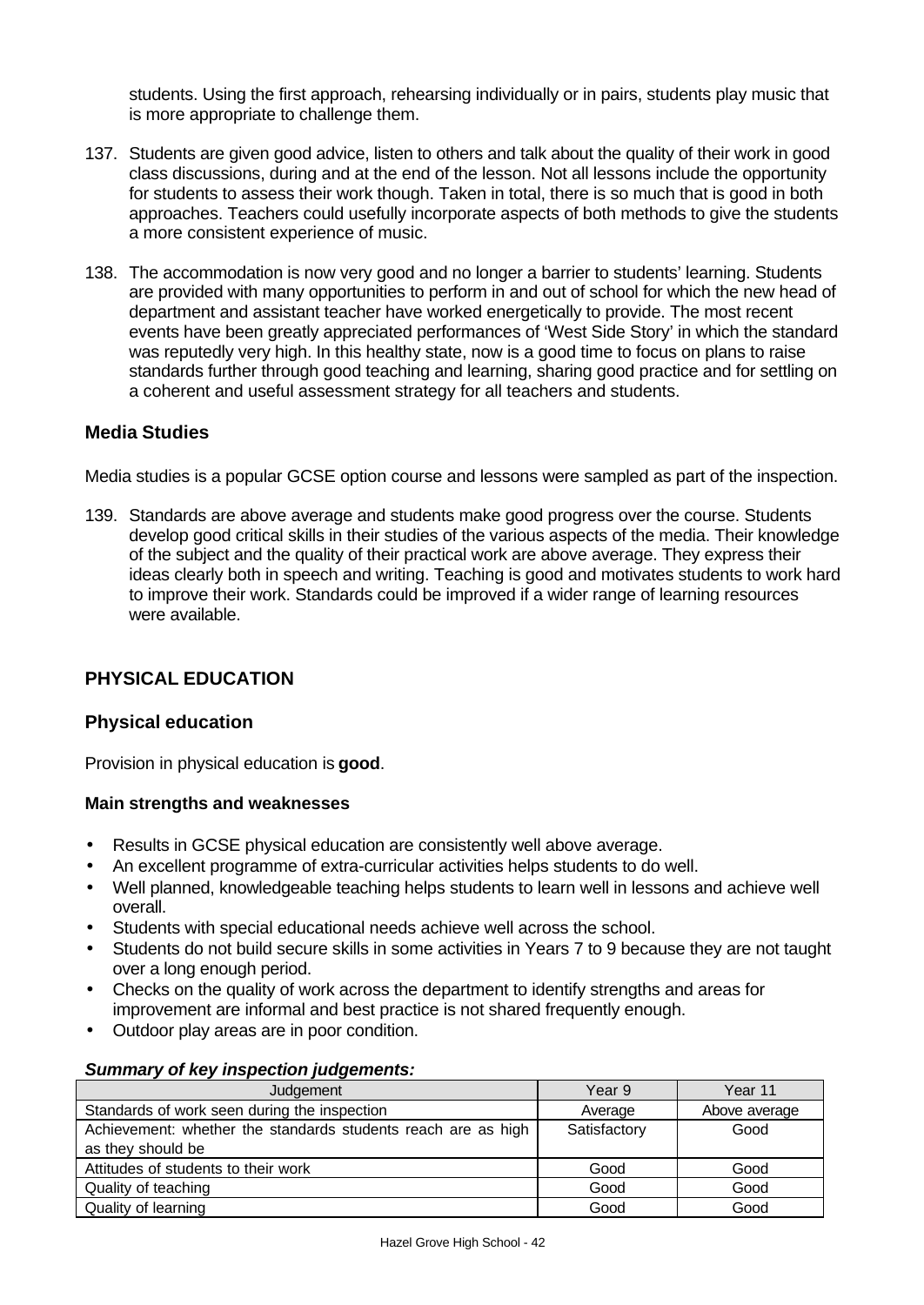| Quality of curriculum leadership          | Good         |
|-------------------------------------------|--------------|
| Management of the department              | Satisfactory |
| Improvement since the previous inspection | Satisfactory |

# **Commentary**

- 140. In Year 9, students' understanding of health and fitness is good and they confidently identify strengths and weaknesses in performance across most activities. In gymnastics and dance teachers successfully build on skills and themes common to both activities to ensure students reach average standards. Standards in games are more variable. The short amount of time that each activity is taught means that students do not always get a chance to build up secure skills. Netball and football are strong because a good proportion of students benefit from regular involvement in these activities outside lessons.
- 141. GCSE results in 2003 in the full and short course were well above the national average. More girls are taking GCSE than was the case at the previous inspection. Current standards in GCSE are well above average and students achieve very well. Students benefit from many opportunities to apply the theory in practical situations. Coursework is well informed by theory and students appreciate the individual support and tuition they receive from teachers. High standards in practical performance, especially in football and netball, help students to achieve well. In those lessons taken by all students in Years 10 and 11, standards are above average overall and are strongest in football. Students continue to have a good understanding of health and fitness.
- 142. Students with special educational needs achieve well because teachers work effectively with specialist assistants and teachers to provide support. Excellent extra-curricular provision helps students to achieve well and involves over one third of students in competitive sports, interform competitions and a wide range of recreational opportunities. Higher attaining and talented students benefit and students have represented the school at district, county and national level in a number of sports including cross-country running, netball and football. A small minority of older girls are not achieving well because they lack interest in some of the activities offered in Years 10 and 11.
- 143. Teachers' high expectations of students' conduct and learning lead to positive attitudes. Wellstructured lessons set out the aims clearly and students know the purpose of activities. Clear demonstrations and probing questioning from knowledgeable teachers in most lessons help learning, for example, in discussing how skills are used strategically in games. Teachers pay good attention to developing students' skills in literacy and numeracy, especially in GCSE work. With the exception of GCSE practical work, assessment is not always used to give students a practical model of what they are aiming to achieve. In some lessons students are active but not required to think deeply enough. Many lessons do not start on time.
- 144. Good leadership provides a positive role model and is committed to high standards and ensures that all students, whatever their background or needs, benefit from the work of the department. Day-to-day organisation is good. Students' standards of kit and participation are high. Systems to check on the quality of the work, identify and share best practice in teaching and learning are informal and not focused enough on priorities. Although the accommodation is extensive, the outdoor hard play areas and the artificial playing area are in poor condition, some aspects of which are a health and safety risk. The lack of a dedicated teaching room for teaching GCSE restricts the range of resources in use.
- 145. Since the previous inspection, standards have been maintained in Year 10 and 11 but are lower in Years 7 to 9. Teaching remains good and extra-curricular provision has improved.

# **BUSINESS AND OTHER VOCATIONAL COURSES**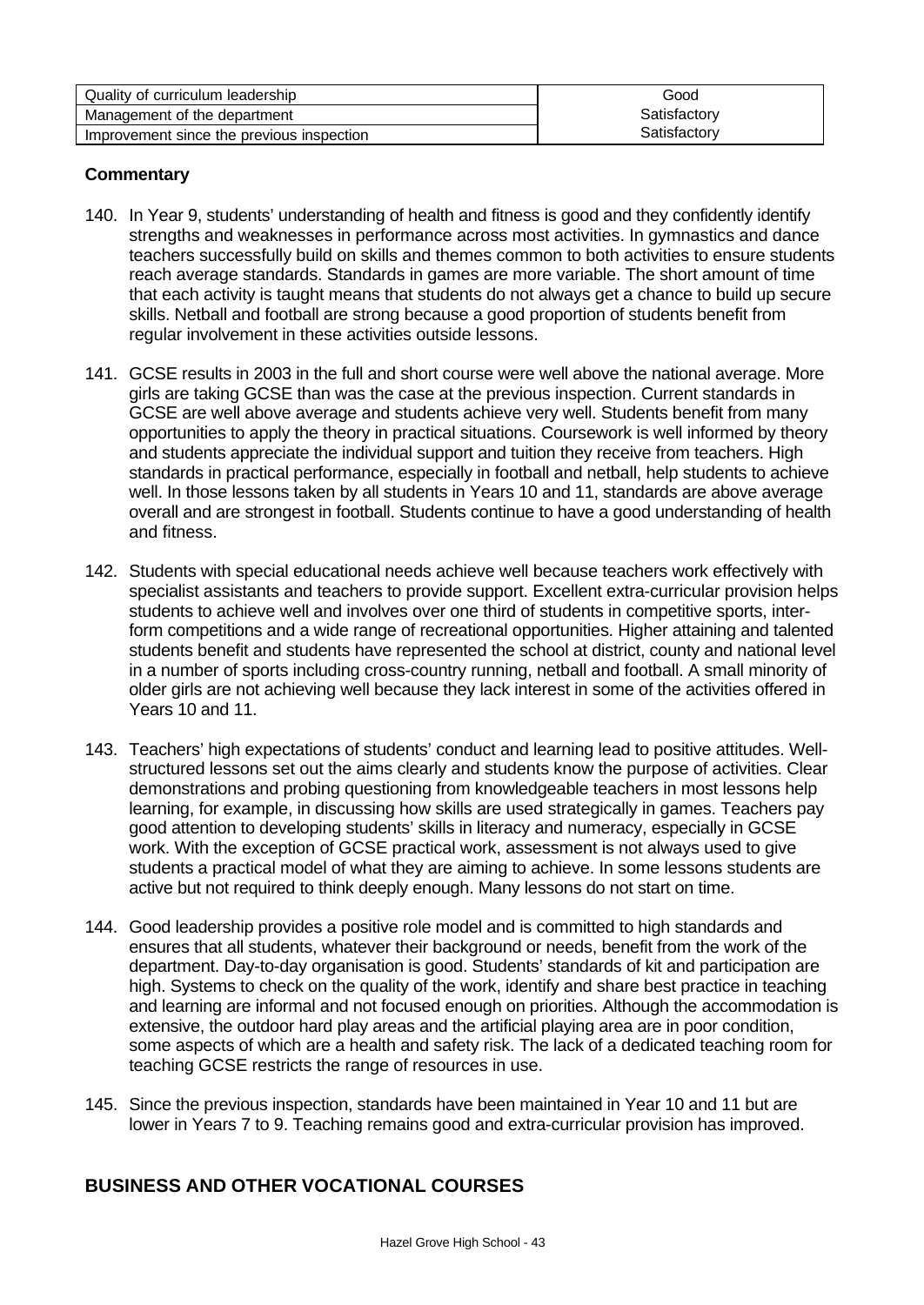- 146. **Business Studies** is a popular choice for students in Years 10 and 11. The subject tends to attract higher-attaining students and mainly boys. Standards of work are above the national average. The reason for this is some very good teaching and good management. Three business studies lessons were observed and in all lessons teaching was either good or very good. Teachers have high expectations of what the students can achieve. Teachers plan interesting lessons and make good use of questioning skills to develop students' understanding. In the best lessons students were required to apply business theory to their own research areas in a range of different ways. Students respond well to the subject and demonstrated good understanding of customer care, business communications and finance.
- 147. The department is well managed by a committed head of department. Effective use is made of links with the local business community. In order to improve further, there needs to be a defined business studies area in the school with more wall displays.
- 148. **Health and social care** was sampled. In health and social care standards were overall average. Two lessons were seen. One was good in Year 11, but the other unsatisfactory in Year 10. In the good lesson work was well planned and successfully focused on extending students' knowledge of life stages. Achievement and learning was good. Poor standards of behaviour, motivation and activities insufficiently matched to the needs of some students, contributed to the underachievement in Year 10.
- 149. The **Leisure and Tourism** GCSE has tended to attract students of lower attainment. The department copes well with this and these students make good use of the visits to Manchester Airport and local leisure centre to develop their communication skills and their knowledge of industry. Their files, whilst lacking detailed work, are well kept and show their pride in the presentation.

# **PERSONAL, SOCIAL AND HEALTH EDUCATION AND CITIZENSHIP**

# **Citizenship**

Provision in citizenship is **unsatisfactory**.

#### **Main strengths and weaknesses**

- The students in Years 7 to 9 show enthusiasm and interest in their work.
- There are good opportunities for students to participate in community links and record their activities.
- It is impossible to develop the full range of curriculum opportunities because there is insufficient time, especially in Years 10 and 11.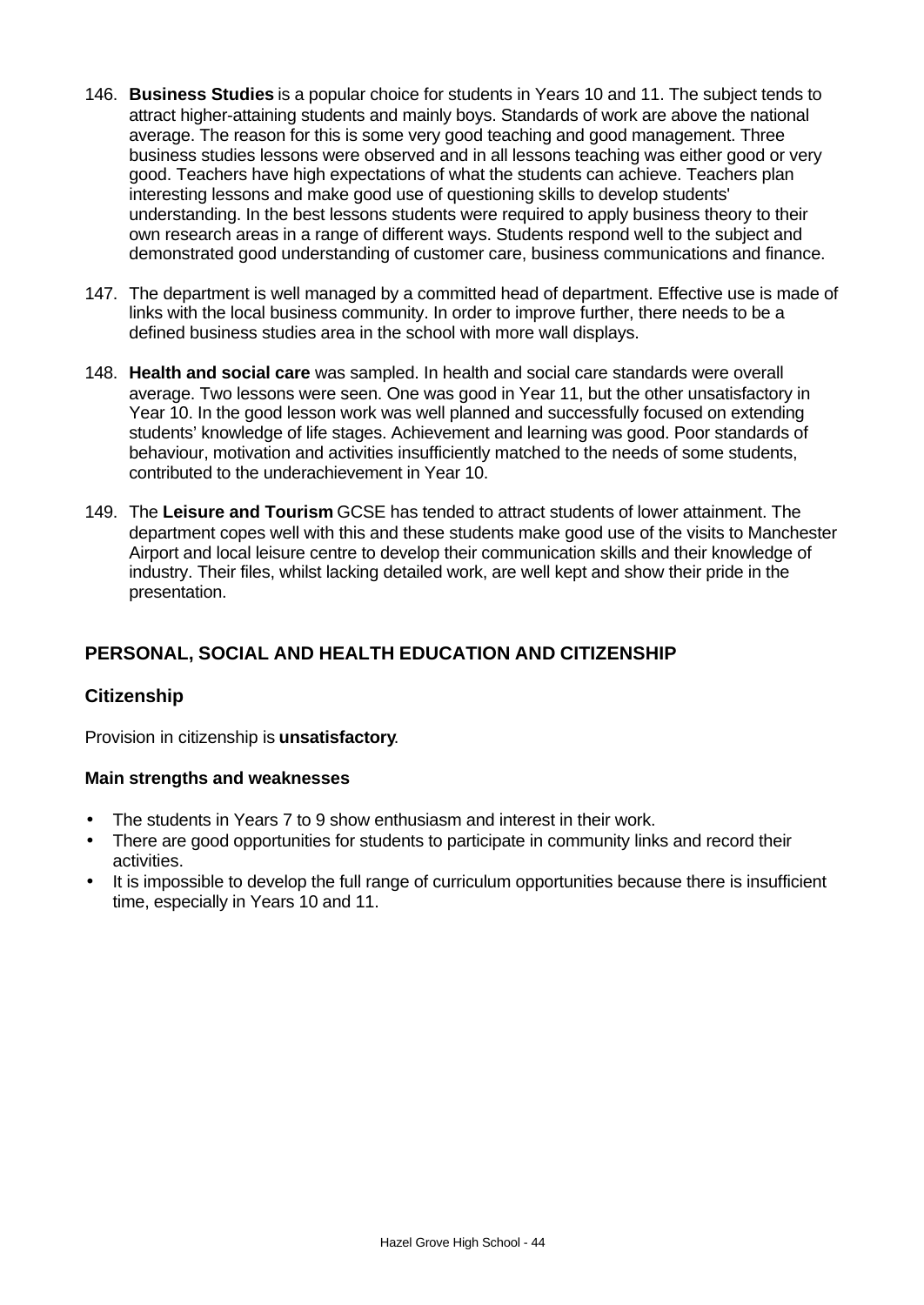#### *Summary of key inspection judgements:*

| Judgement                                                                          | Year 9       | Year 11        |
|------------------------------------------------------------------------------------|--------------|----------------|
| Standards of work seen during the inspection                                       | average      | below average  |
| Achievement: whether the standards students reach are as high<br>as they should be | satisfactory | unsatisfactory |
| Attitudes of students to their work                                                | good         | good           |
| Quality of teaching                                                                | good         | good           |
| Quality of learning                                                                | good         | good           |
| Quality of curriculum leadership                                                   |              | good           |
| Management of the department                                                       | good         |                |
| Improvement since the previous inspection                                          | N/A          |                |

- 150. The planning for the introduction of citizenship shows creativity and clear understanding. As a result, students have very good opportunities to participate in a range of activities. There are residential visits in all years and geography fieldwork for all students in Years 7 and 8 that involves them in local planning and environmental issues. The school organised a successful mock election that involved the whole school. There are extensive opportunities for students to be involved with the school community through the positive work of the School Council, drama productions and assisting in the Resource Base.
- 151. Overall standards in Years 7 to 9 are in line with national expectations. In Years 10 and 11 standards are below the national expectations. By the end of Year 9, students effectively tackle issues that increase the knowledge and understanding they need to become informed citizens. For example, lessons on rights and responsibilities, democracy, local government and parenting encourage students to accept a responsible role in society. Visiting speakers, including magistrates, the police and parents, complement these lessons effectively.
- 152. The students have a very positive attitude to the school council, recognising it as a good example of democracy working in the local community. Year 10 students were very quick to list the successful outcomes of the work of the council.
- 153. By the end of Year 11, the substantial majority of students are able to understand the key elements of what it means to be a good citizen, within the school and in the wider community. This is reflected in the care that students show for the school site and the respect they have for all people in the school community. The participation in the local Youth Parliament and links with the Mayor are particularly successful.
- 154. Teaching is good, with imaginative tasks and sympathetic teachers. In Years 7 to 9, citizenship is taught in association with personal, social and health education and is only allocated one lesson per two weeks. In Years 10 and 11, it is taught in a carousel with religious education and personal, social and health education. This is unsatisfactory and does not allow teachers to fulfil their careful planning. It also limits the learning of students as continuity is interrupted and topics cannot be developed in sufficient depth. In Years 10 and 11 there is some confusion in the planning. Whilst topics such as human rights, challenging racism and the legal system are covered, they are not identified as a specific contribution to citizenship in planning documents. The self-assessment sheets and participation logs are very good in helping students to evaluate their own work and consider what makes a good citizen. However, there is no rigorous attempt to assess the knowledge and understanding of students.
- 155. The school, sensibly, has developed discrete units of work in citizenship and this has given a clear identity to the work that helps students' learning. An audit of departments has not yet been completed to ascertain which departments could also contribute to the overall teaching of citizenship. This is part of the current departmental development plan.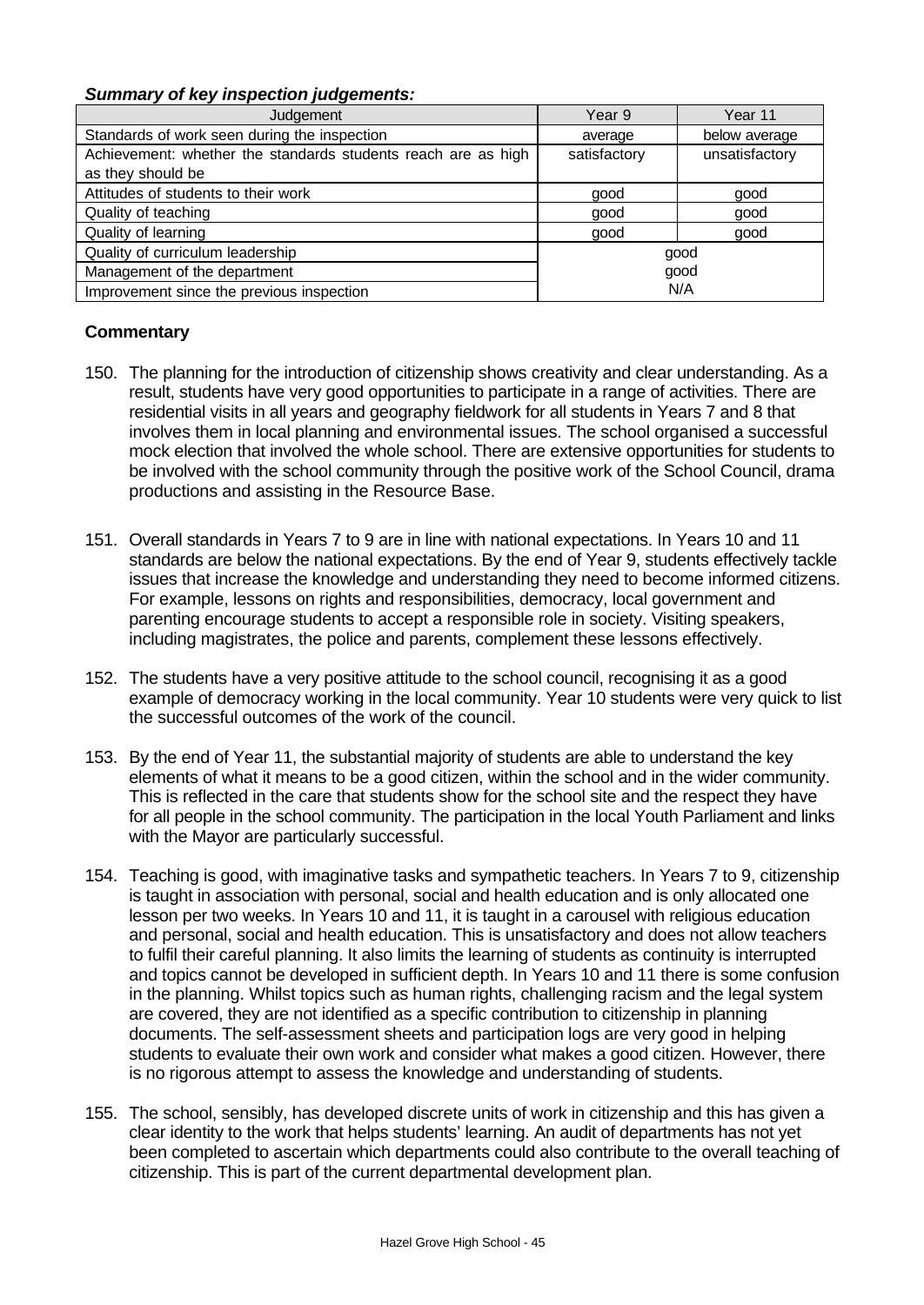156. Notwithstanding the lack of time, the leadership and management of citizenship are good. The teacher in charge has shown imaginative leadership and provided good management of the resources and the time that have been allocated to citizenship. The responsibility to improve the provision rests in whole-school curricular design and planning.